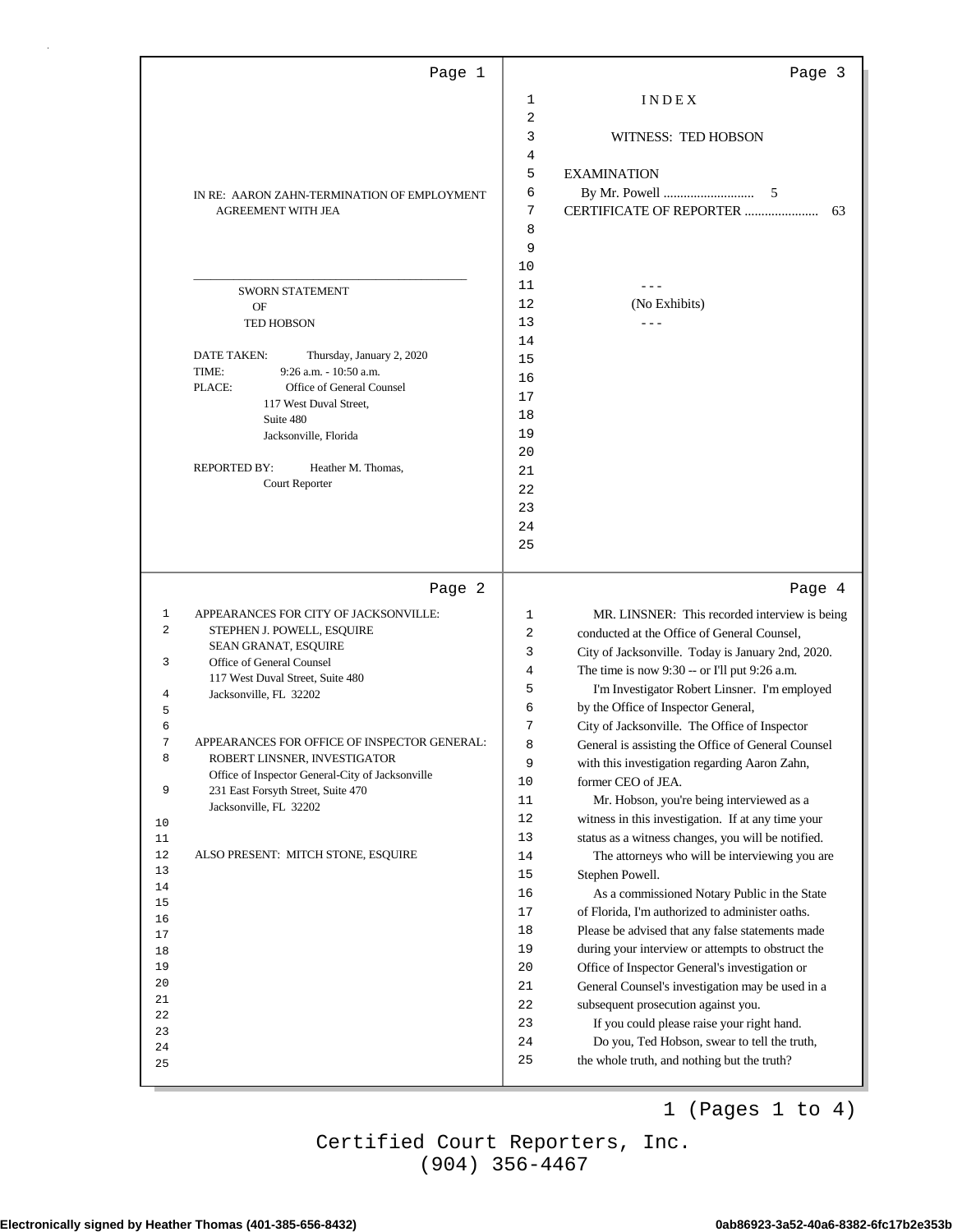|          | Page 5                                                                                                    |              | Page 7                                                                                             |
|----------|-----------------------------------------------------------------------------------------------------------|--------------|----------------------------------------------------------------------------------------------------|
| 1        | THE WITNESS: I do.                                                                                        | 1            | of interest related to Mr. Zahn's tenure, and as I said,                                           |
| 2        | MR. LINSNER: Okay. Have any promises,                                                                     | 2            | our only reason for getting together today is to ask you                                           |
| 3        | threats, or inducements of any nature whatsoever                                                          | 3            | about some of those matters to determine what you knew                                             |
| 4        | been made by me in order to obtain your consent to                                                        | 4            | and when you knew it, and literally that's it. If you                                              |
| 5        | this statement?                                                                                           | 5            | have any questions along the way, please speak up.                                                 |
| 6        | THE WITNESS: No.                                                                                          | 6            | If you would, just answer as completely as you                                                     |
| 7        | MR. LINSNER: And do you understand that this                                                              | 7            | can. If you do have a question about not understanding                                             |
| 8        | recorded interview will be subject to public                                                              | 8            | the question, let me know. I'll be more than happy to                                              |
| 9        | disclosure pursuant to the Public Records Law and                                                         | 9            | rephrase it and get it straight for you.                                                           |
| 10       | other laws of the State of Florida?                                                                       | 10           | Because we do have a court reporter, I do ask                                                      |
| 11       | THE WITNESS: Yes.                                                                                         | 11           | that you let me try to finish my statements before you                                             |
| 12       | MR. LINSNER: Okay.                                                                                        | 12           | begin your answers. I'll do the same as best I can.                                                |
| 13       | TED HOBSON                                                                                                | 13           | And that's simply to make sure that the reporter is able                                           |
| 14       |                                                                                                           | 14           |                                                                                                    |
|          | having been produced and first duly sworn as a witness,                                                   | 15           | to get us down clearly.                                                                            |
| 15       | testified as follows:                                                                                     |              | With that, I know you've been with JEA for a                                                       |
| 16       | <b>EXAMINATION</b>                                                                                        | 16           | long time, and I'm not -- I don't want to ask you to                                               |
| 17       | BY MR. POWELL:                                                                                            | 17           | summarize the last what, 40-some years. If you could                                               |
| 18       | Q Good morning, Mr. Hobson. I'm Steve Powell.                                                             | 18           | just confirm what your position is today and provide us                                            |
| 19       | I'm with the Office of General Counsel. We have met                                                       | 19           | with a brief description of your job duties and                                                    |
| 20       | before, and I think we've actually done some other                                                        | 20           | responsibilities, please.                                                                          |
| 21       | JEA-related work along the way.                                                                           | 21           | A Okay. My current title is vice president,                                                        |
| 22       | Let me also introduce Sean Granat at the end                                                              | 22           | chief compliance officer. There are five groups                                                    |
| 23       | of the table. Sean is the deputy general counsel for                                                      | 23           | within -- or departments within my group. The first one                                            |
| 24       | the tort and employment department of our office. I'm                                                     | 24           | is audit services. So we have an internal audit group                                              |
| 25       | going to start, and Sean will chime in along the way.                                                     | 25           | that's responsible for internal audits as well as                                                  |
|          |                                                                                                           |              |                                                                                                    |
|          |                                                                                                           |              |                                                                                                    |
|          | Page 6                                                                                                    |              | Page 8                                                                                             |
| 1        | This is not a terribly formal structured questioning.                                                     | $\mathbf{1}$ | forensics and investigations. They work closely with                                               |
| 2        | We just simply want to explore a number of areas with                                                     | 2            | the Office of Inspector General in those duties.                                                   |
| 3        | you. I'm going to lay the groundwork for that and make                                                    | 3            | The second area, the second department, in my                                                      |
| 4        | sure you don't have any questions before we begin.                                                        | 4            | group is physical security. So the security guards and                                             |
| 5        | And you're accompanied by Mitch Stone today as                                                            | 5            | all the security processes and functions for all of our                                            |
| 6        | well, Attorney Mitch Stone?                                                                               | 6            | utilities and all of our facilities is in my group.                                                |
| 7        | A Yes.                                                                                                    | 7            | That group is also -- has the public records group in                                              |
| 8        | MR. POWELL: Good morning, Mr. Stone.                                                                      | 8            | it, in security. And also identity security. So any                                                |
| 9        |                                                                                                           | 9            | type of cyber identity issue related to employee ID. So                                            |
| 10       | MR. STONE: Good morning.<br>BY MR. POWELL:                                                                | 10           | mainly keeping track of who has what access. We call                                               |
| 11       | Q Mr. Hobson, we are here today in connection                                                             | 11           | that IAM. That's in the security group.                                                            |
| 12       | with the assignment our office received on December 17th                                                  | 12           |                                                                                                    |
| 13       | from the JEA board of directors to review the tenure of                                                   | 13           | Then I have two compliance groups. One's                                                           |
| 14       |                                                                                                           | 14           | called electric compliance, and they're responsible for                                            |
|          | Aaron Zahn as CEO of JEA to determine whether grounds                                                     | 15           | the FRCC standards of conduct. We have to comply with                                              |
| 15       | exist to support a termination of his employment                                                          |              | over 1,000 rules in FRCC's -- not standards of conduct.                                            |
| 16       | contract for cause.                                                                                       | 16<br>17     | That was a misstatement -- FRCC's reliability standards.                                           |
| 17       | And that is the narrow point of our meeting                                                               | 18           | We're responsible for complying with those.                                                        |
| 18<br>19 | today, and all of our questions will be related to that                                                   | 19           | And I've got a group of three people whose job                                                     |
|          | assignment.                                                                                               | 20           | it is to ensure JEA complies with and can demonstrate                                              |
| 20       | With that, do you have any questions about                                                                |              | compliance with the operations and planning standards.                                             |
| 21       | what we're here to do today or anything at all about                                                      | 21           | We get audited every three years, and they                                                         |
| 22       | this proceeding before I get started?                                                                     | 22           | actively participate in that and they represent JEA to                                             |
| 23       | A No, I don't.                                                                                            | 23           | the regulators.                                                                                    |
| 24<br>25 | Q Okay. Along the course of our work over the<br>last couple of weeks, we've identified a number of areas | 24<br>25     | The other compliance group is called CIP<br>compliance, critical infrastructure protection. That's |

ı

# 2 (Pages 5 to 8)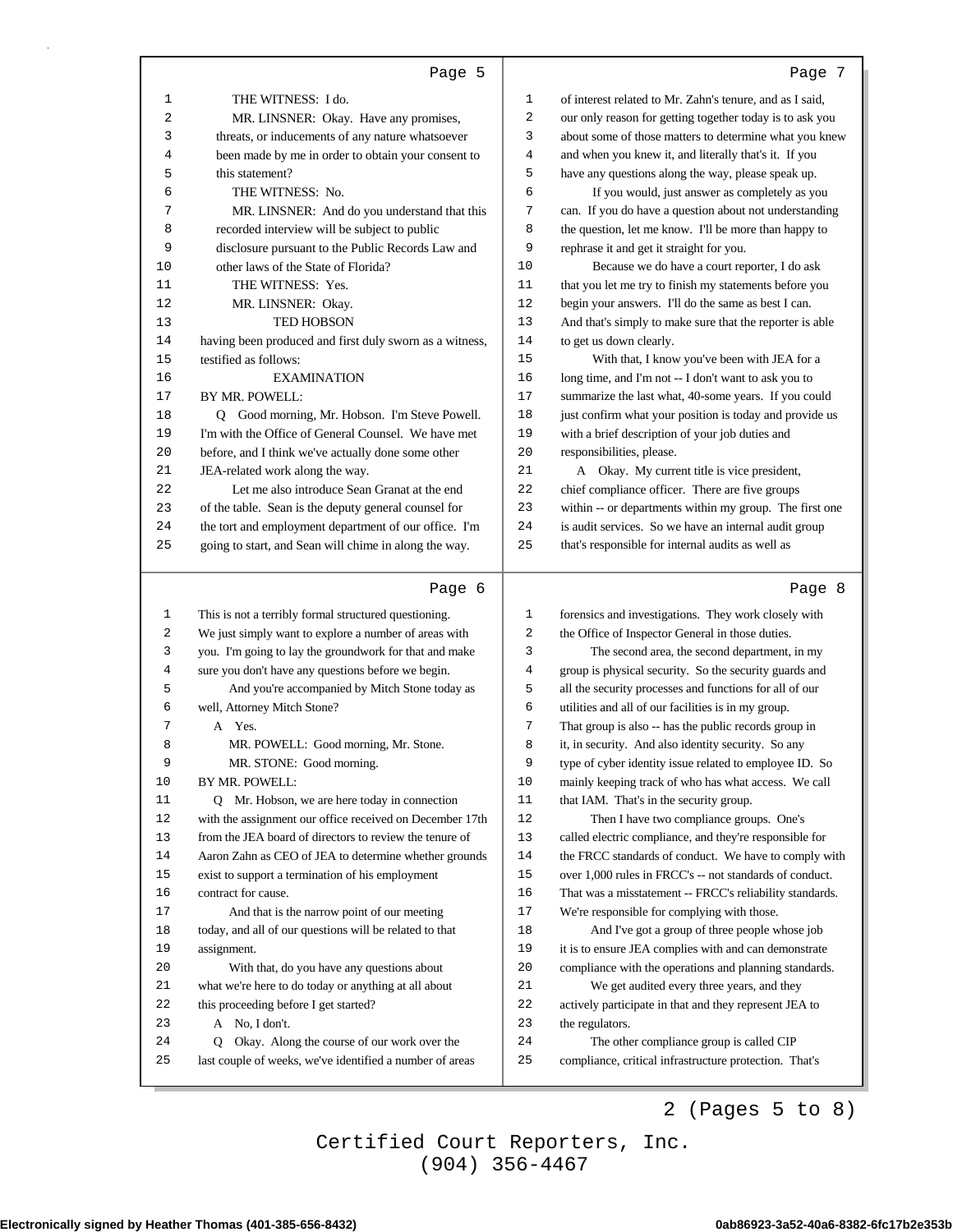|--|--|

ı

| 1      | a subcategory of standards with FRCC. We're also         | 1  | the one that was -- hold on, let me just finish -- the   |
|--------|----------------------------------------------------------|----|----------------------------------------------------------|
| 2      | required by regulation and with penalty and fines to     | 2  | one that was authorized and executed after the           |
| 3      | comply with those standards. So that second group also   | 3  | July 23 board meeting?                                   |
| 4      | has three people, including a director of CIP            | 4  | A I don't know. There's been some question on            |
| 5      | compliance. So those are those two groups.               | 5  | my part. I've worked with HR. I don't remember -- I      |
| 6      | My last group is a one-person group. It's our            | 6  | don't remember.                                          |
| 7      | ethics officer, currently Walette Stanford. I've had     | 7  | Q Would you have a copy of it anywhere?                  |
| 8      | that for about -- that was a change that was made when   | 8  | A I can't find one; I've looked.                         |
| 9      | Aaron came over. They moved the ethics officer to my     | 9  | Q Would HR have a copy; do you think?                    |
| 10     | group.                                                   | 10 | A HR could not find the earlier contract when I          |
| 11     | I previously had had risk management which               | 11 | asked them for it. Because we had new contracts and I    |
| 12     | included -- when I say risk management in this context,  | 12 | wanted to look at my old contract, and they could not    |
| 13     | it's insurance. So they moved insurance to finance and   | 13 | find it and I couldn't find a copy of it, but I know we  |
| 14     | moved compliance -- or the ethics officer to my group.   | 14 | had one.                                                 |
| 15     | Mainly just looking for a group to put it in.            | 15 | Q When was the employment contract that the              |
| 16     | Q Where was it the ethics officer housed                 | 16 | board authorized on July 23 of last year, 2019, first    |
| 17     | before --                                                | 17 | presented to you?                                        |
| 18     | A Previously the ethics was in HR.                       | 18 | A I don't recall the date.                               |
| 19     | Q How long have you been VP and chief compliance         | 19 | Q Do you recall it being presented to you before         |
| 20     | officer?                                                 | 20 | the board meeting?                                       |
| 21     | A Since Paul McElroy took over, and Paul put me          | 21 | A I don't recall. I was probably not at the              |
| 22     | in that position. I do not remember the exact date.      | 22 | board meeting.                                           |
| 23     | That would have been about the 2008/2009 time frame.     | 23 | Q Was it ever presented to you and you signed            |
| 24     | But I don't remember the date. Actually, it may have     | 24 | it?                                                      |
| 25     | actually been later than that. It may have been '10,     | 25 | I did sign a -- yes. I have executed the<br>A            |
|        |                                                          |    |                                                          |
|        |                                                          |    |                                                          |
|        |                                                          |    |                                                          |
|        | Page 10                                                  |    | Page 12                                                  |
| 1      | '11.                                                     | 1  | current contract.                                        |
| 2      | Q<br>Not that important, just wanted to see --           | 2  | I, actually, didn't execute it immediately. I            |
| 3      | Okay.<br>A                                               | 3  | had discussions with HR, and they said, well, if you     |
| 4      | -- back into Mr. McElroy's --<br>Q                       | 4  | already have a contract, you don't need a new one. I     |
| 5      | Right.<br>A                                              | 5  | said that's fine. But then they couldn't find the old    |
| 6      | Q<br>-- tenure.                                          | 6  | contract, neither could I. So I ultimately executed a    |
| 7      | Prior to the July 23 board meeting, had you              | 7  | new contract, but it was several months after the        |
| 8      | ever had an employment contract at JEA?                  | 8  | original presentation of the new contract to me.         |
| 9      | A Yes. We had had -- we had -- have had                  | 9  | Q In response, I think, to my first question             |
| 10     | employment contracts kind of on and off, and I don't     | 10 | about the contract, I think I understood you to say that |
| 11     | know the history. But yes, I had had a previous          | 11 | this one was different than ones previous in that it     |
| 12     | employment contract, but I don't remember when I got it. | 12 | contemplated a change down the road involving the sale   |
| 13     | It basically -- it was a pretty basic                    | 13 | of JEA?                                                  |
| 14     | employment contract, and I don't remember the details of | 14 | A Yes. I believe that's correct. I don't                 |
| 15     | it now. Not drastically different than the one we have   | 15 | believe that was in previous contracts.                  |
| 16     | now, other than there's -- the one we have now           | 16 | Q What was -- what's the basis of your                   |
| $17\,$ | considers, you know, a change in -- a change in -- or a  | 17 | understanding that the contract and its pieces,          |
| 18     | change in ownership of JEA, and the previous ones did    | 18 | components of the contract did contemplate a             |
| 19     | not. They were just a very straightforward contract      | 19 | down-the-road sale of JEA?                               |
| 20     | with -- with some amount of pay on termination without   | 20 | A I believe -- again, I'm not looking at the             |
| 21     | cause.                                                   | 21 | contract. I believe there's some language that talks     |
| 22     | But it was a very simple employment contract.            | 22 | about -- and what's the term? It's not change of         |
| 23     | Again, I don't remember the details of it. This wasn't   | 23 | ownership. It's --                                       |
| 24     | the first time we had employment contracts.              | 24 | Q Is the word you're looking for                         |
| 25     | Was that previous contract in effect up until<br>Q       | 25 | recapitalization?                                        |

3 (Pages 9 to 12)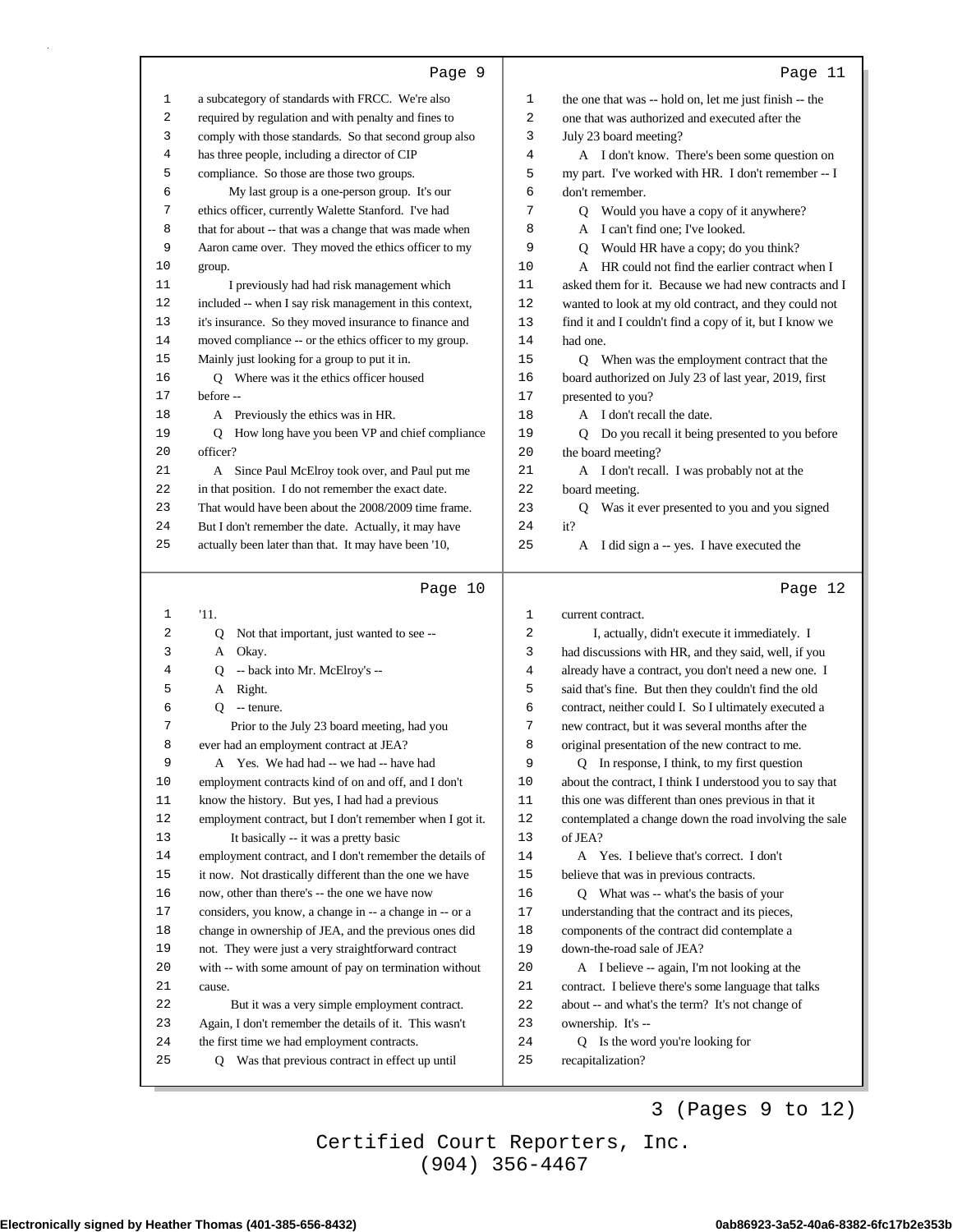| 1        | A I don't know if that's the word that was used             | 1        | A Yes. I would like to clarify that that term                                                    |
|----------|-------------------------------------------------------------|----------|--------------------------------------------------------------------------------------------------|
| 2        | in the contract or not. I was looking for -- there's        | 2        | is -- is used a little bit ambiguously. Before                                                   |
| 3        | another term that just means change of leadership,          | 3        | Aaron Zahn, the SLT was all of Paul's direct reports.                                            |
| 4        | change of -- and I can't think of it. I don't recall,       | 4        | And so I reported to Paul, Melissa reported to Paul                                              |
| 5        | actually, the term that was used. But I believe that        | 5        | and -- right. And there was an organizational change                                             |
| 6        | the recapitalization or change of ownership is              | 6        | not long after Aaron took over, and he installed what I                                          |
| 7        | contemplated in the new contracts.                          | 7        | will call a top tier. And so we had -- Melissa worked                                            |
| 8        | Q And what is your understanding of how your                | 8        | for Aaron. He hired Herschel Vinyard, who worked for                                             |
| 9        | contract would address, from your perspective, a            | 9        | Aaron. Ryan Wannemacher worked for Aaron.                                                        |
| 10       | down-the-road sale of JEA? In other words, what does        | 10       | Am I missing somebody?                                                                           |
| 11       | your contract -- what would it mean for you if down the     | 11       | Q Shawn Eads?                                                                                    |
| 12       | road JEA was sold?                                          | 12       | A Shawn didn't initially work for Aaron. Shawn                                                   |
| 13       | A Again, I need to read the contract. I                     | 13       | initially worked for Julio, and I forget Julio's last                                            |
| 14       | didn't -- I didn't read that in preparation for today's     | 14       | name.                                                                                            |
| 15       | meeting. I believe what it does is assures me of three      | 15       | Q I think it's Romero.                                                                           |
| 16       | years' worth of salary, and so on a change of ownership,    | 16       | A Romero, but then when Julio left, I think                                                      |
| 17       | either the new company would keep me for three years, or    | 17       | Shawn kind of assumed -- he didn't assume all the                                                |
| 18       | they would pay me for whatever part of that three years     | 18       | duties, but I think he kind of reported to Aaron. That                                           |
| 19       | that they didn't keep me. If they did keep me, they'd       | 19       | was never too clear to me.                                                                       |
| 20       | just pay me. I mean, it's just standard employment. If      | 20       | But at any rate, Aaron had his direct reports,                                                   |
| 21       | there was -- and -- yeah, that was my understanding.        | 21       | and then we had kind of a second tier SLT which were --                                          |
| 22       | Q Do you recall this being a benefit of any                 | 22       | so I reported to Herschel and Steve -- and, you know,                                            |
| 23       | prior contract you had with JEA?                            | 23       | Caren and the operational folks reported to Melissa.                                             |
| 24       | A A benefit related to change of ownership?                 | 24       | And so there was a two-tiered organization, a two-tiered                                         |
| 25       | Q Yes, sir.                                                 | 25       |                                                                                                  |
|          |                                                             |          | structure.                                                                                       |
|          |                                                             |          |                                                                                                  |
|          |                                                             |          |                                                                                                  |
|          | Page 14                                                     |          | Page 16                                                                                          |
| 1        | A No, I do not recall that being in any other               | 1        | Q All right. Let's talk about that a little bit                                                  |
| 2        | contract.                                                   | 2        | more in a second.                                                                                |
| 3        | Q In other words, some form of three-year                   | 3        | So do you recall that Mr. Zahn became the                                                        |
| 4        | protection for you --                                       | 4        | interim managing director and CEO following the                                                  |
| 5        | A No.                                                       | 5        | April 2018 board meeting? Does that sound about right                                            |
| 6        | -- in the event of --<br>Q                                  | 6        | to you?                                                                                          |
| 7        | A No.                                                       | 7        | A It could be. I don't remember the dates, and                                                   |
| 8        | -- anything happening at JEA?<br>Q                          | 8        | I know it was confusing. You know, we hired Aaron, and                                           |
| 9        | A I do not recall that in any other previous                | 9        | then they did a search and then they hired him                                                   |
| 10       | agreement.                                                  | 10       | permanently. So I guess he was interim in the middle.                                            |
| 11       | Q I'm sure we'll come back to the employment                | 11       | You know, for three days it was Melissa and then it                                              |
| 12       | contract and its genesis and related issues down the        | 12       | wasn't Melissa, it was Aaron. So that was all kind                                               |
| 13       | road, but let me back up a minute and mention that part     | 13       | of --                                                                                            |
| 14       | of the reason we wanted to talk to you is your position,    | 14       | Q In any event, I'll represent to you that in                                                    |
| 15       | as we understand it, on what is referred to as the          | 15       | November -- the November 2018 board meeting is when he                                           |
| 16       | senior leadership team at JEA.                              | 16       | became the permanent --                                                                          |
| 17       | A Right.                                                    | 17       | A Okay--                                                                                         |
| 18       | Q I have a list of folks that I understand                  | 18       | Q -- managing director and CEO.                                                                  |
| 19       | are -- are or were members of the senior leadership team    | 19       | A Okay.                                                                                          |
| 20       | prior to December 17th that includes Aaron Zahn, Melissa    | 20       | This change in the senior leadership team<br>Q                                                   |
| 21       |                                                             | 21       | structure that you described a second --                                                         |
| 22       | Dykes, Ryan Wannemacher.                                    | 22       |                                                                                                  |
| 23       | You're familiar with this group?<br>A I am.                 |          | A Right.                                                                                         |
|          |                                                             | 23       | $Q - ago$ , did that occur prior to him becoming                                                 |
| 24<br>25 | And you are a member of the senior leadership<br>Q<br>team? | 24<br>25 | permanent, or was that something that whether -- was<br>that change made after he got the job -- |

4 (Pages 13 to 16)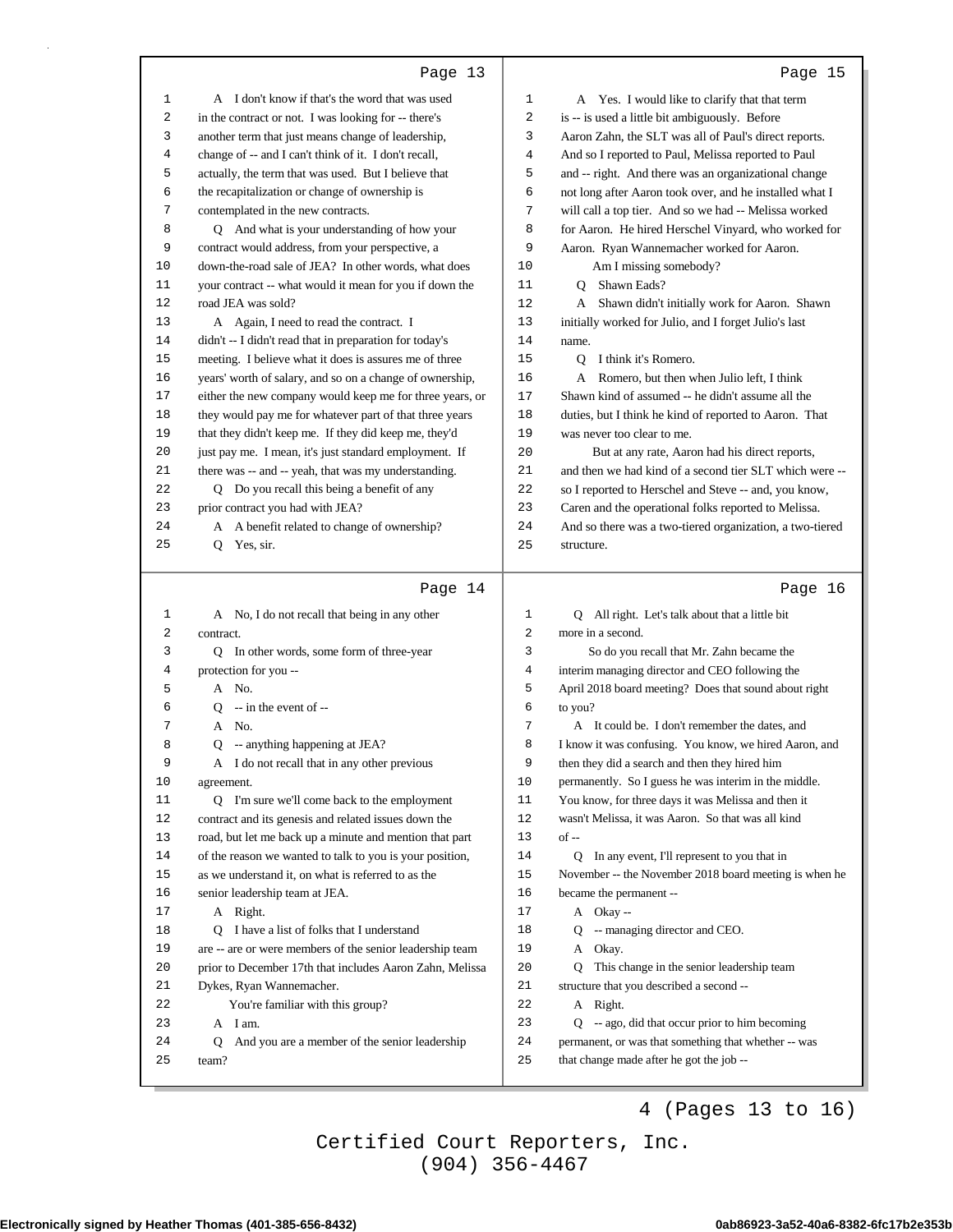|            | Page 17                                                                                                         |          | Page 19                                                                        |
|------------|-----------------------------------------------------------------------------------------------------------------|----------|--------------------------------------------------------------------------------|
| 1          | A You know, I don't recall for sure. I believe                                                                  | 1        | I had a PowerPoint and went through the                                        |
| 2          | it was after he became permanent, but I'd have to go                                                            | 2        | slides, answered his questions, and that was pretty much                       |
| 3          | back and look at the dates. Certainly mine was after,                                                           | 3        | it.                                                                            |
| 4          | because he moved me after he hired Herschel, and                                                                | 4        | Q<br>Then on to the board he goes; yes?                                        |
| 5          | Herschel came on a good bit later -- well, not a good                                                           | 5        | A On to the board he goes, yep.                                                |
| 6          | bit, but I think a couple months later.                                                                         | 6        | Q Do you recall a subsequent private meeting                                   |
| 7          | Q Do you remember the change as a notable event                                                                 | 7        | with Mr. Zahn?                                                                 |
| 8          | in the course of things over at JEA?                                                                            | 8        | A We had two or three. I don't know the number.                                |
| 9          | A Well, it was a notable event to me in that I                                                                  | 9        | He would schedule what he called lunch meetings with                           |
| 10         | was no longer reporting to the CEO; I was reporting to                                                          | 10       | each member of the SLT I believe. And I believe I did                          |
| 11         | the chief administrative officer.                                                                               | 11       | two of those. And, again, we mainly talked about                               |
| 12         | Q Did Mr. Zahn sit down and explain this change                                                                 | 12       | tactical stuff. I represented JEA to several outside,                          |
| 13         | to you?                                                                                                         | 13       | you know, industry groups and we would talk about that                         |
| 14         | A We talked about it. He asked me if I liked                                                                    | 14       | business.                                                                      |
| 15         | it. I said no, I don't. I think there's communications                                                          | 15       | Q Which industry groups did you represent JEA                                  |
| 16         | issues that you're going to have -- you know, we've had                                                         | 16       | to?                                                                            |
| 17         | these tiered structures -- I've seen a lot of                                                                   | 17       | A Florida Reliability -- Florida Electric                                      |
| 18         | structures. And we've had these tiered structures                                                               | 18       | Reliability Council, FRCC, which was -- it was both --                         |
| 19         | before where communications is an issue.                                                                        | 19       | it's a funny organization. But it's both a trade group                         |
| 20         | And so for that reason I really don't like it                                                                   | 20       | in Florida for the Florida utilities and then it also --                       |
| 21         | as well, but I'm certainly happy to continue if that's,                                                         | 21       | or it was up until June of last year. It was the FRCC's                        |
| 22         | you know, what you choose. He thought he needed to do                                                           | 22       | designated regulatory agency for the Florida utilities.                        |
| 23         | that. I don't recall why he thought he needed to do it.                                                         | 23       | So we reported to them and had to comply and had to                            |
| 24         | He felt it was appropriate and required moving forward                                                          | 24       | demonstrate compliance and were audited by FRCC. So                            |
| 25         | that we make those changes.                                                                                     | 25       | they were our compliance and enforcement authority, is                         |
|            |                                                                                                                 |          |                                                                                |
|            | Page 18                                                                                                         |          | Page 20                                                                        |
| 1          | Q Was this a private meeting between --                                                                         | 1        | the term they used.                                                            |
| 2          | A This was a private meeting between Aaron Zahn                                                                 | 2        | That actually changed in June. FRCC went away                                  |
| 3          | and myself, and it was -- it was almost an impromptu.                                                           | 3        | as a compliance enforcement authority, and we got                              |
| 4          | It wasn't a scheduled -- it wasn't -- scheduled -- I                                                            | 4        | subsumed into the Southeast Regional -- SERC --                                |
| 5          | don't recall it being a scheduled meeting. I recall                                                             | 5        | compliance group. And so now we report to SERC. I                              |
| 6          | just talking with him about it.                                                                                 | 6        | represented JEA. I was a representative of JEA at FRCC.                        |
| 7          | Q Prior to that, had you had other private                                                                      | 7        | I am not at SERC. I was an alternate on the board at                           |
| 8          | meetings with Mr. Zahn?                                                                                         | 8        | FRCC and Melissa was the board member at FRCC, most                            |
| 9          | A Very few. When he first came on the board, he                                                                 | 9        | recently. I did the same function for Paul when Paul                           |
| $10$       | met with all -- each of the SLTs one at a time, and we                                                          | 10       | was here.                                                                      |
| 11         | just told him what we did and what our section did, what                                                        | 11       | Q Any other outside groups that you represent                                  |
| 12         | we were responsible for. That was the first meeting                                                             | 12       | JEA at?                                                                        |
| 13         | with Aaron.                                                                                                     | 13       | A Not directly. Well, I was JEA's -- I am JEA's                                |
| 14         | Q What about anything he shared with you about                                                                  | 14       | designated NERC contact. This is complicated compliance                        |
| 15         | his thoughts on JEA?                                                                                            | 15       | business --                                                                    |
| 16         | A During that meeting, very little other than                                                                   | 16<br>17 | Q Okay. We don't need to go there --<br>A Okay, good.                          |
| $17$<br>18 | he -- he -- he just -- he thought we needed to look                                                             | 18       |                                                                                |
| 19         | ahead further and be more strategic, and apparently was<br>giving him -- I'm just reading between the lines. He | 19       | Q -- right now. Mr. Granat may have some<br>questions, but I'm okay with that. |
| 20         | kind of said that apparently he thought what I was                                                              | 20       | After Mr. Zahn became the permanent CE --                                      |
| 21         | giving him was more tactical. But that's okay. He                                                               | 21       | managing director and CEO --                                                   |
| 22         | just -- you know, no specific plans. He didn't share                                                            | 22       | A Right.                                                                       |
| 23         | much with me at all.                                                                                            | 23       | Q -- did he bring everybody in on the senior                                   |
| 24         | Q In that initial meeting?<br>A In that initial meeting.                                                        | 24       | leadership team for a one-on-one luncheon meeting or any                       |

5 (Pages 17 to 20)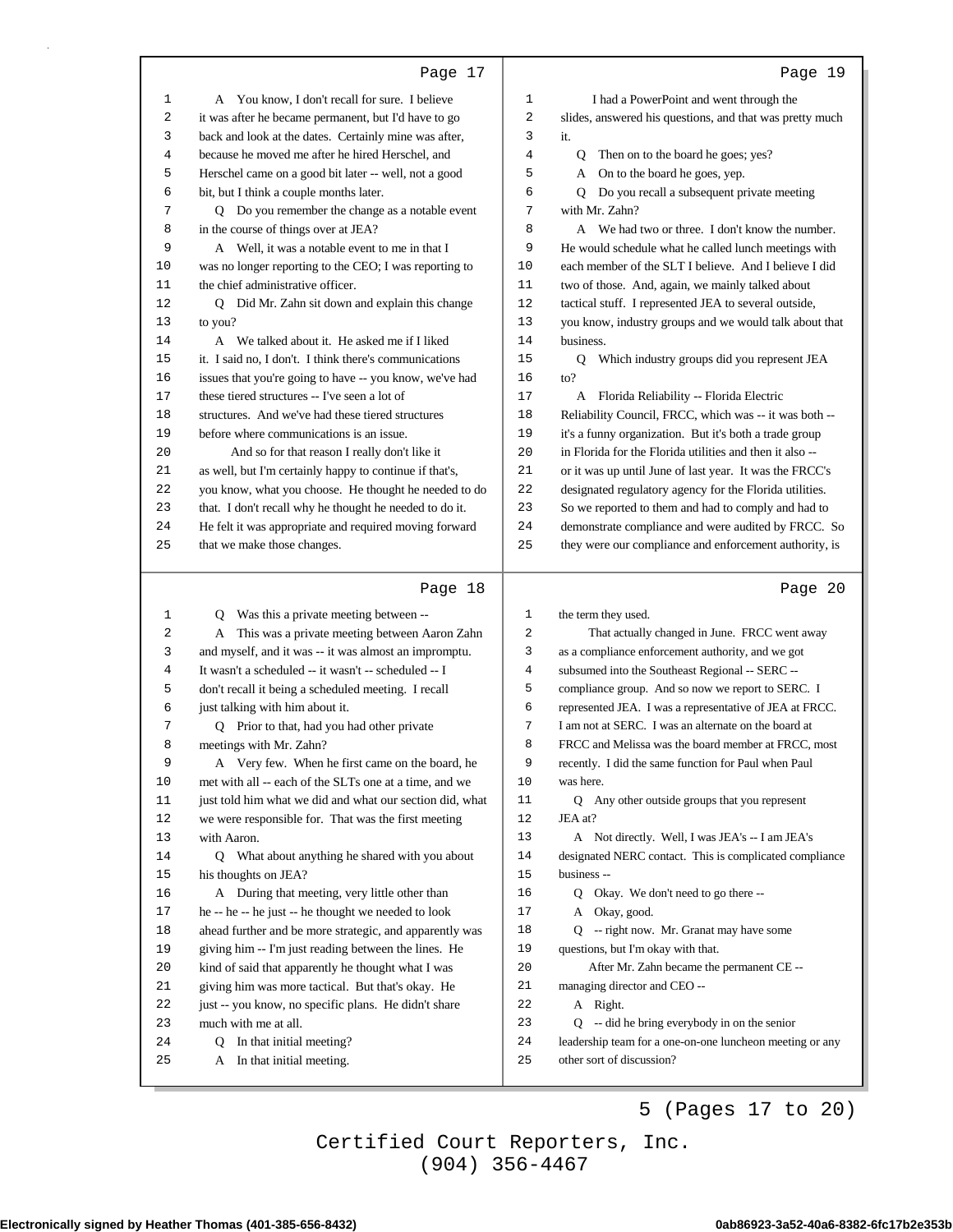|              | Page 21                                                                                          |             | Page 23                                                                                                 |
|--------------|--------------------------------------------------------------------------------------------------|-------------|---------------------------------------------------------------------------------------------------------|
| $\mathbf{1}$ | A He did. He held -- I don't know how many. He                                                   | 1           | long-term all businesses do this, IOUs do this. We're                                                   |
| 2            | had several over his tenure here, meetings with the                                              | 2           | putting one together for us. So you will have not only                                                  |
| 3            | senior leadership team. It was common to do it across                                            | 3           | your short term -- because we have a short-term                                                         |
| 4            | lunch, although they weren't all across lunch, where he                                          | 4           | incentive plan now. We would have a long-term incentive                                                 |
| 5            | would share things going on. We would each share what                                            | 5           | plan.                                                                                                   |
| 6            | we were doing in our group. Yeah.                                                                | 6           | I don't recall him differentiating it being,                                                            |
| 7            | Q Do you recall a first mention in a discussion                                                  | 7           | you know, it works this way if -- if there's a recap                                                    |
| 8            | with Mr. Zahn of something called a long-term investment                                         | 8           | and --                                                                                                  |
| 9            | plan?                                                                                            | 9           | Q Yeah, I'm not trying to put the words in your                                                         |
| 10           | A Aaron talked about a long-term investment                                                      | 10          | mouth. I thought you really did say --                                                                  |
| 11           | plan. I do not recall the first mention of it, but it                                            | 11          | A No, and I'm really trying to be honest with                                                           |
| 12           | has been talked about for some time.                                                             | 12          | you. I'm trying to remember --                                                                          |
| 13           | Q Can you me help out a little bit? I can                                                        | 13          | Q I thought you said that initially that he                                                             |
| 14           | appreciate that you might not have a month and date, but                                         | 14          | talked about incentives and reward tied to performance                                                  |
| 15           | we are only talking about one calendar year, 2019;                                               | 15          | in -- both in a scenario where JEA continued on or where                                                |
| 16           | right?                                                                                           | 16          | JEA was sold?                                                                                           |
| 17           | He became permanent in November of '18. So                                                       | 17          | A So he did talk about that. Okay. I don't                                                              |
| 18           | the time frame that I'm talking about is November '18 to                                         | 18          | recall if that was in the big meeting that I talked                                                     |
| 19           | December of '19.                                                                                 | 19          | about, the leadership team meeting. He mentioned it to                                                  |
| 20           | Within that time frame, can you provide an                                                       | 20          | me. Okay. Specifically we -- it's been three months                                                     |
| 21           | estimate as to whether it was perhaps in the first half                                          | 21          | ago or so.                                                                                              |
| 22           | of '19 or the first quarter, anything along those lines?                                         | 22          | Because I had indicated that I -- my long-term                                                          |
| 23           | A I think it was probably in the first half of                                                   | 23          | plans were to retire and leave, and he pointed out,                                                     |
| 24           | '19. Yeah.                                                                                       | 24          | well, you know, if you leave -- while you're making your                                                |
| 25           | Q Do you recall a first mention in a discussion                                                  | 25          | decision to leave, remember we got this long-term plan,                                                 |
|              |                                                                                                  |             |                                                                                                         |
|              | Page 22                                                                                          |             | Page 24                                                                                                 |
| $\mathbf 1$  | with Mr. Zahn or a presentation by Mr. Zahn to the                                               | 1           | and it's operative whether or not we have a                                                             |
| 2            | senior leadership team as a whole, a description of                                              | 2           | recapitalization or some words like that.                                                               |
| 3            | something called a performance unit plan?                                                        | 3           | Actually, he described in terms the                                                                     |
| 4            | A I don't recall the first time I heard the term                                                 | 4           | possibility of being able to benefit from a -- from a                                                   |
| 5            | "performance unit plan", but I did hear Aaron describe                                           | 5           | something. I misunderstood him when he said that. I                                                     |
| 6            | the potential of the long-term plan that included                                                | 6           | said, so you're telling me that you might want to hire                                                  |
| 7            | incentives for good performance both if there is no                                              | 7           | me back or there may be consulting opportunities when I                                                 |
| 8            | change in the ownership and if there is a change in                                              | 8           | leave.                                                                                                  |
| 9            | ownership.                                                                                       | 9           | Because I had indicated it would be early                                                               |
| 10           | I recall that brief -- it was very brief                                                         | 10          | in -- in this year, in 2020. He said, no, I'm saying                                                    |
| 11           | discussion. In fact, Aaron Zahn presented that to                                                | $11\,$      | the long-term incentive plan might work for you, even if                                                |
| 12           | all -- to all management of JEA which is over 200 people                                         | $12\,$      | you leave.                                                                                              |
| 13           | at a -- we call them a leadership meeting. They used to                                          | 13          | That was a discussion we had and that was                                                               |
| 14           | be called management meetings. Aaron retitled them                                               | 14          | where we left it. I asked no more questions from him on                                                 |
| 15           | leadership meetings, typically on one -- the last Friday                                         | 15          | that. I was a little surprised at that point to learn                                                   |
| 16           | of the month.                                                                                    | 16          | that that would make a difference to me if I was                                                        |
| 17           | I don't recall which one, but he described                                                       | $17\,$      | leaving.                                                                                                |
| 18           | that in very general terms to everybody in JEA. I -- I                                           | 18          | Q Do you recall whether that conversation took                                                          |
| 19           | don't recall if he used the term PUPs, but he used the                                           | 19          | place prior to the July board meeting?                                                                  |
| 20           | long-term incentive plan and explained it and --                                                 | 20          | A I think it was after the July board meeting.                                                          |
| 21           | Q Explained it in terms of scenarios where under                                                 | 21          | All right.<br>Q                                                                                         |
| 22           | one scenario JEA is not sold and another scenario where                                          | $2\sqrt{2}$ | But I don't recall for sure. Like I said, it<br>A                                                       |
| 23           | JEA was sold?                                                                                    | 23          | was an impromptu conversation.                                                                          |
| 24<br>25     | A I don't recall that specificity in the<br>leadership meeting, no, I don't. It was a three-year | 24<br>25    | Q But you do recall the long-term incentive plan<br>discussion initially occurring well before the July |

6 (Pages 21 to 24)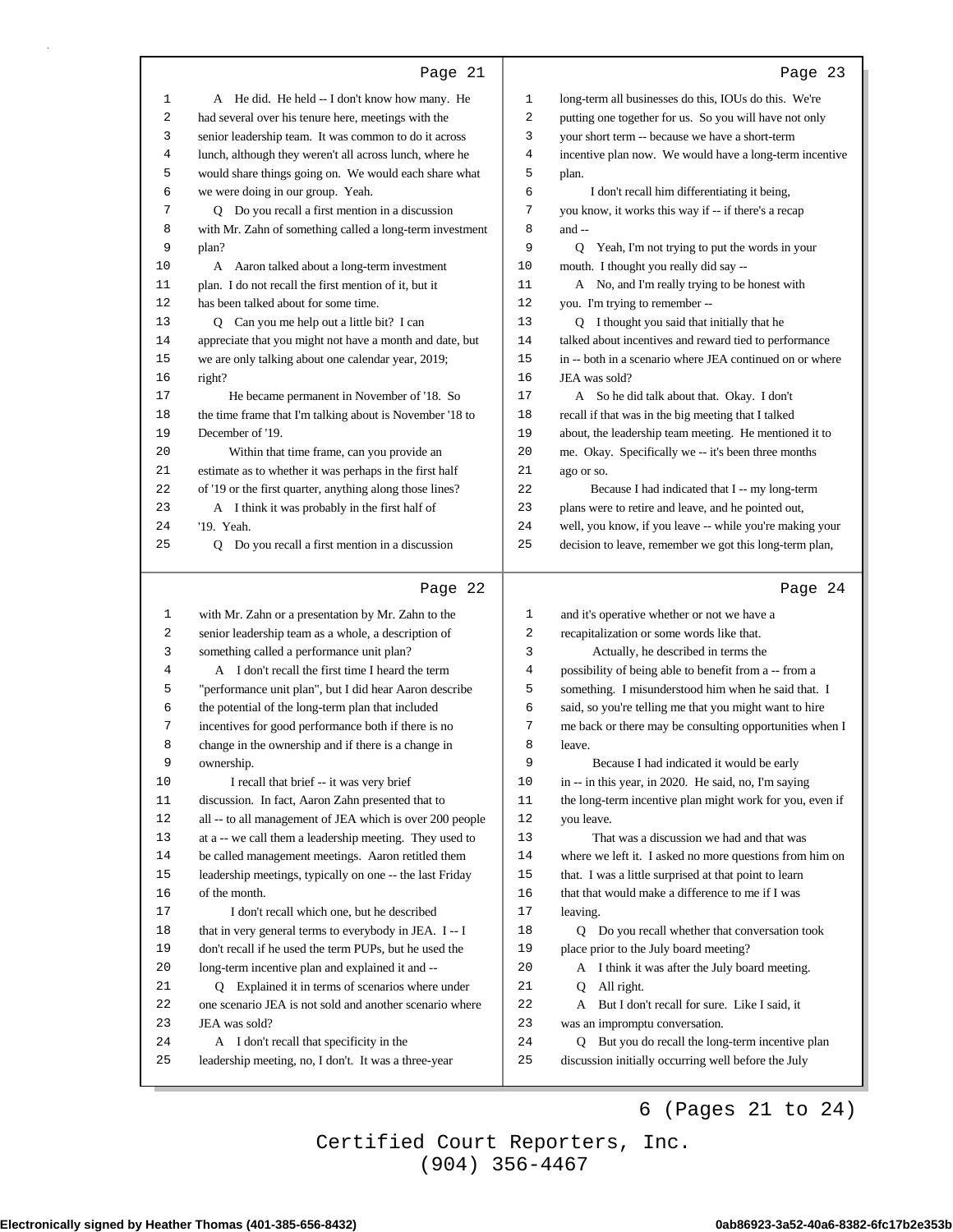|    | Page 25                                                                |    | Page 27                                                  |
|----|------------------------------------------------------------------------|----|----------------------------------------------------------|
| 1  | board meeting; correct?                                                | 1  | incentive plan?                                          |
| 2  | A I recall knowing about it before the July                            | 2  | A No. Again --                                           |
| 3  | board meeting. I don't recall a specific instance when                 | 3  | Q Do you ever remember the long-term incentive           |
| 4  | I heard about it.                                                      | 4  | plan being discussed by the entire senior leadership     |
| 5  | Q Do you recall whether any linkage between the                        | 5  | team in a meeting with Mr. Zahn?                         |
| 6  | long-term incentive plan and a study being done by                     | 6  | A You know, I know it was to some level, not to          |
| 7  | Willis Towers Watson?                                                  | 7  | any degree. So I never saw -- but I don't know when      |
| 8  | A Yes. I believe he -- well, he referenced a                           | 8  | that was. Let me finish my statement. And I don't know   |
| 9  | study that's being done to aid in the development of                   | 9  | that it was ever presented at a meeting of all the SLTs. |
| 10 | JEA's long-term plan, and I think that is the firm that                | 10 | I know it was referenced once or twice.                  |
| 11 | was doing the study.                                                   | 11 | It was kind of, you know -- we had heard about           |
| 12 | Again, he represented several times that this                          | 12 | it in the management meeting. We knew something was      |
| 13 | was common among investor-owned utilities and                          | 13 | being worked on. Okay. But I never saw a presentation    |
| 14 | non-publicly owned or non-municipally owned businesses.                | 14 | on the long-term incentive plan that I can recall.       |
| 15 | It wasn't terribly common among municipals, but that's                 | 15 | Q A minute ago you mentioned a discussion with           |
| 16 | what they were trying to do.                                           | 16 | Mr. Zahn and he said, this is something that is common   |
| 17 | Q Do you recall when that discussion might have                        | 17 | in investor-own utilities. I think you said then he      |
| 18 | taken place?                                                           | 18 | said it was uncommon in public utilities?                |
| 19 | A Yeah, I believe -- well, not for sure. I                             | 19 | A Well, I was making -- I'm sorry. Are you               |
| 20 | believe it may have been during that leadership meeting                | 20 | finished?                                                |
| 21 | with all the people involved.                                          | 21 | Q Is that what he said to you?                           |
| 22 | Q All right. If you went back to your calendar,                        | 22 | A Well, he certainly said it was common among            |
| 23 | do you think you would be able to give us the date of                  | 23 | IOUs. Did he say it was uncommon among municipals? I     |
| 24 | that meeting?                                                          | 24 | don't -- let me restate that. I don't know that. He      |
| 25 | A The date of the meeting?                                             | 25 | was contrasting how IOUs do things versus how            |
|    |                                                                        |    |                                                          |
|    | Page 26                                                                |    | Page 28                                                  |
| 1  | You said it was the last Friday of the month<br>Q                      | 1  | municipally owned utilities do things. And so in         |
| 2  | usually.                                                               | 2  | that -- and he referenced the SL -- the long-term        |
| 3  | A I mean, I could do some discussion and I could                       | 3  | incentive in that discussion.                            |
| 4  | look at my calendar, although the calendar is just going               | 4  | But whether he actually said munis don't have            |
| 5  | to show a meeting. It will not show what was at the                    | 5  | it, I misspoke there. I don't know that he said that     |
| 6  | meeting. I mean, that's available. JEA can look that                   | 6  | exactly. It was implied for sure.                        |
| 7  | up and figure that out. But he did have a discussion, I                | 7  | Q Are you aware of any municipal-owned utility           |
| 8  | believe. I recalled him talking about it at the                        | 8  | in the United States that has a long-term investment     |
| 9  | meeting.                                                               | 9  | plan?                                                    |
| 10 | Q Would you have taken any notes of --                                 | 10 | A I am not, but then I am not up to speed on             |
| 11 | A I didn't take any notes at the meeting, no. I                        | 11 | compensation philosophies and --                         |
| 12 | did have a few employees, though, ask me about it.                     | 12 | Q So it's fair to say that you didn't make an            |
| 13 | That's kind of why I remember him discussing it and my                 | 13 | independent --                                           |
|    |                                                                        |    |                                                          |
| 14 |                                                                        | 14 | (Discussion off the record.)                             |
| 15 | answer was, I don't really know any more than you just<br>heard. Okay. | 15 | BY MR. POWELL:                                           |
| 16 | Q The entire senior leadership team would meet                         | 16 | Q So you didn't make an independent inquiry to           |
| 17 | periodically, it's my understanding; yes?                              | 17 | determine whether plans like that were either common or  |
| 18 | A Yes.                                                                 | 18 | nonexistent elsewhere in the United States?              |
| 19 | Every couple of weeks?<br>Q                                            | 19 | A I did not make a study of that.                        |
| 20 | A Yeah. And there -- yes. That's correct.                              | 20 | At about this time when this concept of a<br>Q           |
| 21 | Well, we didn't meet with Aaron every couple of weeks.                 | 21 | long-term incentive plan, investment plan, was being     |
| 22 | It was probably longer than that.                                      | 22 | discussed by Mr. Zahn, did you have discussions with     |
| 23 | Q All right. Do you recall a presentation by                           | 23 | other members of the senior leadership team about the    |
| 24 | Mr. Zahn or Mr. Wannemacher regarding a presentation to                | 24 | concept?                                                 |
| 25 | the entire senior leadership team about the long-term                  | 25 | A Hallway conversations, but no meetings, no             |

ш

7 (Pages 25 to 28)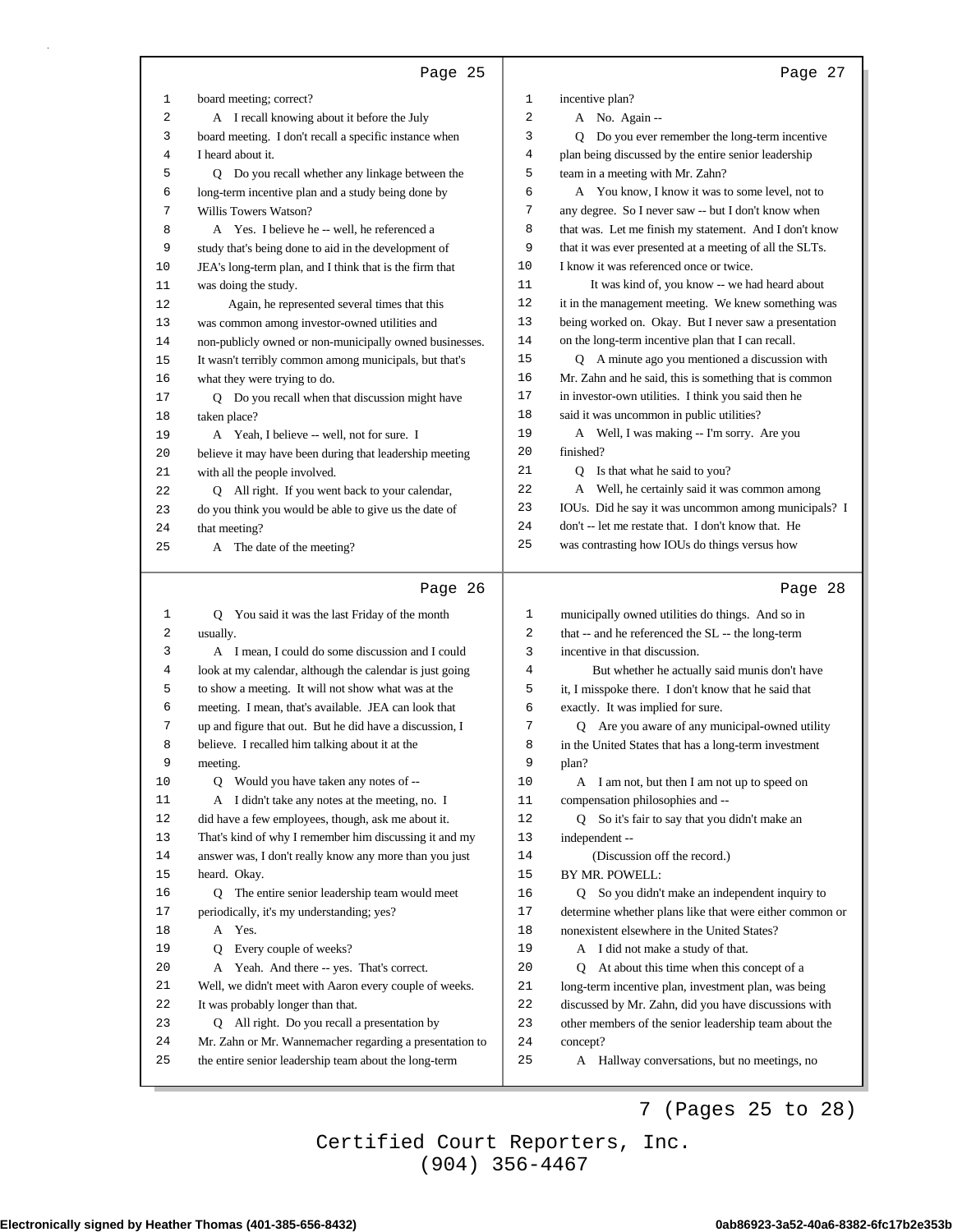|      | Page 29                                                                   |    | Page 31                                                 |
|------|---------------------------------------------------------------------------|----|---------------------------------------------------------|
| 1    | presentations. I asked a couple people if they had any                    | 1  | Q But no numbers?                                       |
| 2    | idea what the metric would look like. The general                         | 2  | A Absolutely no numbers. You know, no, I just           |
| 3    | answer was no.                                                            | 3  | don't -- I don't recall being given -- I certainly was  |
| 4    | Q What do you mean by "what the metric would                              | 4  | not -- I'm trying to remember if I even remember how    |
| 5    | look like"?                                                               | 5  | much each person could buy. But, no, I was not given a  |
| 6    | A Well, I mean, there's got to be something that                          | 6  | number.                                                 |
| 7    | drives the compensation on a long-term compensation                       | 7  | Q Did you ever see a list that showed anything          |
| 8    | plan. Is it net -- you know, is it -- and I'm not an                      | 8  | about how many units people could buy?                  |
| 9    | accountant. I'm an engineer. That's one of the reasons                    | 9  | A I never saw any documentation related to PUPs         |
| 10   | I may not have understood it.                                             | 10 | that I can recall.                                      |
| 11   | But it's got to be some type of metric that                               | 11 | Q I asked you a minute ago about the Willis             |
| 12   | comes off the financials indicating you're doing bad or                   | 12 | Towers Watson, I think that's the correct name of it.   |
| 13   | good or in the middle that's used to set compensation.                    | 13 | A Right.                                                |
| 14   | And I know I mentioned to a couple of people if anybody                   | 14 | Q Did you have any participation in their work          |
| 15   | had seen a metric. The answer was no, not among my                        | 15 | in the course of 2019?                                  |
| 16   | second-tier group. No one had seen it. No one saw any                     | 16 | A No, none at all.                                      |
| 17   | numbers. I mean, I never saw any numbers on any                           | 17 | I did see a presentation that included their            |
| 18   | long-term incentive. It was philosophical discussions.                    | 18 | work, and it may have been at that management meeting.  |
| 19   | Q Eventually the long-term incentive plan                                 | 19 | I don't recall, but that was presented.                 |
| 20   | evolved into what we've referred to earlier as the                        | 20 | Q When you say "that management meeting", help          |
| 21   | performance unit plan --                                                  | 21 | me again when --                                        |
| 22   | A Right.                                                                  | 22 | A The one where they talked about the long-term         |
| 23   | $Q - is that correct?$                                                    | 23 | incentive where Aaron presented. It may have been then, |
| 24   | A Right.                                                                  | 24 | but I'm not sure if it was then.                        |
| 25   | And so that I don't have to keep saying that<br>Q                         | 25 | Q Same question with respect to a company called        |
|      |                                                                           |    |                                                         |
|      | Page 30                                                                   |    | Page 32                                                 |
| 1    | phrase, let's call that the PUP. Okay?                                    | 1  | McKinsey. Are you familiar with their work?             |
| 2    | A That's fine.                                                            | 2  | A I am.                                                 |
| 3    | When did you first --<br>Q                                                | 3  | McKinsey is a long-term contractor with JEA;<br>Q       |
| 4    | A Hear the term?                                                          | 4  | correct?                                                |
| 5    | Q -- hear the term PUP or performance unit plan?                          | 5  | Yes. Yes.<br>A                                          |
| 6    | A I don't know.                                                           |    |                                                         |
| 7    |                                                                           | 6  | Q                                                       |
|      |                                                                           | 7  | What is your understanding of what they do for<br>JEA?  |
| 8    | Q Do you recall whether it was before or after<br>the July board meeting? | 8  |                                                         |
| 9    | A No. I don't. You know, it was sometime in                               | 9  | A They were developing our long-term strategic          |
| $10$ | the middle of the year, but I do not recall the first                     | 10 | plan.<br>Q Prior to 2019, did you have an understanding |
| 11   | time I heard the term "PUP".                                              | 11 | of what McKinsey did for JEA?                           |
| 12   | Q And as with the long-term incentive plan or                             | 12 | A No. I don't recall when we hired McKinsey.            |
| 13   | compensation plan, did you ever receive any metric                        | 13 | We certainly did not have them five years ago.          |
| 14   | information on the PUP?                                                   | 14 | Q Okay. And I may -- I may have switched Willis         |
| 15   | A No.                                                                     | 15 | Towers and McKinsey, but be that as it may, you said    |
| 16   | Q Were you ever informed how many units you                               | 16 | that it's your understanding that in 2019 they were     |
| 17   | would be entitled to purchase as the vice president and                   | 17 | helping JEA develop the long-term strategic plan?       |
| 18   | chief compliance officer?                                                 | 18 | A Absolutely.                                           |
| 19   | A No. I don't think I was ever told how many I                            | 19 | Did you have any participation in that?<br>Q            |
| 20   | could buy. I certainly did not know how many would be                     | 20 | A Yes. We had meetings of the whole SLT with            |
| 21   | issued, period. Again, I had seen no numbers. I had no                    | 21 | McKinsey four times, five times, three times, some      |
| 22   | idea. I don't believe I was ever told.                                    | 22 | number. Probably four or five is approximately the      |
| 23   | It was a general understanding that the                                   | 23 | right number, yes.                                      |
| 24   | ability to purchase PUPs was related to your title, your                  | 24 | Q And do you recall any discussion at those             |
| 25   | position, as well as your performance review.                             | 25 | meetings regarding the long-term incentive plan?        |

8 (Pages 29 to 32)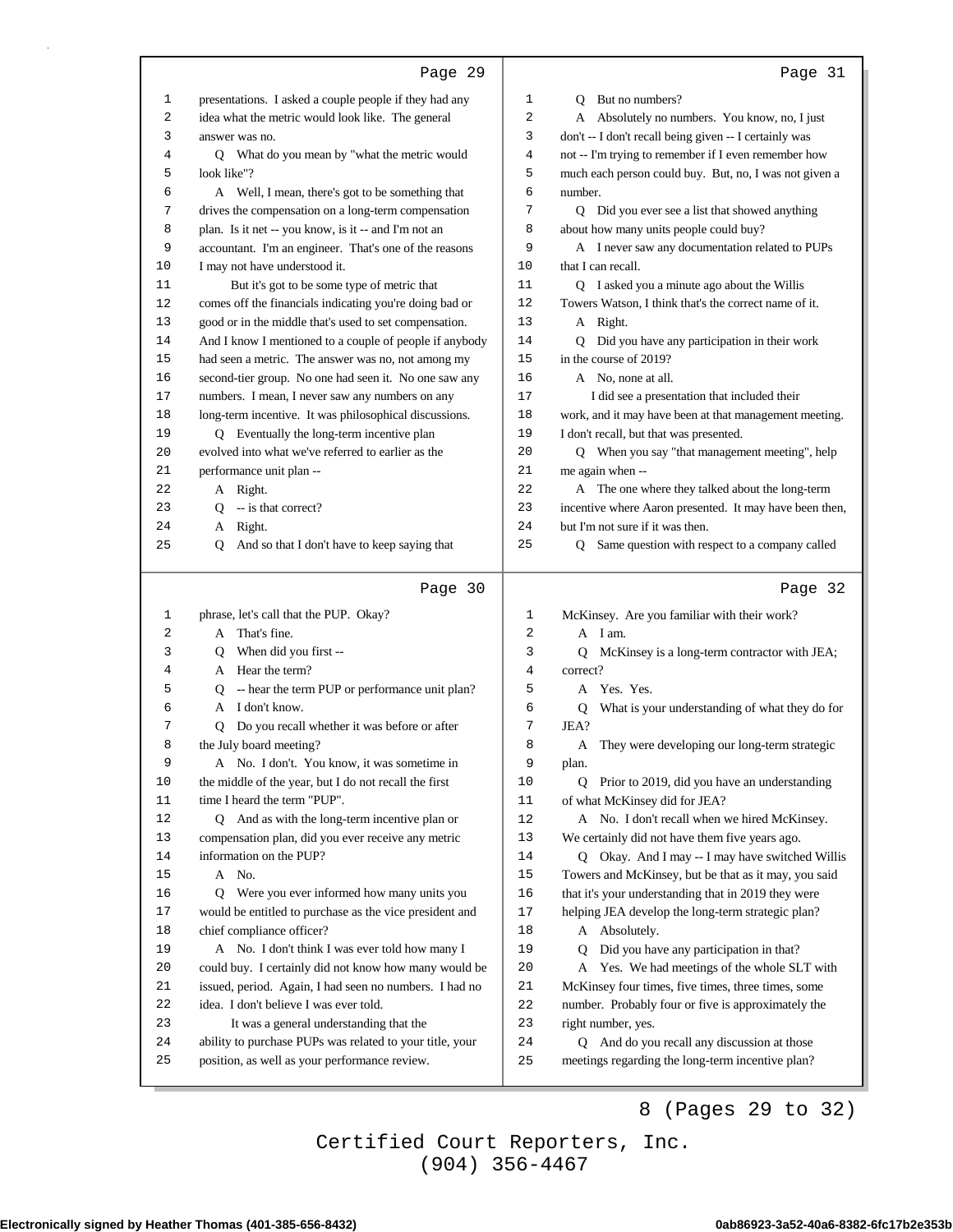| c<br>н.<br>- |  |
|--------------|--|
|--------------|--|

|              | Page 33                                                                                                          |          | Page 35                                                                       |
|--------------|------------------------------------------------------------------------------------------------------------------|----------|-------------------------------------------------------------------------------|
| 1            | A I don't recall discussion with McKinsey. Now,                                                                  | 1        | turning point, and he really believes that JEA wouldn't                       |
| 2            | we had -- we had meetings without McKinsey and -- and                                                            | 2        | be viable in its current structure over the next ten                          |
| 3            | there was a discussion about opportunities for                                                                   | 3        | years, that -- and it's the same thing, either we need                        |
| 4            | developing a long-term incentive plan based on metrics.                                                          | 4        | to change the structure and change the rules so that we                       |
| 5            | Yeah, we talked about it, but I don't recall                                                                     | 5        | can do business differently, or the ownership or the                          |
| 6            | McKinsey being involved in that at all. It was just the                                                          | 6        | management leadership of the organization, the character                      |
| 7            | earlier discussions I told you about where we talked                                                             | 7        | of the organization, needs to change to stay viable.                          |
| 8            | about long-term incentives in general terms. There was                                                           | 8        | That was something that he preached and -- and                                |
| 9            | a meeting, I think it was in April, where -- which is                                                            | 9        | that may well have kind of started at that April                              |
| 10           | the first time I heard about the possibility or the                                                              | 10       | meeting. It seems like that may have been where we                            |
| 11           | consideration of long-term incentives related to our                                                             | 11       | heard that first.                                                             |
| 12           | long-term strategy discussion.                                                                                   | 12       | Q Would you agree that a discussion of that                                   |
| 13           | Q Would that have been the April 4th meeting at                                                                  | 13       | nature concerning the thought that JEA would not be                           |
| 14           | Ponte Vedra?                                                                                                     | 14       | viable in its current structure would be a subject area                       |
| 15           | A At Ponte Vedra, yes, I think that's correct.                                                                   | 15       | that's quite apart from a compensation policy in                              |
| 16           | Q And this was an off-site meeting of the senior                                                                 | 16       | general?                                                                      |
| 17           | leadership team; correct?                                                                                        | 17       | A Yeah, I'm not sure how you connect that. I                                  |
| 18           | A That's correct.                                                                                                | 18       | mean, if you talk about a change of ownership and a                           |
| 19           | Q Did McKinsey present at that meeting?                                                                          | 19       | change of structure, I think you almost have to talk                          |
| 20           | A I don't recall. The discussion where we                                                                        | 20       | about a change in compensation strategy.                                      |
| 21           | talked about the long-term incentive I believe did not                                                           | 21       | Q Well, do you see any relation between a                                     |
| 22           | have McKinsey present. And when I say didn't have them                                                           | 22       | project to develop a compensation policy to bring JEA                         |
| 23           | present, they may have been present, but they didn't                                                             | 23       | into conformity with the industry as a whole, any                             |
| 24           | present. They may have had one or two members there.                                                             | 24       | relationship between that and a discussion that JEA                           |
| 25           | In fact, my best recollection is they did have                                                                   | 25       | cannot be viable in its current structure over the                            |
|              |                                                                                                                  |          |                                                                               |
|              | Page 34                                                                                                          |          | Page 36                                                                       |
| $\mathbf{1}$ | some staff there, but I don't recall McKinsey presenting                                                         | 1        |                                                                               |
| 2            | at that meeting. They did at other meetings.                                                                     | 2        | course of the next ten years necessitating some sort of<br>structural change? |
| 3            | Q Do you recall any discussion at the April 4                                                                    | 3        | A I may have lost your question there.                                        |
| 4            | Ponte Vedra meeting -- a discussion among members of the                                                         | 4        | We certainly contemplated and talked about at                                 |
| 5            | senior leadership team about the possibility of a                                                                | 5        | that meeting different outcomes, change in ownership, a                       |
| 6            | down-the-road sale of JEA?                                                                                       | 6        | change in charter and rules for JEA so that we could be                       |
| 7            | A Yes. That was certainly something that was on                                                                  | 7        | more competitive.                                                             |
| 8            | the table and considered.                                                                                        | 8        | Your question -- your question is how does                                    |
| 9            | And it was part of the discussion at the<br>Q                                                                    | 9        | that relate to compensation?                                                  |
| 10           | April 4 meeting?                                                                                                 | 10       | Yes, sir, or if it does --<br>Q                                               |
| 11           | A I believe so.                                                                                                  | 11       | I don't know --<br>A                                                          |
| 12           | All right. Was Mr. Zahn present --<br>Q                                                                          | 12       | -- in your view.<br>O                                                         |
| 13           | A Yes.                                                                                                           | 13       | A -- if it does directly, but both were                                       |
| 14           | -- during the discussions?<br>Q                                                                                  | 14       | discussed at that meeting --                                                  |
| 15           | A He actually led most of that meeting.                                                                          | 15       | Okay.<br>Q.                                                                   |
| 16           | Do you remember the tenure of his presentation<br>Q                                                              | 16       | $A - clearly.$                                                                |
| 17           | at that meeting?                                                                                                 | 17       | Okay.<br>Q                                                                    |
| 18           | A I'm not exactly sure what you mean by "the                                                                     | 18       | A I guess the implication was that, yeah,                                     |
| 19           | tenure of his presentation".                                                                                     | 19       | compensation strategy would need to change if the                             |
| 20           | Q I mean it in terms of his view of the future                                                                   | 20       | organization changed.                                                         |
| 21           | of JEA in terms of its challenges and perhaps viability.                                                         | 21       | Q The next off-site senior leadership team                                    |
| 22           | A Yeah, I don't recall specific terms, but in                                                                    | 22       | meeting that I'm aware of was on June 11th at Ponte                           |
| 23           | general, he espoused what he has talked about for the                                                            | 23       | Vedra.                                                                        |
| 24<br>25     | last several months now, the concept that the electric<br>utility industry is at a turning point and JEA is at a | 24<br>25 | Do you recall that one?<br>A I recall what I think is the next meeting, and   |

## 9 (Pages 33 to 36)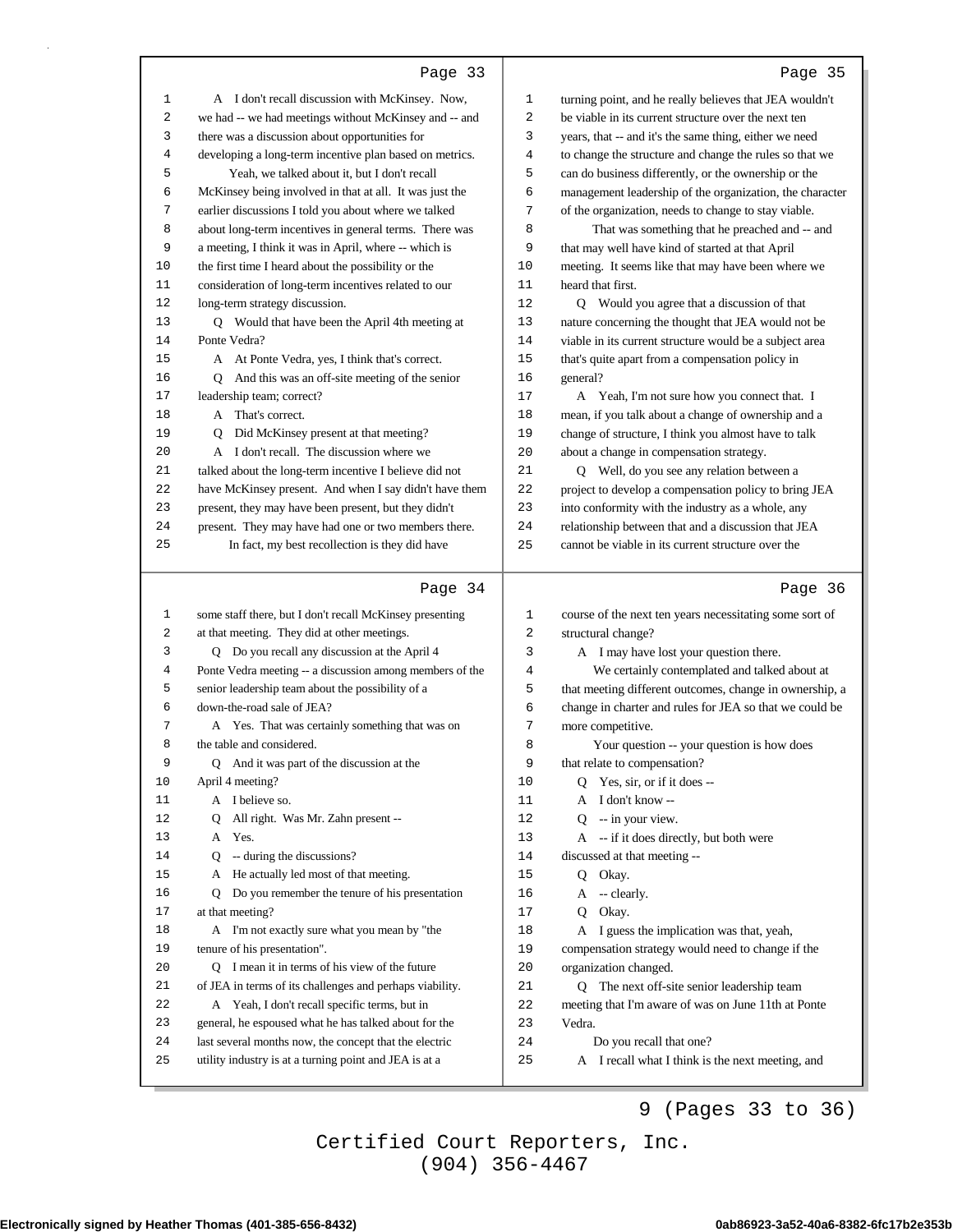|                | Page 37                                                  |        | Page 39                                                  |
|----------------|----------------------------------------------------------|--------|----------------------------------------------------------|
| $\mathbf{1}$   | if June 11th is the date, that's fine.                   | 1      | Q -- and the PUP was approved.                           |
| 2              | Q And what do you recall about it specifically           | 2      | A Okay. I was not at that meeting. Do I                  |
| 3              | that puts you at Ponte Vedra on whatever -- accept from  | 3      | recall -- I'm sure we -- we frequently had -- in fact,   |
| 4              | me that it was June 11th.                                | 4      | we always have debrief meetings after board meetings.    |
| 5              | A It was supposed to be a strategy development           | 5      | So I'm sure we had a debrief meeting.                    |
| 6              | workshop. We wound up -- the SLT met without McKinsey,   | 6      | And we met several times on the strategic plan           |
| 7              | and basically just did an update of where each one of us | 7      | and the implementation of the plan and where we were in  |
| 8              | was and went over goals and things. It was much more     | 8      | that process, but I don't recall specific meetings and   |
| 9              | tactical than strategic.                                 | 9      | specific dates. I could pick the dates up off a          |
| 10             | And then McKinsey had the second half of the             | 10     | calendar.                                                |
| 11             | meeting, and they were supposed to present their work on | 11     | At the -- just to help here. At the same time            |
| 12             | developing the strategy. The work they presented was,    | 12     | that we had those meetings, Melissa would have           |
| 13             | very frankly, poor. It hadn't changed much since the     | 13     | operational meetings for all of the SLT. Okay. And so    |
| 14             | last time we saw it. We kind of did a couple of          | 14     | it would -- sometimes it was confusing as to which       |
| 15             | exercises around some of the thoughts, and I don't       | 15     | meeting we were sitting in.                              |
| 16             | recall, but they were concepts and what is -- is this a  | 16     | Q All right. Do you recall a meeting after the           |
| 17             | good concept, what are the upsides and downsides of this | 17     | July 23 board meeting of the operational meeting run by  |
| 18             | concept.                                                 | 18     | Melissa Dykes at which the decisions and events of the   |
| 19             | And I think the general consensus was that               | 19     | July 23 board meeting were discussed and explained?      |
| 20             | particular meeting was pretty wasted, was pretty -- not  | 20     | A I don't specifically recall the meeting. I             |
| 21             | very useful, and that was -- that was the feedback I got | 21     | expect we had one. If there was an event or something    |
| 22             | from my peers as well as Shawn -- Aaron seemed pretty    | 22     | that brought it to mind, maybe I could. I just don't     |
| 23             | unhappy with the McKinsey work as well.                  | 23     | recall a specific meeting.                               |
| 24             | But I don't recall anything else at that                 | 24     | Q At any of those meetings after the July 23rd           |
| 25             | meeting. I think we even busted up early.                | 25     | board meeting, was the PUP explained to you?             |
|                | Page 38                                                  |        | Page 40                                                  |
| 1              | Q Was there another meeting of the senior                | 1      | A The PUP was never explained to me at a meeting         |
| 2              | leadership team prior to the July board meeting?         | 2      | or otherwise. Let me add this --                         |
| 3              | A I don't know. I don't -- I can't recall. I             | 3      | Q And by the way, I should have said at the              |
| $\overline{4}$ | could look at my calendar and figure that out, but I     | 4      | outset of all this. As we're going through this          |
| 5              | don't recall.                                            | 5      | discussion, if there are items of interest that -- or    |
| 6              | Okay. After the July 23 board meeting, do you<br>O.      | 6      | items that you think might be of interest to us, or more |
| 7              | recall a couple of days of senior leadership team        | 7      | importantly to the board of directors --                 |
| 8              | meetings at Ponte Vedra in mid-August?                   | 8      | A Right.                                                 |
| 9              | A I don't know. I -- I guess I thought we had            | 9      | Q -- with respect to Mr. Zahn's tenure as CEO, I         |
| 10             | only two meetings at Ponte Vedra; the first one we       | 10     | invite you to share them with us.                        |
| $11\,$         | talked about in April, the second one we talked about,   | $11\,$ | A I appreciate that, and I'm trying not to be            |
| 12             | you said was June 11th.                                  | $12\,$ | narrow in interpreting your questions. My memory is not  |
| 13             | Q Let me ask it differently.                             | 13     | great. I'll be 70 in a few months. And so I'm really     |
| 14             | A I don't recall.                                        | $1\,4$ | just -- you know, I think I remember significant events, |
| 15             | Do you remember -- do you recall Mr. Zahn<br>Q           | 15     | but when you said did you have a meeting on the 24th, I  |
| 16             | pulling the senior leadership team together after the    | 16     | don't remember --                                        |
| $17$           | July 23 board meeting to discuss the decisions that were | $17\,$ | Q I feel your pain. I'm not far behind you.              |
| 18             | made at that board meeting?                              | 18     | But come on, we do okay. So I know you're doing okay     |
| 19             | A First of all, I don't remember the July 23rd           | 19     | and I appreciate it.                                     |
| 20             | board meeting. So I assume you're saying that's when     | 20     | So anyway back to the point. You were -- you             |
| 21             | the board instructed Aaron to move forward with -- with  | 21     | were about to add something?                             |
| 22             | the ITN process. Is that correct?                        | 22     | A I was going to add that I had a -- so I worked         |
| 23             | Q Yes. It's also where the employment                    | 23     | for Herschel Vinyard. He -- I didn't have many meetings  |
| 24             | agreements were confirmed --                             | 24     | with Herschel, but I had a few feedback sessions. They   |
| 25             | A Okay.                                                  | 25     | were like supposedly scheduled every week, but we        |

10 (Pages 37 to 40)

(904) 356-4467 Certified Court Reporters, Inc.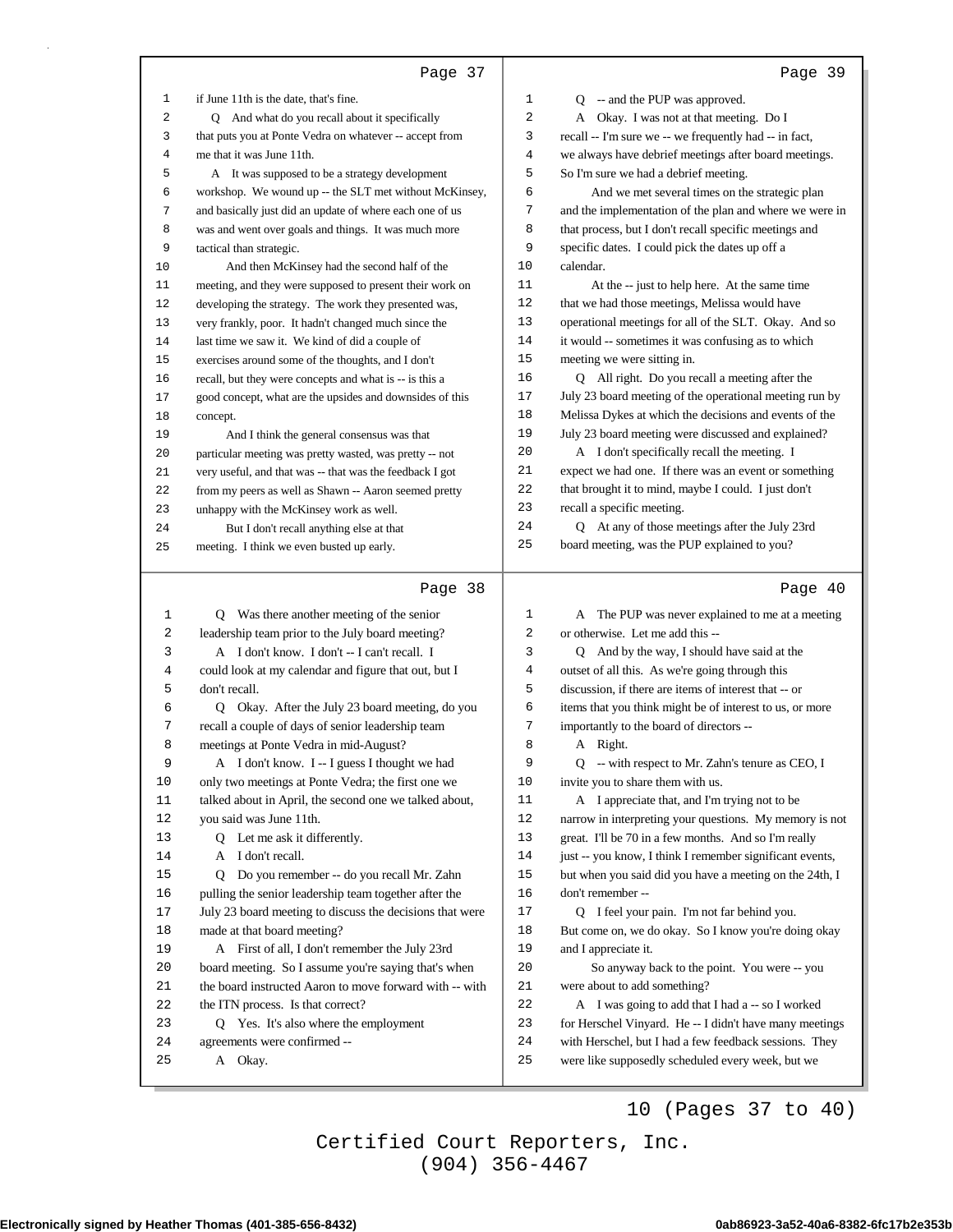|          | Page 41                                                                                               |                | Page 43                                                                                                  |
|----------|-------------------------------------------------------------------------------------------------------|----------------|----------------------------------------------------------------------------------------------------------|
| 1        | usually had about out of three of those. So I actually                                                | 1              | Q -- from 2019. The second would be if you                                                               |
| 2        | only met with him three or four times in his tenure                                                   | $\overline{2}$ | could find the prior employment contract, that would be                                                  |
| 3        | here.                                                                                                 | 3              | nice. I understand you've searched for it. You                                                           |
| 4        | One of the times was my performance review,                                                           | 4              | haven't-                                                                                                 |
| 5        | and he indicated to me at the performance review that                                                 | 5              | A I think that's not likely.                                                                             |
| 6        | the amount of PUPs you could purchase would be related                                                | 6              | Q All right. But the third would be the date of                                                          |
| 7        | somehow to your performance reviews. So a higher                                                      | 7              | this performance review.                                                                                 |
| 8        | performance review would allow you to purchase more                                                   | 8              | A Okay.                                                                                                  |
| 9        | PUPs. I recall him saying that to me.                                                                 | 9              | And if you could simply communicate that<br>O                                                            |
| 10       | I did not pursue that. I didn't ask any                                                               | 10             | back --                                                                                                  |
| 11       | questions, but I -- but that was mentioned to me at that                                              | 11             | A Okay.                                                                                                  |
| 12       | meeting.                                                                                              | 12             | $Q -$ to me via email --                                                                                 |
| 13       | You know, the other thing he said there was                                                           | 13             | A It was fairly -- it was -- okay. I'll find                                                             |
| 14       | that he -- he said something like, this PUP program                                                   | 14             | the date. It was -- well, we do performance reviews                                                      |
| 15       | is -- I don't remember his term, but the indication was                                               | 15             | based on fiscal years. So it would be around                                                             |
| 16       | it was well along the way to being finished and that it                                               | 16             | October 1st. Okay.                                                                                       |
| 17       | had approval by all the legal entities that needed to                                                 | 17             | Now, we frequently try to get them done before                                                           |
| 18       | approve it.                                                                                           | 18             | October 1st. So my guess is it would have been in mid                                                    |
| 19       | He said that in the matter of saying I don't                                                          | 19             | to late September, but we will try to find --                                                            |
| 20       | know how much you know about the PUPs, but it's going                                                 | 20             | Q I would appreciate that, and I think you can                                                           |
| 21       | along well and it's gotten most of the regulatory                                                     | 21             | also appreciate that time is somewhat of a factor for                                                    |
| 22       | approvals and you need to know that your performance                                                  | 22             | us.                                                                                                      |
| 23       | measure will relate somehow to the amount of PUPs you                                                 | 23             | A Time's important.                                                                                      |
| 24       | can buy.                                                                                              | 24             | The sooner you could find it, the better.<br>0                                                           |
| 25       | Q Okay. And this was at your performance review                                                       | 25             | $\mathbf{A}$<br>Okay.                                                                                    |
|          |                                                                                                       |                |                                                                                                          |
|          |                                                                                                       |                |                                                                                                          |
|          | Page 42                                                                                               |                | Page 44                                                                                                  |
| 1        | meeting?                                                                                              | 1              | Q Thank you.                                                                                             |
| 2        | A Yes.                                                                                                | 2              | MR. STONE: I'll work with him on that.                                                                   |
| 3        | Q I'm going to guess that that date is probably                                                       | 3              | MR. POWELL: I appreciate it, Mitch.                                                                      |
| 4        | somewhere on your calendar. I'm going to hope and ask                                                 | 4              | BY MR. POWELL:                                                                                           |
| 5        | you, is that date marked clearly on your calendar                                                     | 5              | Q Along the lines of these performance units and                                                         |
| 6        | somewhere?                                                                                            | 6              | this discussion with Mr. Vinyard, do you recall any -- I                                                 |
| 7        | A You know, the problem is -- yes. The problem                                                        | 7              | know that you said that he represented that the number                                                   |
| 8        | is my calendar will say two-way with Herschel.                                                        | 8              | of units that an employee could purchase would be                                                        |
| 9        | Q<br>All right.                                                                                       | 9              | related to their performance review.                                                                     |
| 10       | A I may -- I may have a notation on it and I can                                                      | 10             | Do you remember as well any expression by him                                                            |
| 11       | look for that.                                                                                        | 11<br>12       | of classification of employees in terms of -- that had                                                   |
| 12<br>13 | Would you have received a written review?<br>Q<br>A No. Well, there's a written review in the         | 13             | some relation to the number of units an employee could<br>purchase?                                      |
|          |                                                                                                       | 14             | A I don't recall him saying that. That seemed                                                            |
| 14<br>15 | system, but the review just says "exceeds", "meets", and                                              | 15             |                                                                                                          |
| 16       | "below". Okay. There is a written performance review.<br>Q Okay.                                      | 16             | to be the general -- general knowledge somehow that it                                                   |
| 17       |                                                                                                       | 17             | was related to your -- to your position. But I don't<br>know who first said that, and I don't recall it. |
| 18       | A And it may have the date on it. Well, it will                                                       | 18             |                                                                                                          |
| 19       | have the date. Yeah, we can probably find the date.<br>Q If you would. Mr. Stone is here, and I think | 19             | Again, we -- I and my kind of second-tier<br>peers were very much out of the loop on the PUPs thing.     |
| 20       |                                                                                                       | 20             | Q And thank you, because that is my impression                                                           |
| 21       | he'll help you with --<br>A Yeah.                                                                     | 21             | from this conversation. It's my impression from other                                                    |
| 22       | Q -- any take-aways that we have here today.                                                          | 22             | conversations. So let me just ask if you could confirm                                                   |
| 23       | One would be if you could look to see if you                                                          | 23             | that for me.                                                                                             |
| 24       | could find your written performance review --                                                         | 24             | Would you agree that with the exception of                                                               |
| 25       | A Right.                                                                                              | 25             | Mr. Zahn, Mr. Vinyard, Mr. Wannemacher, and Ms. Dykes                                                    |

### 11 (Pages 41 to 44)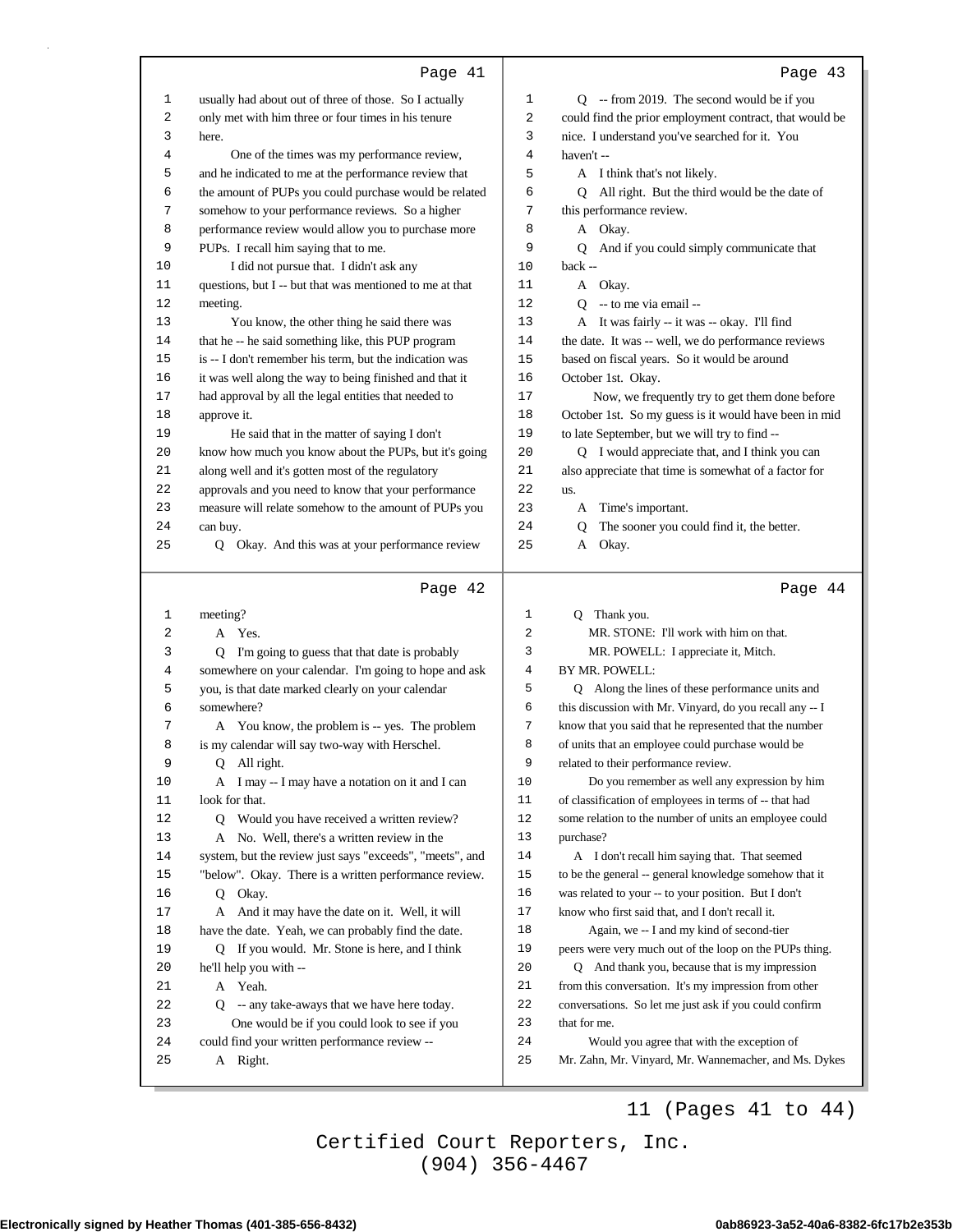|          | Page 45                                                                                                        |          | Page 47                                                             |
|----------|----------------------------------------------------------------------------------------------------------------|----------|---------------------------------------------------------------------|
| 1        | that as far as you know, no other members of the senior                                                        | 1        | how -- where I -- I heard that December 1 would be the              |
| 2        | leadership team were included in any details related to                                                        | 2        | date. I don't recall.                                               |
| 3        | the PUP?                                                                                                       | 3        | Q In the course of your tenure as chief                             |
| 4        | A I think that's accurate. I don't know for a                                                                  | 4        | compliance officer, have you had the occasion to request            |
| 5        | fact all of those people were, although I believe they                                                         | 5        | the board take action on things for you?                            |
| 6        | were, you know, at least cognizant of what was going on,                                                       | 6        | A Yes. It's not often, but occasionally, yes.                       |
| 7        | but I can confirm that the folks at my peer level were                                                         | 7        | Q And when you have presented matters for board                     |
| 8        | not.                                                                                                           | 8        | approval, would you have done your utmost to make sure              |
| 9        | Q But yet at your performance review meeting                                                                   | 9        | that you understood what it was you were asking the                 |
| 10       | with Mr. Vinyard which you think might have been toward                                                        | 10       | board to approve?                                                   |
| 11       | the end of September --                                                                                        | 11       | A Yes.                                                              |
| 12       | A Right.                                                                                                       | 12       | Q And is part of that because in making this --                     |
| 13       | Q -- or early October because of the fiscal                                                                    | 13       | any presentation to the board for an approval, you would            |
| 14       | year --                                                                                                        | 14       | be in front of the board to answer questions about your             |
| 15       | A Right.                                                                                                       | 15<br>16 | proposal?                                                           |
| 16       | Q -- calendar, he indicated to you that the PUP                                                                | 17       | A That's exactly why, yes.<br>Q Given your position at JEA and your |
| 17<br>18 | was well down the road and ready to be rolled out?                                                             | 18       | understanding of the -- whether you call yourself a                 |
| 19       | A He didn't say ready to be rolled out, but he<br>said it was moving along nicely and it was going to be a     | 19       | second-tier team or not --                                          |
| 20       | real thing and it would be a, you know -- and his point                                                        | 20       | A Right.                                                            |
| 21       | was everyone should be happy about that. It's going to                                                         | 21       | Q -- you're pretty close to the top of the                          |
| 22       | be good for -- good for JEA, good for the employees.                                                           | 22       | chain; correct?                                                     |
| 23       | But he didn't specifically say we're ready to                                                                  | 23       | A Correct.                                                          |
| 24       | roll it out.                                                                                                   | 24       | Q And you understand that the board of directors                    |
| 25       | Did you -- do you remember any discussion<br>Q                                                                 | 25       | set policy and is the authority for board policy and a              |
|          |                                                                                                                |          |                                                                     |
|          |                                                                                                                |          |                                                                     |
|          | Page 46                                                                                                        |          | Page 48                                                             |
| 1        | about the timing of --                                                                                         | 1        | lot of decisions; correct?                                          |
| 2        | A No.                                                                                                          | 2        | A Yes.                                                              |
| 3        | $Q$ -- the rollout?                                                                                            | 3        | Q And you appreciate the importance of the board                    |
| 4        | Did you later come to find out when the PUP                                                                    | 4        | being fully informed on matters before they're asked to             |
| 5        | was on track to be rolled out to the employees?                                                                | 5        | take a vote on something; yes?                                      |
| 6        | A No, I never did. I heard that it was                                                                         | 6        | A Yes.                                                              |
| 7        | effective December 1st. It was -- I probably shouldn't                                                         | 7        | Q Would you ever contemplate presenting to the                      |
| 8        | do this, but somehow I heard that December 1st would be                                                        | 8        | board something for approval without making sure that               |
| 9        | the start date if everything went well, but I don't know                                                       | 9<br>10  | you fully understood what it was you were asking the                |
| 10<br>11 | who told me that.<br>Q Do you remember hearing that before or after                                            | 11       | board to do?<br>A Well, again, I don't often present to the         |
| $12$     | your meeting with Mr. Vinyard?                                                                                 | 12       | board, but I try very careful -- very hard when I                   |
| 13       | A I don't know, and I don't believe he mentioned                                                               | 13       | present to the board that I understand what I'm                     |
| 14       | it.                                                                                                            | 14       | presenting and that I can answer any questions the board            |
| 15       | Q Whenever it was that you heard of a December 1                                                               | 15       | might ask me regarding that, yes.                                   |
| 16       | start date, for want of a better description, do you                                                           | 16       | Q In that regard would you have expected the CEO                    |
| 17       | remember having any thoughts about, jeez, I still don't                                                        | 17       | of JEA to have fully understood the details and                     |
| 18       | know anything about the PUP and it's starting on                                                               | 18       | ramifications of the performance unit plan at the time              |
| 19       | December 1st, question mark?                                                                                   | 19       | it was presented to the board for approval in July?                 |
| 20       | A No. Because the December 1st -- like I said,                                                                 | 20       | A I would expect that, yes.                                         |
| 21       | I never had anybody authoritatively tell me that. I may                                                        | 21       | Q I think you've indicated that you never were                      |
| 22       | have even jumped to that conclusion, because when he                                                           | 22       | informed of the number of units that you would have been            |
| 23       | told me it related to my performance review, well,                                                             | 23       | eligible to purchase; correct?                                      |
| 24<br>25 | performance reviews are October. So that doesn't make<br>any sense either, does it? I don't know. I don't know | 24<br>25 | A Right.<br>Did there come a time when you learned through<br>Q     |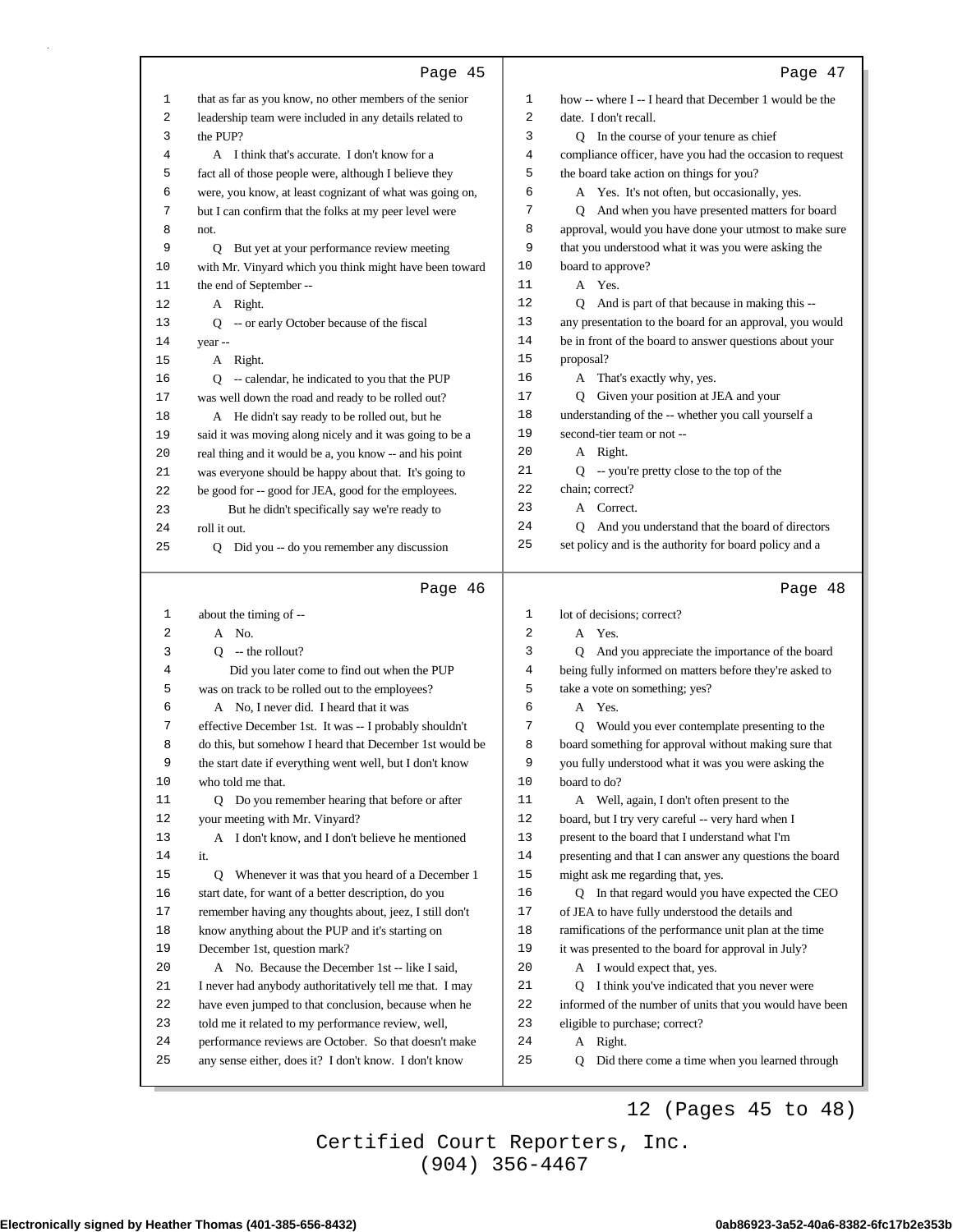| 1<br>one medium or the other what the potential upside of the<br>1<br>BY MR. POWELL:<br>2<br>performance unit value could be in the event of a sale<br>2<br>Q Okay. Did you always understand with<br>of JEA?<br>respect -- to the extent you understood or provided any<br>3<br>3<br>A I never heard a dollar number. I heard that<br>4<br>information about the PUP, did you have a general<br>4<br>if JEA performed very well, it could be significant -- a<br>5<br>understanding that these units would not be<br>5<br>6<br>significant value to the employees who had bought PUPs.<br>6<br>automatically bestowed on employees, rather they had to<br>7<br>But I believe that was the term that was used with me.<br>7<br>be purchased?<br>It's just -- and that would have been in the discussion<br>A My understanding was they had to be purchased.<br>8<br>8<br>9<br>9<br>with Herschel, that it was significant -- would be a<br>BY MR. GRANAT:<br>10<br>significant --<br>10<br>Q And was it ever explained to you or did you --<br>was it your belief that a benefit that would be gained<br>11<br>O Number.<br>11<br>12<br>A -- value. Yeah.<br>12<br>by the PUP would be still tied to individual performance<br>Q And that would be as far back as that<br>13<br>13<br>or it was just company performance? What was --<br>performance review meeting you had with him?<br>14<br>A What I was told at the meeting at the feedback<br>14<br>15<br>with Herschel is that the ability -- the number of PUPs<br>15<br>A Yes, that's correct.<br>MR. POWELL: Sean, before I switch topics, do<br>16<br>you could purchase would be related to your performance<br>16<br>you want to -- do you have any follow-up questions<br>17<br>17<br>review.<br>for long-term incentive plan, PUP related?<br>18<br>18<br>Q Okay.<br>MR. GRANAT: Yeah.<br>19<br>19<br>A There was a second part to your question and I<br>20<br>20<br>BY MR. GRANAT:<br>lost it. I'm sorry.<br>Q Do you remember any management meetings after<br>21<br>Q And so that's what -- I guess that's what was<br>21<br>the PUP was passed on July 27, larger meetings with some<br>22<br>explained to you is what your performance has to do with<br>22<br>23<br>23<br>of the lower-level managers where questions were asked<br>this, is how many you could purchase?<br>24<br>by them about the PUP?<br>24<br>A That's correct.<br>25<br>25<br>A What I recall is we had several management<br>And then the value at the end of the day is<br>Q |  |
|---------------------------------------------------------------------------------------------------------------------------------------------------------------------------------------------------------------------------------------------------------------------------------------------------------------------------------------------------------------------------------------------------------------------------------------------------------------------------------------------------------------------------------------------------------------------------------------------------------------------------------------------------------------------------------------------------------------------------------------------------------------------------------------------------------------------------------------------------------------------------------------------------------------------------------------------------------------------------------------------------------------------------------------------------------------------------------------------------------------------------------------------------------------------------------------------------------------------------------------------------------------------------------------------------------------------------------------------------------------------------------------------------------------------------------------------------------------------------------------------------------------------------------------------------------------------------------------------------------------------------------------------------------------------------------------------------------------------------------------------------------------------------------------------------------------------------------------------------------------------------------------------------------------------------------------------------------------------------------------------------------------------------------------------------------------------------------------------------------------------------------------------------------------------------------------------------------------------------------------------------------------------------------------------------------------------------------------------------------------------------------------------------------------------------------------------------------------------------------------------------------------------------|--|
|                                                                                                                                                                                                                                                                                                                                                                                                                                                                                                                                                                                                                                                                                                                                                                                                                                                                                                                                                                                                                                                                                                                                                                                                                                                                                                                                                                                                                                                                                                                                                                                                                                                                                                                                                                                                                                                                                                                                                                                                                                                                                                                                                                                                                                                                                                                                                                                                                                                                                                                           |  |
|                                                                                                                                                                                                                                                                                                                                                                                                                                                                                                                                                                                                                                                                                                                                                                                                                                                                                                                                                                                                                                                                                                                                                                                                                                                                                                                                                                                                                                                                                                                                                                                                                                                                                                                                                                                                                                                                                                                                                                                                                                                                                                                                                                                                                                                                                                                                                                                                                                                                                                                           |  |
|                                                                                                                                                                                                                                                                                                                                                                                                                                                                                                                                                                                                                                                                                                                                                                                                                                                                                                                                                                                                                                                                                                                                                                                                                                                                                                                                                                                                                                                                                                                                                                                                                                                                                                                                                                                                                                                                                                                                                                                                                                                                                                                                                                                                                                                                                                                                                                                                                                                                                                                           |  |
|                                                                                                                                                                                                                                                                                                                                                                                                                                                                                                                                                                                                                                                                                                                                                                                                                                                                                                                                                                                                                                                                                                                                                                                                                                                                                                                                                                                                                                                                                                                                                                                                                                                                                                                                                                                                                                                                                                                                                                                                                                                                                                                                                                                                                                                                                                                                                                                                                                                                                                                           |  |
|                                                                                                                                                                                                                                                                                                                                                                                                                                                                                                                                                                                                                                                                                                                                                                                                                                                                                                                                                                                                                                                                                                                                                                                                                                                                                                                                                                                                                                                                                                                                                                                                                                                                                                                                                                                                                                                                                                                                                                                                                                                                                                                                                                                                                                                                                                                                                                                                                                                                                                                           |  |
|                                                                                                                                                                                                                                                                                                                                                                                                                                                                                                                                                                                                                                                                                                                                                                                                                                                                                                                                                                                                                                                                                                                                                                                                                                                                                                                                                                                                                                                                                                                                                                                                                                                                                                                                                                                                                                                                                                                                                                                                                                                                                                                                                                                                                                                                                                                                                                                                                                                                                                                           |  |
|                                                                                                                                                                                                                                                                                                                                                                                                                                                                                                                                                                                                                                                                                                                                                                                                                                                                                                                                                                                                                                                                                                                                                                                                                                                                                                                                                                                                                                                                                                                                                                                                                                                                                                                                                                                                                                                                                                                                                                                                                                                                                                                                                                                                                                                                                                                                                                                                                                                                                                                           |  |
|                                                                                                                                                                                                                                                                                                                                                                                                                                                                                                                                                                                                                                                                                                                                                                                                                                                                                                                                                                                                                                                                                                                                                                                                                                                                                                                                                                                                                                                                                                                                                                                                                                                                                                                                                                                                                                                                                                                                                                                                                                                                                                                                                                                                                                                                                                                                                                                                                                                                                                                           |  |
|                                                                                                                                                                                                                                                                                                                                                                                                                                                                                                                                                                                                                                                                                                                                                                                                                                                                                                                                                                                                                                                                                                                                                                                                                                                                                                                                                                                                                                                                                                                                                                                                                                                                                                                                                                                                                                                                                                                                                                                                                                                                                                                                                                                                                                                                                                                                                                                                                                                                                                                           |  |
|                                                                                                                                                                                                                                                                                                                                                                                                                                                                                                                                                                                                                                                                                                                                                                                                                                                                                                                                                                                                                                                                                                                                                                                                                                                                                                                                                                                                                                                                                                                                                                                                                                                                                                                                                                                                                                                                                                                                                                                                                                                                                                                                                                                                                                                                                                                                                                                                                                                                                                                           |  |
|                                                                                                                                                                                                                                                                                                                                                                                                                                                                                                                                                                                                                                                                                                                                                                                                                                                                                                                                                                                                                                                                                                                                                                                                                                                                                                                                                                                                                                                                                                                                                                                                                                                                                                                                                                                                                                                                                                                                                                                                                                                                                                                                                                                                                                                                                                                                                                                                                                                                                                                           |  |
|                                                                                                                                                                                                                                                                                                                                                                                                                                                                                                                                                                                                                                                                                                                                                                                                                                                                                                                                                                                                                                                                                                                                                                                                                                                                                                                                                                                                                                                                                                                                                                                                                                                                                                                                                                                                                                                                                                                                                                                                                                                                                                                                                                                                                                                                                                                                                                                                                                                                                                                           |  |
|                                                                                                                                                                                                                                                                                                                                                                                                                                                                                                                                                                                                                                                                                                                                                                                                                                                                                                                                                                                                                                                                                                                                                                                                                                                                                                                                                                                                                                                                                                                                                                                                                                                                                                                                                                                                                                                                                                                                                                                                                                                                                                                                                                                                                                                                                                                                                                                                                                                                                                                           |  |
|                                                                                                                                                                                                                                                                                                                                                                                                                                                                                                                                                                                                                                                                                                                                                                                                                                                                                                                                                                                                                                                                                                                                                                                                                                                                                                                                                                                                                                                                                                                                                                                                                                                                                                                                                                                                                                                                                                                                                                                                                                                                                                                                                                                                                                                                                                                                                                                                                                                                                                                           |  |
|                                                                                                                                                                                                                                                                                                                                                                                                                                                                                                                                                                                                                                                                                                                                                                                                                                                                                                                                                                                                                                                                                                                                                                                                                                                                                                                                                                                                                                                                                                                                                                                                                                                                                                                                                                                                                                                                                                                                                                                                                                                                                                                                                                                                                                                                                                                                                                                                                                                                                                                           |  |
|                                                                                                                                                                                                                                                                                                                                                                                                                                                                                                                                                                                                                                                                                                                                                                                                                                                                                                                                                                                                                                                                                                                                                                                                                                                                                                                                                                                                                                                                                                                                                                                                                                                                                                                                                                                                                                                                                                                                                                                                                                                                                                                                                                                                                                                                                                                                                                                                                                                                                                                           |  |
|                                                                                                                                                                                                                                                                                                                                                                                                                                                                                                                                                                                                                                                                                                                                                                                                                                                                                                                                                                                                                                                                                                                                                                                                                                                                                                                                                                                                                                                                                                                                                                                                                                                                                                                                                                                                                                                                                                                                                                                                                                                                                                                                                                                                                                                                                                                                                                                                                                                                                                                           |  |
|                                                                                                                                                                                                                                                                                                                                                                                                                                                                                                                                                                                                                                                                                                                                                                                                                                                                                                                                                                                                                                                                                                                                                                                                                                                                                                                                                                                                                                                                                                                                                                                                                                                                                                                                                                                                                                                                                                                                                                                                                                                                                                                                                                                                                                                                                                                                                                                                                                                                                                                           |  |
|                                                                                                                                                                                                                                                                                                                                                                                                                                                                                                                                                                                                                                                                                                                                                                                                                                                                                                                                                                                                                                                                                                                                                                                                                                                                                                                                                                                                                                                                                                                                                                                                                                                                                                                                                                                                                                                                                                                                                                                                                                                                                                                                                                                                                                                                                                                                                                                                                                                                                                                           |  |
|                                                                                                                                                                                                                                                                                                                                                                                                                                                                                                                                                                                                                                                                                                                                                                                                                                                                                                                                                                                                                                                                                                                                                                                                                                                                                                                                                                                                                                                                                                                                                                                                                                                                                                                                                                                                                                                                                                                                                                                                                                                                                                                                                                                                                                                                                                                                                                                                                                                                                                                           |  |
|                                                                                                                                                                                                                                                                                                                                                                                                                                                                                                                                                                                                                                                                                                                                                                                                                                                                                                                                                                                                                                                                                                                                                                                                                                                                                                                                                                                                                                                                                                                                                                                                                                                                                                                                                                                                                                                                                                                                                                                                                                                                                                                                                                                                                                                                                                                                                                                                                                                                                                                           |  |
|                                                                                                                                                                                                                                                                                                                                                                                                                                                                                                                                                                                                                                                                                                                                                                                                                                                                                                                                                                                                                                                                                                                                                                                                                                                                                                                                                                                                                                                                                                                                                                                                                                                                                                                                                                                                                                                                                                                                                                                                                                                                                                                                                                                                                                                                                                                                                                                                                                                                                                                           |  |
|                                                                                                                                                                                                                                                                                                                                                                                                                                                                                                                                                                                                                                                                                                                                                                                                                                                                                                                                                                                                                                                                                                                                                                                                                                                                                                                                                                                                                                                                                                                                                                                                                                                                                                                                                                                                                                                                                                                                                                                                                                                                                                                                                                                                                                                                                                                                                                                                                                                                                                                           |  |
|                                                                                                                                                                                                                                                                                                                                                                                                                                                                                                                                                                                                                                                                                                                                                                                                                                                                                                                                                                                                                                                                                                                                                                                                                                                                                                                                                                                                                                                                                                                                                                                                                                                                                                                                                                                                                                                                                                                                                                                                                                                                                                                                                                                                                                                                                                                                                                                                                                                                                                                           |  |
|                                                                                                                                                                                                                                                                                                                                                                                                                                                                                                                                                                                                                                                                                                                                                                                                                                                                                                                                                                                                                                                                                                                                                                                                                                                                                                                                                                                                                                                                                                                                                                                                                                                                                                                                                                                                                                                                                                                                                                                                                                                                                                                                                                                                                                                                                                                                                                                                                                                                                                                           |  |
| Page 50<br>Page 52                                                                                                                                                                                                                                                                                                                                                                                                                                                                                                                                                                                                                                                                                                                                                                                                                                                                                                                                                                                                                                                                                                                                                                                                                                                                                                                                                                                                                                                                                                                                                                                                                                                                                                                                                                                                                                                                                                                                                                                                                                                                                                                                                                                                                                                                                                                                                                                                                                                                                                        |  |
| just based on company performance?<br>meetings that had the format of questions and answers,<br>1<br>1                                                                                                                                                                                                                                                                                                                                                                                                                                                                                                                                                                                                                                                                                                                                                                                                                                                                                                                                                                                                                                                                                                                                                                                                                                                                                                                                                                                                                                                                                                                                                                                                                                                                                                                                                                                                                                                                                                                                                                                                                                                                                                                                                                                                                                                                                                                                                                                                                    |  |
| where Melissa and Ryan and others would sit on the --<br>A That's correct.<br>2<br>2                                                                                                                                                                                                                                                                                                                                                                                                                                                                                                                                                                                                                                                                                                                                                                                                                                                                                                                                                                                                                                                                                                                                                                                                                                                                                                                                                                                                                                                                                                                                                                                                                                                                                                                                                                                                                                                                                                                                                                                                                                                                                                                                                                                                                                                                                                                                                                                                                                      |  |
| sit on the stage and then take questions from the<br>3<br>3<br>Q Okay. And so what I'm hearing is that you                                                                                                                                                                                                                                                                                                                                                                                                                                                                                                                                                                                                                                                                                                                                                                                                                                                                                                                                                                                                                                                                                                                                                                                                                                                                                                                                                                                                                                                                                                                                                                                                                                                                                                                                                                                                                                                                                                                                                                                                                                                                                                                                                                                                                                                                                                                                                                                                                |  |
| had -- you had very little explanation of the PUP and<br>4<br>management.<br>4                                                                                                                                                                                                                                                                                                                                                                                                                                                                                                                                                                                                                                                                                                                                                                                                                                                                                                                                                                                                                                                                                                                                                                                                                                                                                                                                                                                                                                                                                                                                                                                                                                                                                                                                                                                                                                                                                                                                                                                                                                                                                                                                                                                                                                                                                                                                                                                                                                            |  |
| And I do not specifically recall PUP<br>you were not in any of the higher-level meetings where<br>5<br>5                                                                                                                                                                                                                                                                                                                                                                                                                                                                                                                                                                                                                                                                                                                                                                                                                                                                                                                                                                                                                                                                                                                                                                                                                                                                                                                                                                                                                                                                                                                                                                                                                                                                                                                                                                                                                                                                                                                                                                                                                                                                                                                                                                                                                                                                                                                                                                                                                  |  |
| 6<br>questions, but I imagine there were, but I don't<br>6<br>the design or participation of the PUP or the parameters                                                                                                                                                                                                                                                                                                                                                                                                                                                                                                                                                                                                                                                                                                                                                                                                                                                                                                                                                                                                                                                                                                                                                                                                                                                                                                                                                                                                                                                                                                                                                                                                                                                                                                                                                                                                                                                                                                                                                                                                                                                                                                                                                                                                                                                                                                                                                                                                    |  |
| 7<br>were discussed; is that right?<br>7<br>specifically recall the questions.                                                                                                                                                                                                                                                                                                                                                                                                                                                                                                                                                                                                                                                                                                                                                                                                                                                                                                                                                                                                                                                                                                                                                                                                                                                                                                                                                                                                                                                                                                                                                                                                                                                                                                                                                                                                                                                                                                                                                                                                                                                                                                                                                                                                                                                                                                                                                                                                                                            |  |
| 8<br>A That's correct.<br>8<br>Q Okay. But it wasn't Aaron Zahn answering the                                                                                                                                                                                                                                                                                                                                                                                                                                                                                                                                                                                                                                                                                                                                                                                                                                                                                                                                                                                                                                                                                                                                                                                                                                                                                                                                                                                                                                                                                                                                                                                                                                                                                                                                                                                                                                                                                                                                                                                                                                                                                                                                                                                                                                                                                                                                                                                                                                             |  |
| 9<br>questions about the PUP in those meetings; it was Ryan<br>9<br>And were you ever in any meetings where --                                                                                                                                                                                                                                                                                                                                                                                                                                                                                                                                                                                                                                                                                                                                                                                                                                                                                                                                                                                                                                                                                                                                                                                                                                                                                                                                                                                                                                                                                                                                                                                                                                                                                                                                                                                                                                                                                                                                                                                                                                                                                                                                                                                                                                                                                                                                                                                                            |  |
| 10<br>where it was discussed who could participate in the PUP<br>and Melissa?<br>10                                                                                                                                                                                                                                                                                                                                                                                                                                                                                                                                                                                                                                                                                                                                                                                                                                                                                                                                                                                                                                                                                                                                                                                                                                                                                                                                                                                                                                                                                                                                                                                                                                                                                                                                                                                                                                                                                                                                                                                                                                                                                                                                                                                                                                                                                                                                                                                                                                       |  |
| 11<br>A I don't know. It could have been Aaron.<br>11<br>outside of JEA?                                                                                                                                                                                                                                                                                                                                                                                                                                                                                                                                                                                                                                                                                                                                                                                                                                                                                                                                                                                                                                                                                                                                                                                                                                                                                                                                                                                                                                                                                                                                                                                                                                                                                                                                                                                                                                                                                                                                                                                                                                                                                                                                                                                                                                                                                                                                                                                                                                                  |  |
| 12<br>Q Okay. And --<br>12<br>A No, I was not.                                                                                                                                                                                                                                                                                                                                                                                                                                                                                                                                                                                                                                                                                                                                                                                                                                                                                                                                                                                                                                                                                                                                                                                                                                                                                                                                                                                                                                                                                                                                                                                                                                                                                                                                                                                                                                                                                                                                                                                                                                                                                                                                                                                                                                                                                                                                                                                                                                                                            |  |
| 13<br>A I do recall Aaron talking about the PUPs in<br>13<br>Q And so -- and specifically, there were two OGC                                                                                                                                                                                                                                                                                                                                                                                                                                                                                                                                                                                                                                                                                                                                                                                                                                                                                                                                                                                                                                                                                                                                                                                                                                                                                                                                                                                                                                                                                                                                                                                                                                                                                                                                                                                                                                                                                                                                                                                                                                                                                                                                                                                                                                                                                                                                                                                                             |  |
| 14<br>14<br>one of the meetings that I mentioned earlier, or the<br>attorneys that were at one point set up to participate.                                                                                                                                                                                                                                                                                                                                                                                                                                                                                                                                                                                                                                                                                                                                                                                                                                                                                                                                                                                                                                                                                                                                                                                                                                                                                                                                                                                                                                                                                                                                                                                                                                                                                                                                                                                                                                                                                                                                                                                                                                                                                                                                                                                                                                                                                                                                                                                               |  |
| 15<br>15<br>Did you ever have any discussions with Aaron<br>long-term incentive.                                                                                                                                                                                                                                                                                                                                                                                                                                                                                                                                                                                                                                                                                                                                                                                                                                                                                                                                                                                                                                                                                                                                                                                                                                                                                                                                                                                                                                                                                                                                                                                                                                                                                                                                                                                                                                                                                                                                                                                                                                                                                                                                                                                                                                                                                                                                                                                                                                          |  |
| 16<br>Q At any of those meetings after July 23rd when<br>16<br>or Herschel regarding that?                                                                                                                                                                                                                                                                                                                                                                                                                                                                                                                                                                                                                                                                                                                                                                                                                                                                                                                                                                                                                                                                                                                                                                                                                                                                                                                                                                                                                                                                                                                                                                                                                                                                                                                                                                                                                                                                                                                                                                                                                                                                                                                                                                                                                                                                                                                                                                                                                                |  |
| 17<br>the PUP was passed, did Aaron speak to that group<br>17<br>A No, I did not. The first time I even knew                                                                                                                                                                                                                                                                                                                                                                                                                                                                                                                                                                                                                                                                                                                                                                                                                                                                                                                                                                                                                                                                                                                                                                                                                                                                                                                                                                                                                                                                                                                                                                                                                                                                                                                                                                                                                                                                                                                                                                                                                                                                                                                                                                                                                                                                                                                                                                                                              |  |
| 18<br>encouraging them to participate in the PUP, explaining<br>that was there, that they were considering outside was<br>18                                                                                                                                                                                                                                                                                                                                                                                                                                                                                                                                                                                                                                                                                                                                                                                                                                                                                                                                                                                                                                                                                                                                                                                                                                                                                                                                                                                                                                                                                                                                                                                                                                                                                                                                                                                                                                                                                                                                                                                                                                                                                                                                                                                                                                                                                                                                                                                              |  |
| 19<br>19<br>that this is a benefit and we want all the employees to<br>after the board meeting, and when they started looking                                                                                                                                                                                                                                                                                                                                                                                                                                                                                                                                                                                                                                                                                                                                                                                                                                                                                                                                                                                                                                                                                                                                                                                                                                                                                                                                                                                                                                                                                                                                                                                                                                                                                                                                                                                                                                                                                                                                                                                                                                                                                                                                                                                                                                                                                                                                                                                             |  |
| 20<br>20<br>participate, or did he have some other tenure, I guess,<br>at this -- it came out in the newspaper. I was totally                                                                                                                                                                                                                                                                                                                                                                                                                                                                                                                                                                                                                                                                                                                                                                                                                                                                                                                                                                                                                                                                                                                                                                                                                                                                                                                                                                                                                                                                                                                                                                                                                                                                                                                                                                                                                                                                                                                                                                                                                                                                                                                                                                                                                                                                                                                                                                                             |  |
|                                                                                                                                                                                                                                                                                                                                                                                                                                                                                                                                                                                                                                                                                                                                                                                                                                                                                                                                                                                                                                                                                                                                                                                                                                                                                                                                                                                                                                                                                                                                                                                                                                                                                                                                                                                                                                                                                                                                                                                                                                                                                                                                                                                                                                                                                                                                                                                                                                                                                                                           |  |
| 21<br>21<br>unaware there were non-JEA people on the plan.<br>as far as his view on participation?                                                                                                                                                                                                                                                                                                                                                                                                                                                                                                                                                                                                                                                                                                                                                                                                                                                                                                                                                                                                                                                                                                                                                                                                                                                                                                                                                                                                                                                                                                                                                                                                                                                                                                                                                                                                                                                                                                                                                                                                                                                                                                                                                                                                                                                                                                                                                                                                                        |  |
| 22<br>A I don't recall in the group -- I've heard him<br>22<br>Q On a regular day-to-day basis, did you have                                                                                                                                                                                                                                                                                                                                                                                                                                                                                                                                                                                                                                                                                                                                                                                                                                                                                                                                                                                                                                                                                                                                                                                                                                                                                                                                                                                                                                                                                                                                                                                                                                                                                                                                                                                                                                                                                                                                                                                                                                                                                                                                                                                                                                                                                                                                                                                                              |  |
| 23<br>say it's good for everyone and -- but I don't recall the<br>23<br>professional interaction with Lynne Rhode?                                                                                                                                                                                                                                                                                                                                                                                                                                                                                                                                                                                                                                                                                                                                                                                                                                                                                                                                                                                                                                                                                                                                                                                                                                                                                                                                                                                                                                                                                                                                                                                                                                                                                                                                                                                                                                                                                                                                                                                                                                                                                                                                                                                                                                                                                                                                                                                                        |  |
| 24<br>format. It might have been in that meeting, but I just<br>24<br>A Some, not much. Lynne was very much busy<br>25<br>don't know.<br>25<br>doing -- you know, working for Herschel and Aaron in                                                                                                                                                                                                                                                                                                                                                                                                                                                                                                                                                                                                                                                                                                                                                                                                                                                                                                                                                                                                                                                                                                                                                                                                                                                                                                                                                                                                                                                                                                                                                                                                                                                                                                                                                                                                                                                                                                                                                                                                                                                                                                                                                                                                                                                                                                                       |  |

13 (Pages 49 to 52)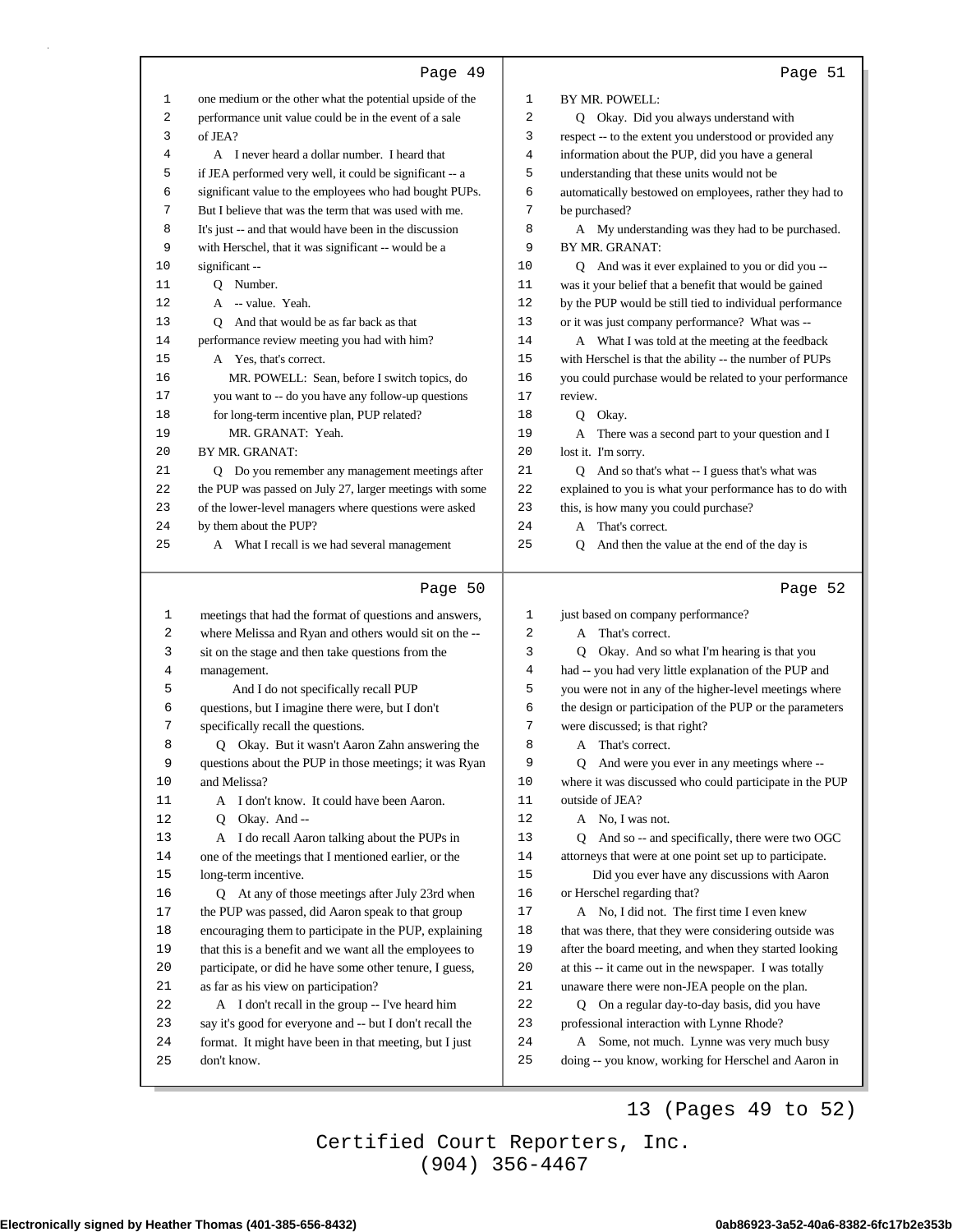|                  | Page 53                                                                                                  |                | Page 55                                                                                                            |
|------------------|----------------------------------------------------------------------------------------------------------|----------------|--------------------------------------------------------------------------------------------------------------------|
| $\mathbf{1}$     | this whole ITN thing. And so pretty much I did not                                                       | $\mathbf 1$    | the public relation -- or the public records person                                                                |
| 2                | interface with her professionally.                                                                       | 2              | feels like it needs to be reviewed, they can send it up                                                            |
| 3                | On a couple of occasions, I needed some                                                                  | 3              | to the business unit to review it for accuracy and                                                                 |
| 4                | legal -- particularly when she first started, I needed                                                   | 4              | redactions. And so that step was implemented. We                                                                   |
| 5                | some help and so she provided that. I don't right now                                                    | 5              | agreed on that, drafted that policy, and have been                                                                 |
| 6                | recall the subject. But then I started moving over and                                                   | 6              | operating in accordance with that policy.                                                                          |
| 7                | using the other OGC attorney --                                                                          | 7              | Once we got that in place and operated with                                                                        |
| 8                | Q Miriam --                                                                                              | 8              | it, then -- and I didn't get a lot of pushback or                                                                  |
| 9                | A Miriam, yeah. Because we were pretty much                                                              | 9              | comment back from Aaron on the public records.                                                                     |
| 10               | told -- actually Herschel said that she was tied up                                                      | 10             | Q Apart from these meetings with Kerri -- you're                                                                   |
| 11               | doing all the work she was doing for them and pretty                                                     | 11             | talking about Kerri Stewart now?                                                                                   |
| 12               | much asked us to route our work for Miriam.                                                              | 12             | A Yeah.                                                                                                            |
| 13               | Q So would Miriam help you with basically the                                                            | 13             | Q And OGC lawyers, in any private meetings with                                                                    |
| 14               | day-to-day business as usual JEA issues not related to                                                   | 14             | Mr. Zahn did you get -- I'll use your term -- pushback                                                             |
| 15               | the ITN?                                                                                                 | 15             | from him regarding compliance with the Public Records                                                              |
| 16               | A Absolutely.                                                                                            | 16             | Laws?                                                                                                              |
| 17               | Q And Lynne -- it was your understanding Lynne                                                           | 17             | A Certainly not -- not after we had those                                                                          |
| 18               | was tied up with ITN matters?                                                                            | 18<br>19       | meetings. Like I said, prior to having the two or three                                                            |
| 19<br>20         | A Yes.<br>MR. GRANAT: Okay.                                                                              | 20             | meetings -- I think it was two -- on that, he would --<br>quite frankly, would express surprise when he would find |
| 21               | BY MR. POWELL:                                                                                           | 21             | out that things like personal addresses were public                                                                |
| 22               | Q Let me switch gears, if I could, for a minute                                                          | 22             | record or -- you know, it's -- and frankly, that's not                                                             |
| 23               | to another area that's within your responsibility and                                                    | 23             | uncommon for people that come to JEA from outside the                                                              |
| 24               | it's the physical security department and specifically                                                   | 24             | municipal world. They're always surprised at what --                                                               |
| 25               | public records.                                                                                          | 25             | how inclusive the Public Records Laws are.                                                                         |
|                  |                                                                                                          |                |                                                                                                                    |
|                  |                                                                                                          |                |                                                                                                                    |
|                  | Page 54                                                                                                  |                | Page 56                                                                                                            |
| 1                | A Okay.                                                                                                  | $\mathbf{1}$   | And so, yeah, from time to time, he would say,                                                                     |
| $\sqrt{2}$       | Q Do you recall any conversations with Mr. Zahn                                                          | 2              | I can't believe we've got to send this address out or                                                              |
| 3                | regarding the general topic of public records and more                                                   | 3              | whatever. But then we had -- like I said, we developed                                                             |
| 4                | specifically JEA's responsibility to comply with the                                                     | $\overline{4}$ | this process. Everybody got comfortable with the                                                                   |
| 5                | Florida Public Records Laws?                                                                             | 5              | process, I think, and -- and I haven't had -- and I                                                                |
| 6                | A So there was a meeting with Aaron and Jason                                                            | 6              | never had -- yeah, I didn't have any one-on-ones after                                                             |
| 7                | Gabriel, and our OGC lawyer at the time was Jody Brooks,                                                 | 7              | that that I recall.                                                                                                |
| 8                | and Kerri where we talked about the process. Now, prior                                                  | 8              | Q Okay. Did he ever direct you expressly or                                                                        |
| 9                | to that I cannot give you specific conversations, but                                                    | 9              | impliedly to not comply with a public records -- or not                                                            |
| $10$             | Aaron would talk to me and say, you know, this public                                                    | $10$           | furnish a public record in response to a request that in                                                           |
| $11\,$<br>$1\,2$ | records is hard. It's going to be hard to do business.                                                   | 11<br>$12\,$   | your opinion was a disclosable record?                                                                             |
| 13               | I'm not used to having to put everything in the public.                                                  | 13             | A No, he didn't. There were a few events where                                                                     |
| 14               | And I pretty much assured him that we didn't<br>have a choice in that, you know, that we comply with the | 14             | he -- we had the discussion, but he never -- I don't<br>recall him ever ordering me to not send something in,      |
| 15               | law on that, and that it was difficult but we could do                                                   | 15             | no.                                                                                                                |
| 16               | it and that was the plan.                                                                                | 16             | How about by implication?<br>Q                                                                                     |
| $17\,$           | He suggested we -- he set up a meeting that I                                                            | $17\,$         | A I don't know how to answer that. Again, he                                                                       |
| 18               | mentioned with Kerri, with Jody and Jason -- there was                                                   | 18             | pushed back on some things, but we complied with the                                                               |
| 19               | another lawyer there from OGC, but I don't recall who it                                                 | 19             | law. We would have the discussion, but then we would                                                               |
| $20$             | was now -- where we looked and we went over our process                                                  | 20             | supply the data.                                                                                                   |
| 21               | with them and they pretty much developed a change to                                                     | 21             | Q Okay. So from your perspective you don't                                                                         |
| 22               | that process which basically -- and it actually more                                                     | 22             | recall an event or an incident where a record was not --                                                           |
| 23               | formalized the process. It actually is better. It's                                                      | 23             | a record that was in the possession of JEA that was a                                                              |
| 24               | much more specific and a little more formal.                                                             | 24             | releasable document and had been requested, that it was,                                                           |
| 25               | And then it provides for one last review. If                                                             | 25             | for reasons directed by Mr. Zahn or through a culture                                                              |

### 14 (Pages 53 to 56)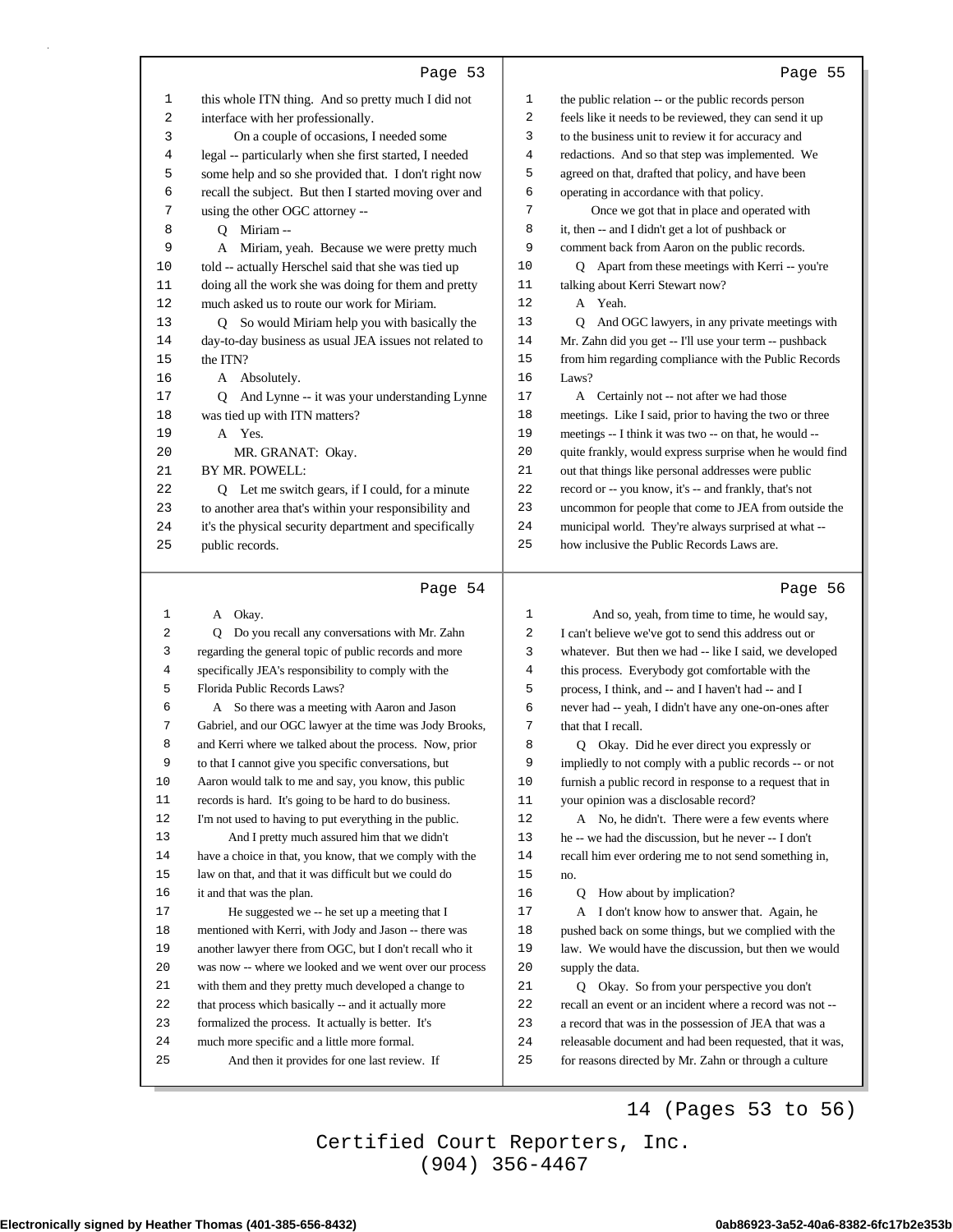|          | Page 57                                                                |          | Page 59                                                                            |
|----------|------------------------------------------------------------------------|----------|------------------------------------------------------------------------------------|
| 1        | established by Mr. Zahn, not produced in response to the               | 1        | A The second tier.                                                                 |
| 2        | request?                                                               | 2        | -- of the senior leadership team?<br>O                                             |
| 3        | A The only thing that might fit that, I                                | 3        | A I think that's correct. Yeah, I think that's                                     |
| 4        | recall -- and this was early on before we had developed                | 4        | correct.                                                                           |
| 5        | a process and I don't recall the data. But I recall he                 | 5        | Q All right. Since he became the permanent CEO                                     |
| 6        | pushed back pretty hard and we were still talking about                | 6        | in November of '18, would you say that you've had a fair                           |
| 7        | it, and I was indicating that we had to produce the                    | 7        | opportunity to observe his performance as CEO?                                     |
| 8        | document. And as it turns out, the City had the same                   | 8        | A Yes.                                                                             |
| 9        | document, and while we were talking about producing the                | 9        | So this is a broad question, and if we need to<br>0                                |
| 10       | document and discussing it, the City produced the                      | 10       | break it down, happy to do so.                                                     |
| 11       | document. And so the requestor said, I've got the                      | 11       | So can I qualify my last statement?<br>A                                           |
| 12       | document, I'm fine.                                                    | 12       | Sure. Of course.<br>Q                                                              |
| 13       | So I don't recall if we ever sent that out                             | 13       | So when Aaron came in and changed the<br>A                                         |
| 14       | separately or not. I do recall that one incident early                 | 14       | structure, operationally everything went to Melissa.                               |
| 15       | in -- early in Mr. Zahn's tenure.                                      | 15       | And so even though on paper I didn't work directly for                             |
| 16       | Q Do you recall what the document was --                               | 16       | Melissa anymore, I worked for Herschel, all of the                                 |
| 17       | A No, I don't recall what the document was. OGC                        | 17       | operational issues, including a lot of stuff, most                                 |
| 18       | had it -- or I'm sorry, COJ had it, and I'm not sure why               | 18       | everything focused on Melissa. And I spent time talking                            |
| 19       | they would have had it. It may have been employment                    | 19       | with Melissa and working through.                                                  |
| 20       | issues. I don't recall.                                                | 20       | Aaron, from my perspective, was doing the                                          |
| 21       | Q Did Mr. Zahn ever direct you with respect to                         | 21       | strategic thing, and he was not at all involved in the                             |
| 22       | public records responses that no record needed to be                   | 22       | day-to-day operation.                                                              |
| 23<br>24 | produced any earlier than five days after the request<br>was received? | 23<br>24 | Q Now, you said a minute ago you worked for                                        |
| 25       | A I never recall being given a number. And we                          | 25       | Herschel. You didn't work for Herschel, did you?<br>A Pardon me?                   |
|          |                                                                        |          |                                                                                    |
|          | Page 58                                                                |          | Page 60                                                                            |
| 1        | certainly produced them more than -- in shorter than                   | 1        | Q I thought you said you -- after the change                                       |
| 2        | five days. Now, a lot of them take a lot longer.                       | 2        | your direct report was Melissa; correct?                                           |
| 3        | Q I'm aware, and I appreciate the challenge in                         | 3        | A No, after the change I reported to Herschel.                                     |
| 4        | responding to them. As you can, I think -- I hope you                  | 4        | After he hired Herschel. Okay. When the change first                               |
| 5        | understood my questions were not related to the fact                   | 5        | happened, I reported to Melissa because there was no                               |
| 6        | that sometimes it takes a long time --                                 | 6        | Herschel. But he brought in a chief administrative                                 |
| 7        | A No, I do understand.                                                 | 7        | officer at the same time that he brought in two lawyers                            |
| 8        | Q -- to get them as opposed to the desire that                         | 8        | from OGC, and established this -- and -- and so                                    |
| 9        | all publicly releasable records should be produced as                  | 9<br>10  | initially Mike Hightower and I worked for Herschel when<br>Herschel first came on. |
| 10<br>11 | efficiently as possible.<br>And would you say that that is how you run | 11       | Then Mike left and they hired Sherry, and she                                      |
| 12       | your unit?                                                             | 12       | worked for Herschel, and the two lawyers worked for                                |
| 13       | A Yes.                                                                 | 13       | Herschel and I worked for Herschel.                                                |
| 14       | Q I know you didn't meet with Mr. Zahn privately                       | 14       | Q Did the other members of the senior leadership                                   |
| 15       | on a regular basis; correct?                                           | 15       | team report to Herschel after Mr. Vinyard came on?                                 |
| 16       | A Correct.                                                             | 16       | A Reported to Herschel? No. The only ones that                                     |
| 17       | You did meet with him one-on-one on occasion;<br>Q                     | 17       | reported to Herschel -- let me see. I don't want to get                            |
| 18       | yes?                                                                   | 18       | this wrong -- is myself, Sherry, and Mike Hightower, two                           |
| 19       | A Correct.                                                             | 19       | OGC lawyers, and Paul Steinbrecher. Paul is the                                    |
| 20       | You were on the same floor as his office?<br>Q                         | 20       | environmental office. So we worked for Herschel.                                   |
| 21       | Yes.<br>A                                                              | 21       | Everybody else worked for Melissa.                                                 |
| 22       | Would I be correct in understanding that you<br>Q                      | 22       | Q Do you know why Mike Hightower left?                                             |
| 23       | had the same general degree of contact and exposure to                 | 23       | A No.                                                                              |
| 24       | Mr. Zahn as any other member of what you've called the                 | 24       | Q Have you had any discussions with                                                |
| 25       | second tier-                                                           | 25       | Mr. Hightower since his departure?                                                 |

15 (Pages 57 to 60)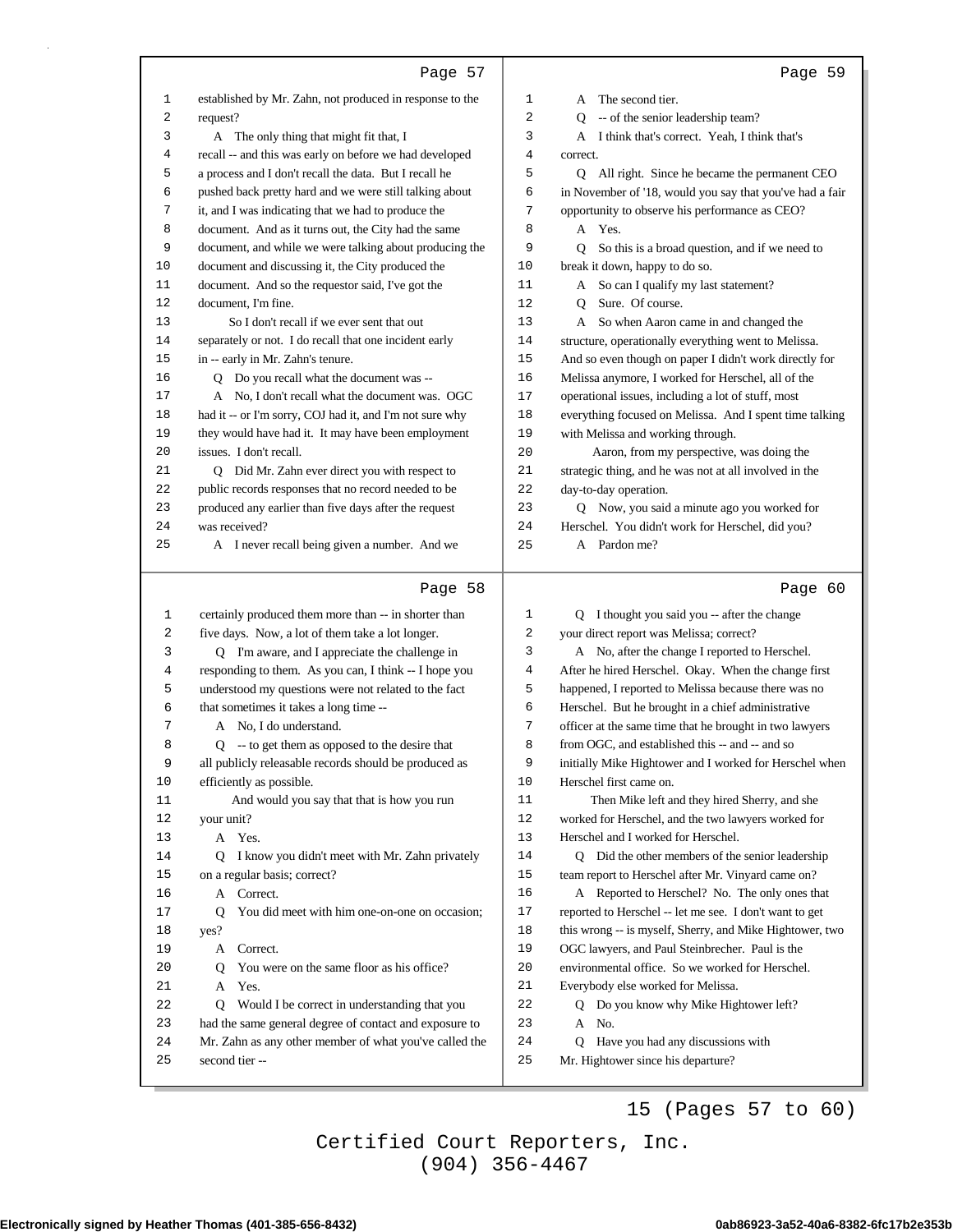|              | Page 61                                                  |    | Page 63                                             |
|--------------|----------------------------------------------------------|----|-----------------------------------------------------|
| $\mathbf{1}$ | A The only -- no, not significant discussions.           | 1  | <b>CERTIFICATE OF REPORTER</b>                      |
| 2            | He was at a JEA meeting where they presented him with    | 2  |                                                     |
| 3            | some awards, and it was a, hi, how are you doing, things | 3  |                                                     |
| 4            | are fine. But no substantive conversation with Mike      | 4  | <b>STATE OF FLORIDA</b>                             |
| 5            | after he left.                                           | 5  | <b>COUNTY OF DUVAL</b>                              |
| 6            | Q Okay. So back to your observation a couple of          | 6  |                                                     |
| 7            |                                                          | 7  |                                                     |
|              | minutes ago that -- with the change in structure, it was | 8  | I, HEATHER M. THOMAS, Court Reporter and            |
| 8            | your -- it is your view that Mr. Zahn really stayed out  | 9  | Notary Public, State of Florida, was authorized to  |
| 9            | of the day-to-day operations of JEA and was -- would     | 10 | and did stenographically report the foregoing       |
| 10           | you -- was it -- is it your impression that he was       | 11 | proceedings; and that the transcript, pages 4       |
| 11           | virtually full time focused on the development of the    | 12 | through 64, is a true and accurate record of my     |
| 12           | strategic plan?                                          | 13 | stenographic notes.                                 |
| 13           | A I think he certainly was -- most of his time.          | 14 | I further certify that I am not a                   |
| 14           | Now, maybe not 100 percent, but a large part of his time | 15 | relative, or employee, or attorney, or counsel of   |
| 15           | and his work was on the strategic plan. In fact, that's  | 16 | any of the parties' attorney or counsel connected   |
| 16           | what he said when he would talk with us, you know, we're | 17 | with the action, nor am I financially interested in |
| 17           | doing the strategic stuff. You guys got to keep the      | 18 | this action.                                        |
| 18           | safety numbers down and keep the operation numbers high  | 19 |                                                     |
| 19           | and that's what -- that's what Melissa did.              | 20 | DATED this 7th day of January, 2020.                |
| 20           | Q Let me just, then, ask you a wrap-up question,         | 21 |                                                     |
| 21           | and if you can -- if you have anything, we'd appreciate  | 22 |                                                     |
| 22           | it.                                                      |    | HEATHER M. THOMAS                                   |
| 23           | So my final question would be, given your --             | 23 | <b>COURT REPORTER</b>                               |
| 24           | where you worked, where you were situated, the degree of | 24 |                                                     |
| 25           | exposure you had to Mr. Zahn, and in light of your       | 25 |                                                     |
|              | Page 62                                                  |    |                                                     |
| $\mathbf{1}$ | observation that he was pretty much fully focused on the |    |                                                     |
| 2            | development of the strategic plan, is there any other    |    |                                                     |
| 3            | information you would want to share with the board of    |    |                                                     |
| 4            | directors regarding Mr. Zahn's performance as CEO that   |    |                                                     |
| 5            | you think might pertain to or bear on the issue of       |    |                                                     |
| 6            | whether his conduct in a specific sense or any sort of   |    |                                                     |
| 7            | general way would support the termination of his         |    |                                                     |
| 8            | contract for cause?                                      |    |                                                     |
| 9            | A I can't think of anything that I would add.            |    |                                                     |
| 10           | MR. POWELL: I really appreciate your time                |    |                                                     |
| 11           | this morning.                                            |    |                                                     |
| 12           | THE WITNESS: Yes, sir. Thank you.                        |    |                                                     |
| 13           | MR. POWELL: Okay. We have a wrap-up by our               |    |                                                     |
| 14           | investigator here.                                       |    |                                                     |
| 15           | MR. LINSNER: Mr. Hobson, do you have anything            |    |                                                     |
| 16           | additional to offer or add?                              |    |                                                     |
| 17           | THE WITNESS: No.                                         |    |                                                     |
| 18           | MR. LINSNER: Okay. Just be aware this is an              |    |                                                     |
| 19           | ongoing OIG investigation and General Counsel            |    |                                                     |
| 20           | investigation. You're being advised not to discuss       |    |                                                     |
| 21           | the case with others.                                    |    |                                                     |
| 22           | The interview is now concluded. The time is              |    |                                                     |
| 23           | 10:50 a.m.                                               |    |                                                     |
| 24           | (Sworn statement concluded at 10:50 a.m.)                |    |                                                     |
| 25           |                                                          |    |                                                     |
|              |                                                          |    |                                                     |

16 (Pages 61 to 63)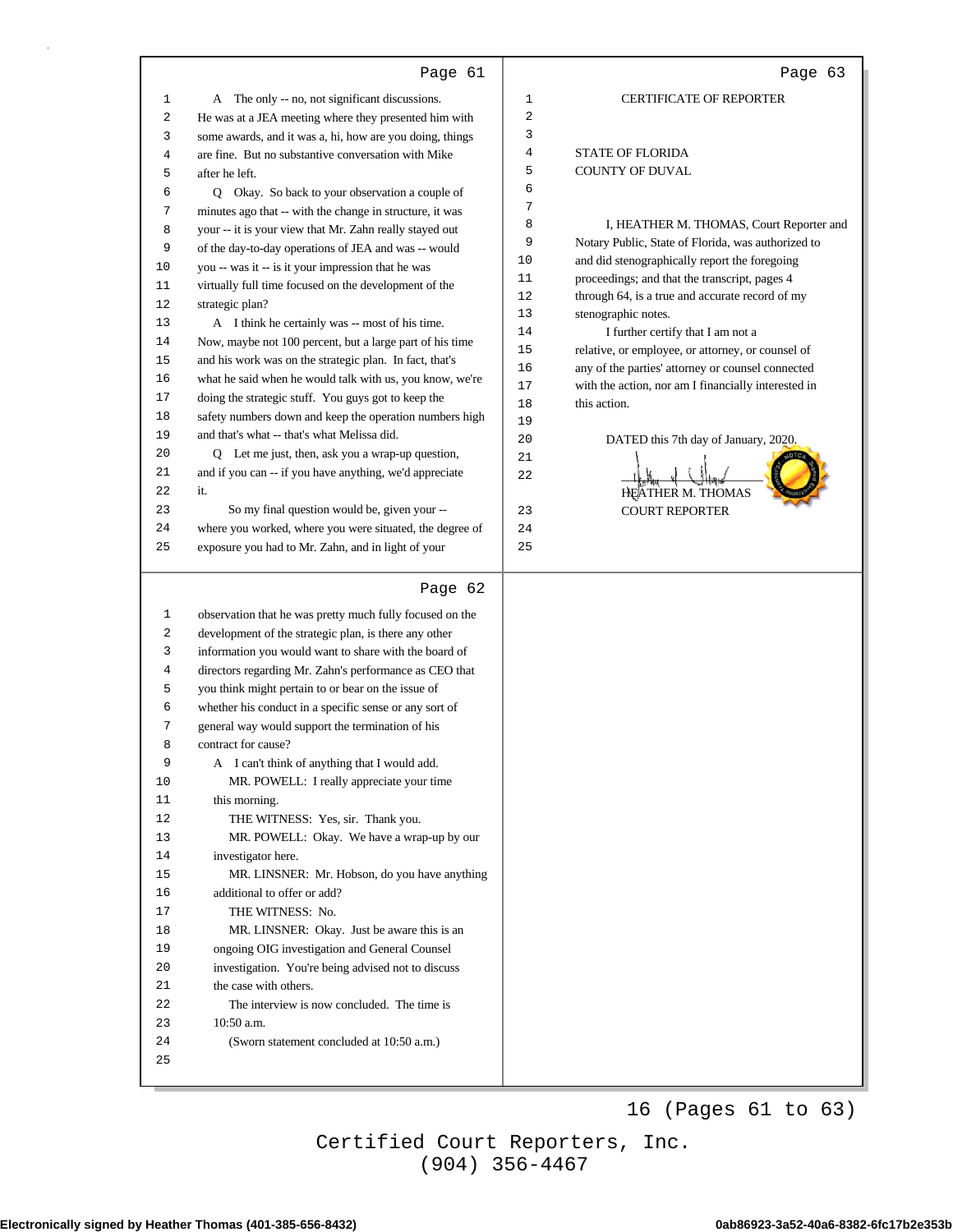| $\mathbf A$            | 61:7               | approved 39:1    | <b>back</b> 10:4 14:11  | 39:19,25 40:7       |
|------------------------|--------------------|------------------|-------------------------|---------------------|
| $a.m$ 1:17,17 4:4      | <b>agree</b> 35:12 | approximately    | 14:13 17:3              | 47:5,7,10,13        |
| 62:23,24               | 44:24              | 32:22            | 24:7 25:22              | 47:14,24,25         |
| <b>Aaron</b> 1:7 4:9   | agreed 55:5        | April 16:5 33:9  | 40:20 43:10             | 48:3,8,10,12        |
| 6:14 9:9 14:20         | agreement 1:7      | 33:13 34:3,10    | 49:13 55:9              | 48:13,14,19         |
| 15:3,6,8,9,9,12        | 14:10              | 35:9 38:11       | 56:18 57:6              | 52:19 62:3          |
| 15:18,20 16:8          | agreements         | area 8:3 35:14   | 61:6                    | bought 49:6         |
| 16:12 18:2,13          | 38:24              | 53:23            | <b>bad</b> 29:12        | <b>break 59:10</b>  |
| 21:10 22:5,11          | ahead 18:18        | areas $6:2,25$   | based 33:4              | brief 7:19 22:10    |
| 22:14 26:21            | aid 25:9           | asked 11:11      | 43:15 52:1              | 22:10               |
| 31:23 37:22            | allow $41:8$       | 17:14 24:14      | basic $10:13$           | bring $20:23$       |
| 38:21 50:8,11          | alternate 20:7     | 29:1 31:11       | basically 10:13         | 35:22               |
| 50:13,17 52:15         | ambiguously        | 48:4 49:23       | 37:7 53:13              | broad 59:9          |
| 52:25 54:6,10          | 15:2               | 53:12            | 54:22                   | <b>Brooks</b> 54:7  |
| 55:9 59:13,20          | amount 10:20       | asking 47:9 48:9 | basis $12:16$           | brought 39:22       |
| ability 30:24          | 41:6,23            | assignment 6:12  | 52:22 58:15             | 60:6,7              |
| 51:15                  | answer 7:6         | 6:19             | bear $62:5$             | business 19:14      |
| able 7:13 24:4         | 26:14 29:3,15      | assisting $4:8$  | becoming 16:23          | 20:15 35:5          |
| 25:23                  | 47:14 48:14        | assume 15:17     | <b>belief</b> 51:11     | 53:14 54:11         |
| <b>Absolutely 31:2</b> | 56:17              | 38:20            | <b>believe</b> 12:14,15 | 55:3                |
| 32:18 53:16            | answered 19:2      | assumed 15:17    | 12:20,21 13:5           | businesses 23:1     |
| accept 37:3            | answering 50:8     | assured 54:13    | 13:15 17:1              | 25:14               |
| access 8:10            | answers 7:12       | assures $13:15$  | 19:10,10 25:8           | <b>busted 37:25</b> |
| accompanied            | 50:1               | attempts 4:19    | 25:19,20 26:8           | <b>busy 52:24</b>   |
| 6:5                    | anybody 29:14      | attorney 6:6     | 30:22 33:21             | buy 30:20 31:5,8    |
| accountant 29:9        | 46:21              | 53:7 63:15,16    | 34:11 45:5              | 41:24               |
| accuracy 55:3          | anymore 59:16      | attorneys 4:14   | 46:13 49:7              |                     |
| accurate 45:4          | anyway 40:20       | 52:14            | 56:2                    | $\mathbf C$         |
| 63:12                  | apart 35:15        | audit 7:24,24    | believes 35:1           | calendar 21:15      |
| action 47:5            | 55:10              | audited 8:21     | <b>benefit</b> 13:22,24 | 25:22 26:4,4        |
| 63:17,18               | apparently         | 19:24            | 24:4 50:19              | 38:4 39:10          |
| actively 8:22          | 18:18,20           | audits 7:25      | 51:11                   | 42:4,5,8 45:16      |
| add 40:2,21,22         | <b>APPEARAN</b>    | authoritatively  | best 7:12 33:25         | call 8:10 15:7      |
| 62:9,16                | 2:1,7              | 46:21            | bestowed 51:6           | 22:13 30:1          |
| additional 62:16       | appreciate         | authority 19:25  | <b>better</b> 43:24     | 47:18               |
| address 13:9           | 21:14 40:11,19     | 20:3 47:25       | 46:16 54:23             | called 8:13,24      |
| 56:2                   | 43:20,21 44:3      | authorized 4:17  | $big$ 23:18             | 19:9 21:8 22:3      |
| addresses 55:21        | 48:3 58:3          | 11:2,16 63:9     | <b>bit</b> 15:2 16:1    | 22:14 31:25         |
| administer 4:17        | 61:21 62:10        | automatically    | 17:5,6 21:13            | 58:24               |
| administrative         | appropriate        | 51:6             | <b>board</b> 6:13 10:7  | careful 48:12       |
| 17:11 60:6             | 17:24              | available 26:6   | 11:3,16,20,22           | <b>Caren 15:23</b>  |
| advised 4:18           | approval 41:17     | awards 61:3      | 16:5,15 18:9            | case 62:21          |
| 62:20                  | 47:8,13 48:8       | aware 28:7       | 19:4,5 20:7,8           | cause 6:16 10:21    |
| agency 19:22           | 48:19              | 36:22 58:3       | 24:19,20 25:1           | 62:8                |
| ago 16:23 23:21        | approvals 41:22    | 62:18            | 25:3 30:8 38:2          | <b>CE</b> 20:20     |
| 27:15 31:11            | approve $41:18$    |                  | 38:6,17,18,20           | CEO 4:10 6:14       |
| 32:13 59:23            | 47:10              | B                | 38:21 39:4,17           | 16:4,18 17:10       |
|                        |                    |                  |                         |                     |

г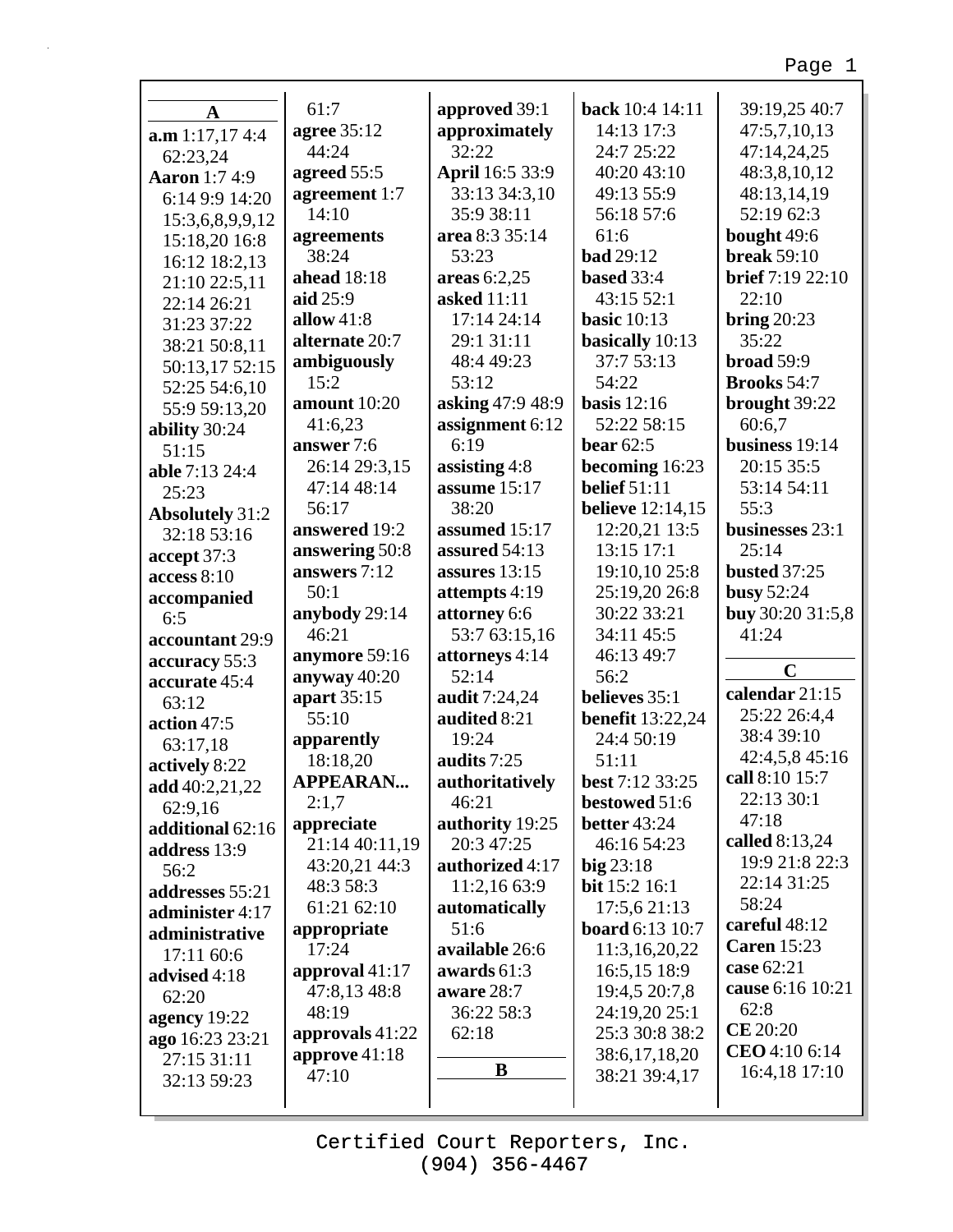J.

| 20:21 40:9       | close 47:21      | concept 28:20   | 12:17,18,21        | currently 9:7      |
|------------------|------------------|-----------------|--------------------|--------------------|
| 48:16 59:5,7     | closely 8:1      | 28:24 34:24     | 13:2,9,11,13       | cyber 8:9          |
| 62:4             | cognizant 45:6   | 37:17,18        | 13:23 14:2,12      | D                  |
| certainly 17:3   | COJ 57:18        | concepts 37:16  | 43:2 62:8          |                    |
| 17:21 27:22      | come 14:11       | concerning      | contractor 32:3    | D3:1               |
| 30:20 31:3       | 40:18 46:4       | 35:13           | contracts 10:10    | data 56:20 57:5    |
| 32:13 34:7       | 48:25 55:23      | concluded 62:22 | 10:24 11:11        | date 1:16 9:22     |
| 36:4 55:17       | comes 29:12      | 62:24           | 12:15 13:7         | 9:24 11:18         |
| 58:1 61:13       | comfortable      | conclusion      | contrasting        | 21:14 25:23,25     |
| <b>CERTIFICA</b> | 56:4             | 46:22           | 27:25              | 37:1 42:3,5,17     |
| 3:763:1          | comment 55:9     | conduct 8:14,15 | conversation       | 42:18,18 43:6      |
| certify 63:14    | commissioned     | 62:6            | 24:18,23 44:21     | 43:14 46:9,16      |
| chain 47:22      | 4:16             | conducted 4:2   | 61:4               | 47:2               |
| challenge 58:3   | common 21:3      | confirm 7:18    | conversations      | <b>DATED 63:20</b> |
| challenges 34:21 | 25:13,15 27:16   | 44:22 45:7      | 28:25 44:22        | dates 16:7 17:3    |
| change 9:8       | 27:22 28:17      | confirmed 38:24 | 54:2,9             | 39:9.9             |
| 10:17,17,18      | communicate      | conformity      | copy 11:7,9,13     | day 51:25 63:20    |
| 12:12,22 13:3    | 43:9             | 35:23           | correct 12:14      | day-to-day         |
| 13:4,6,16,24     | communicatio     | confusing 16:8  | 25:1 26:20         | 52:22 53:14        |
| 15:5 16:20,25    | 17:15,19         | 39:14           | 29:23 31:12        | 59:22 61:9         |
| 17:7,12 22:8,8   | company 13:17    | connect 35:17   | 32:4 33:15,17      | days 16:11 38:7    |
| 35:4,4,7,18,19   | 31:25 51:13      | connected 63:16 | 33:18 38:22        | 57:23 58:2         |
| 35:20 36:2,5,6   | 52:1             | connection 6:11 | 47:22,23 48:1      | debrief 39:4,5     |
| 36:19 54:21      | compensation     | consensus 37:19 | 48:23 49:15        | December 6:12      |
| 60:1,3,4 61:7    | 28:11 29:7,7     | consent 5:4     | 51:24 52:2,8       | 14:20 21:19        |
|                  | 29:13 30:13      |                 |                    | 46:7,8,15,19       |
| changed 20:2     |                  | consideration   | 58:15,16,19,22     | 46:20 47:1         |
| 36:20 37:13      | 35:15,20,22      | 33:11           | 59:3,4 60:2        | decision 23:25     |
| 59:13            | 36:9,19          | considered 34:8 | Council 19:18      | decisions 38:17    |
| changes 4:13     | competitive      | considering     | counsel 1:18 2:3   | 39:18 48:1         |
| 17:25            | 36:7             | 52:18           | 4:2,8 5:19,23      |                    |
| character 35:6   | completely 7:6   | considers 10:17 | 62:19 63:15,16     | degree 27:7        |
| charter 36:6     | compliance 7:22  | consulting 24:7 | Counsel's 4:21     | 58:23 61:24        |
| chief 7:22 9:19  | 8:12,13,20,24    | contact 20:14   | <b>COUNTY 63:5</b> | demonstrate        |
| 17:11 30:18      | 8:25 9:5,14,19   | 58:23           | couple 6:25 17:6   | 8:19 19:24         |
| 47:3 60:6        | 19:24,25 20:3    | contemplate     | 26:19,21 29:1      | department         |
| chime $5:25$     | 20:5,14 30:18    | 12:18 48:7      | 29:14 37:14        | 5:24 8:3 53:24     |
| choice 54:14     | 47:4 55:15       | contemplated    | 38:7 53:3 61:6     | departments        |
| choose 17:22     | complicated      | 12:12 13:7      | course 6:24 17:8   | 7:23               |
| CIP 8:24 9:4     | 20:14            | 36:4            | 31:15 36:1         | departure 60:25    |
| City 2:1 4:3,7   | complied 56:18   | context 9:12    | 47:3 59:12         | deputy $5:23$      |
| 57:8,10          | complies 8:19    | continue 17:21  | court 1:21 7:10    | describe 22:5      |
| clarify 15:1     | comply 8:14 9:3  | continued 23:15 | 63:8,23            | described 16:21    |
| classification   | 19:23 54:4,14    | contract 6:16   | critical 8:25      | 22:17 24:3         |
| 44:11            | 56:9             | 10:8,12,14,19   | culture 56:25      | description 7:19   |
| clear $15:19$    | complying $8:17$ | 10:22,25 11:10  | current 7:21       | 22:2 46:16         |
| clearly 7:14     | components       | 11:12,15 12:1   | 12:1 35:2,14       | design $52:6$      |
| 36:16 42:5       | 12:18            | 12:4,6,7,8,10   | 35:25              | designated         |
|                  |                  |                 |                    |                    |

Г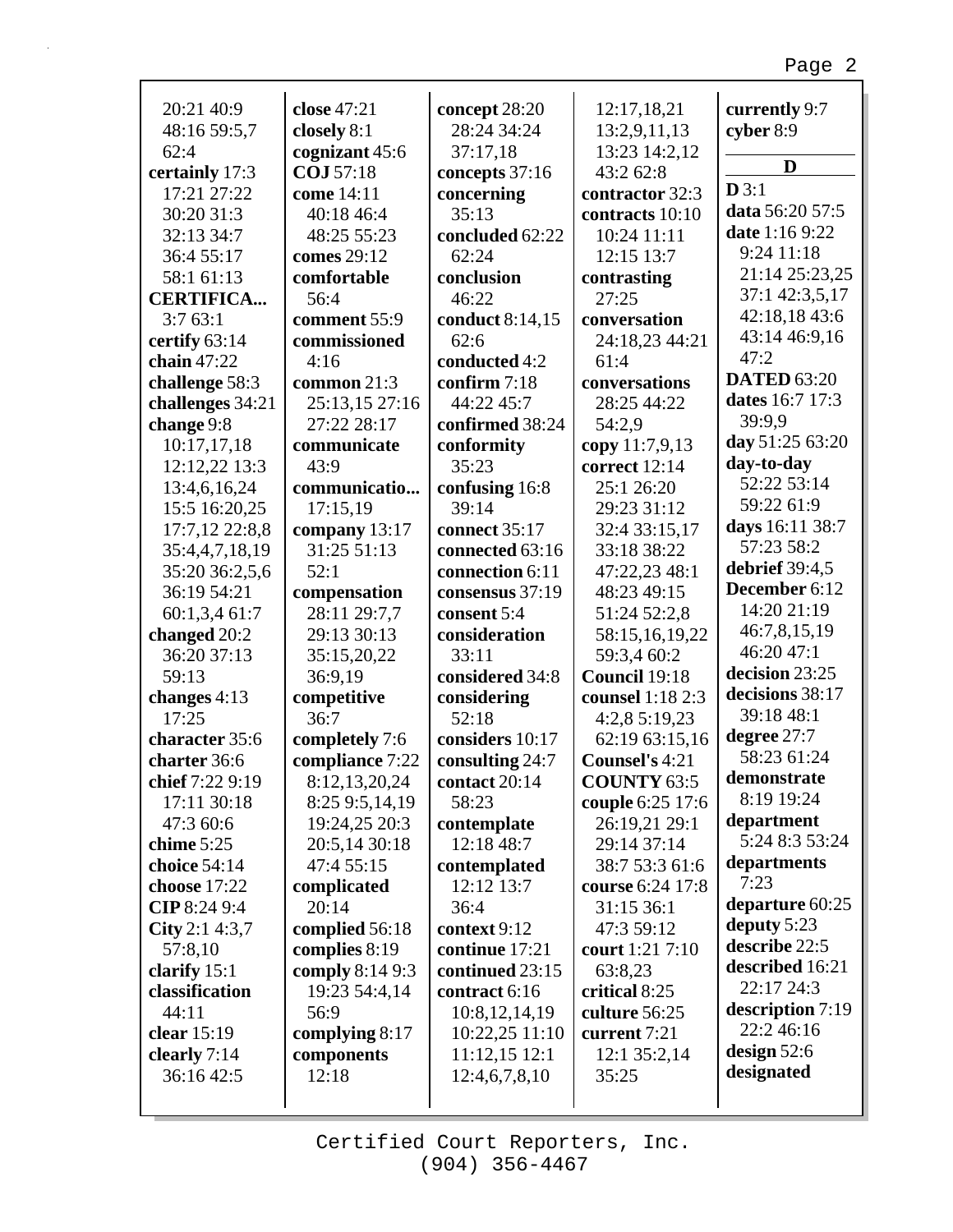| 19:22 20:14           | 26:3,7 27:15          | <b>East 2:9</b>   | 49:2 56:22           | factor 43:21      |
|-----------------------|-----------------------|-------------------|----------------------|-------------------|
| desire 58:8           | 28:3,14 32:24         | effect 10:25      | events 39:18         | fair 28:12 59:6   |
| details 10:14,23      | 33:1,3,12,20          | effective 46:7    | 40:14 56:12          | fairly $43:13$    |
| 45:2 48:17            | 34:3,4,9 35:12        | efficiently 58:10 | <b>Eventually</b>    | false $4:18$      |
| determine 6:14        | 35:24 40:5            | either 13:17      | 29:19                | familiar 14:22    |
| 7:3 28:17             | 44:6 45:25            | 28:17 35:3        | everybody            | 32:1              |
| develop 32:17         | 49:8 56:13,19         | 46:25             | 20:23 22:18          | far $40:1745:1$   |
| 35:22                 | discussions 12:3      | electric 8:13     | 56:4 60:21           | 49:13 50:21       |
| developed 54:21       | 28:22 29:18           | 19:17 34:24       | evolved 29:20        | feedback 37:21    |
| 56:3 57:4             | 33:7 34:14            | eligible 48:23    | exact 9:22           | 40:24 51:14       |
| developing 32:8       | 52:15 60:24           | email 43:12       | exactly 28:6         | feel 40:17        |
| 33:4 37:12            | 61:1                  | employed 4:5      | 34:18 47:16          | feels $55:2$      |
| development           | document 56:24        | employee 8:9      | <b>EXAMINATI</b>     | felt 17:24        |
| 25:9 37:5             | 57:8,9,10,11          | 44:8,12 63:15     | 3:55:16              | figure 26:7 38:4  |
| 61:11 62:2            | 57:12,16,17           | employees 26:12   | exceeds 42:14        | final $61:23$     |
| difference 24:16      | documentation         | 44:11 45:22       | exception 44:24      | finance 9:13      |
| different 10:15       | 31:9                  | 46:549:6          | execute 12:2         | financially       |
| 12:11 36:5            | doing 21:6 25:11      | 50:19 51:6        | executed 11:2        | 63:17             |
| differentiating       | 29:12 40:18           | employment 1:7    | 11:25 12:6           | financials 29:12  |
| 23:6                  | 52:25 53:11,11        | 5:24 6:15 10:8    | exercises 37:15      | find $11:8,10,13$ |
| differently 35:5      | 59:20 61:3,17         | 10:10,12,14,22    | <b>Exhibits</b> 3:12 | 11:13 12:5        |
| 38:13                 | dollar 49:4           | 10:24 11:15       | exist $6:15$         | 42:18,24 43:2     |
| difficult 54:15       | down-the-road         | 13:20 14:11       | expect 39:21         | 43:13,19,24       |
| <b>direct</b> 15:3,20 | 12:19 13:10           | 38:23 43:2        | 48:20                | 46:4 55:20        |
| 56:8 57:21            | 34:6                  | 57:19             | expected 48:16       | fine 12:5 30:2    |
| 60:2                  | downsides 37:17       | encouraging       | explain 17:12        | 37:1 57:12        |
| directed 56:25        | drafted 55:5          | 50:18             | explained 22:20      | 61:4              |
| directly 20:13        | drastically           | enforcement       | 22:21 39:19,25       | fines $9:2$       |
| 36:13 59:15           | 10:15                 | 19:25 20:3        | 40:1 51:10,22        | finish 7:11 11:1  |
| director 9:4          | drives 29:7           | engineer 29:9     | explaining           | 27:8              |
| 16:4,18 20:21         | duly $5:14$           | ensure 8:19       | 50:18                | finished 27:20    |
| directors 6:13        | duties 7:19 8:2       | entire 26:16,25   | explanation          | 41:16             |
| 40:7 47:24            | 15:18                 | 27:4              | 52:4                 | $firm 25:10$      |
| 62:4                  | <b>Duval</b> 1:18 2:3 | entities $41:17$  | explore 6:2          | first $5:147:23$  |
| disclosable           | 63:5                  | entitled 30:17    | exposure 58:23       | 10:24 11:16       |
| 56:11                 | <b>Dykes</b> 14:21    | environmental     | 61:25                | 12:9 18:9,12      |
| disclosure 5:9        | 39:18 44:25           | 60:20             | express $55:20$      | 21:7,11,21,22     |
| discuss 38:17         |                       | espoused 34:23    | expression           | 21:23,25 22:4     |
| 62:20                 | E                     | ESQUIRE $2:2,2$   | 44:10                | 30:3,10 33:10     |
| discussed 27:4        | E3:1                  | 2:12              | expressly 56:8       | 35:11 38:10,19    |
| 28:22 36:14           | <b>Eads</b> 15:11     | established 57:1  | extent 51:3          | 44:17 52:17       |
| 39:19 52:7,10         | earlier 11:10         | 60:8              |                      | 53:4 60:4,10      |
| discussing $26:13$    | 29:20 33:7            | estimate 21:21    | F                    | fiscal $43:15$    |
| 57:10                 | 50:14 57:23           | ethics 9:7,9,14   | facilities 8:6       | 45:13             |
| discussion 20:25      | early 24:9 37:25      | 9:16,18           | fact 22:11 33:25     | fit $57:3$        |
| 21:7,25 22:11         | 45:13 57:4,14         | event 14:6 16:14  | 39:3 45:5 58:5       | five 7:22 32:13   |
| 24:13,25 25:17        | 57:15                 | 17:7,9 39:21      | 61:15                | 32:21,22 57:23    |
|                       |                       |                   |                      |                   |

г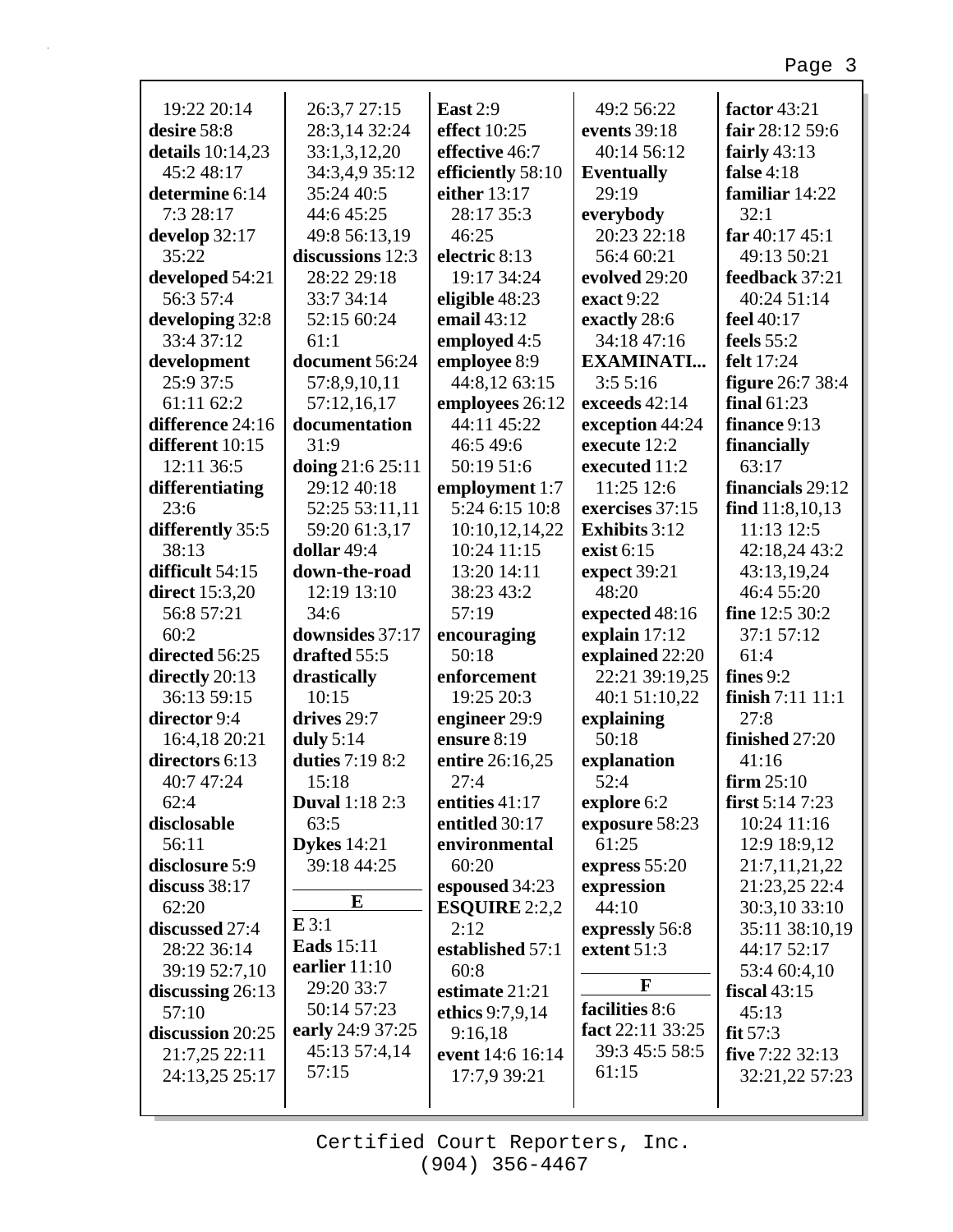| 58:2                    | functions 8:5                   | 51:9 53:20                 | 53:5,13                | implication        |
|-------------------------|---------------------------------|----------------------------|------------------------|--------------------|
| FL2:4,9                 | funny 19:19                     | $great 40:13$              | helping 32:17          | 36:18 56:16        |
| floor 58:20             | furnish $56:10$                 | grounds $6:14$             | Herschel 15:8          | implied 28:6       |
| Florida 1:19            | further 18:18                   | groundwork 6:3             | 15:22 17:4,5           | impliedly 56:9     |
| 4:175:10                | 63:14                           | group 7:23,24              | 40:23,24 42:8          | importance 48:3    |
| 19:17,17,20,20          | future 34:20                    | 8:4,6,7,7,11,18            | 49:9 51:15             | important 10:2     |
| 19:22 54:5              |                                 | 8:24 9:3,6,6,10            | 52:16,25 53:10         | 43:23              |
| 63:4,9                  | G                               | 9:14,15 14:22              | 59:16,24,24            | importantly        |
| focused 59:18           | Gabriel 54:7                    | 19:19 20:5                 | 60:3,4,6,9,10          | 40:7               |
| 61:11 62:1              | gained $51:11$                  | 21:6 29:16                 | 60:12,13,13,15         | impression         |
| <b>folks</b> 14:18      | gears $53:22$                   | 50:17,22                   | 60:16,17,20            | 44:20,21 61:10     |
| 15:23 45:7              | general 1:18 2:3                | groups $7:22$              | hi $61:3$              | impromptu 18:3     |
| follow-up 49:17         | 2:74:2,6,8,8                    | 8:12 9:5 19:13             | high $61:18$           | 24:23              |
| following 16:4          | 4:21 5:19,23                    | 19:15 20:11                | higher $41:7$          | incentive 22:20    |
| follows 5:15            | 8:2 22:18 29:2                  | guards $8:4$               | higher-level           | 23:4,4 24:11       |
| foregoing $63:10$       | 30:23 33:8                      | guess $16:10$              | 52:5                   | 24:24 25:6         |
| forensics 8:1           | 34:23 35:16                     | 36:18 38:9                 | Hightower 60:9         | 27:1,3,14 28:3     |
| forget $15:13$          | 37:19 44:15,15                  | 42:3 43:18                 | 60:18,22,25            | 28:21 29:18,19     |
| form $14:3$             | 51:4 54:3                       | 50:20 51:21                | <b>hire</b> 24:6       | 30:12 31:23        |
| <b>formal</b> 6:1 54:24 | 58:23 62:7,19<br>General's 4:20 | guys 61:17                 | hired 15:8 16:8        | 32:25 33:4,21      |
| formalized              |                                 | H                          | 16:9 17:4              | 49:18 50:15        |
| 54:23                   | <b>General-City</b><br>2:8      | half 21:21,23              | 32:12 60:4,11          | incentives 22:7    |
| format 50:1,24          | genesis $14:12$                 | 37:10                      | history $10:11$        | 23:14 33:8,11      |
| former $4:10$           | getting 7:2                     | Hallway 28:25              | Hobson 1:14 3:3        | incident 56:22     |
| Forsyth 2:9             | give 25:23 54:9                 | hand $4:23$                | 4:11,245:13            | 57:14              |
| forward 17:24           | given $31:3,5$                  | happened 60:5              | 5:18 6:11              | included 9:12      |
| 38:21                   | 47:17 57:25                     | happening 14:8             | 62:15<br>hold $11:1$   | 22:6 31:17<br>45:2 |
| four 32:21,22<br>41:2   | 61:23                           | happy 7:8 17:21            | <b>honest</b> 23:11    | includes 14:20     |
| frame 9:23              | giving 18:19,21                 | 45:21 59:10                | hope 42:4 58:4         | including 9:4      |
| 21:18,20                | go 17:2 20:16                   | <b>hard</b> 48:12          | housed 9:16            | 59:17              |
| frankly 37:13           | goals $37:8$                    | 54:11,11 57:6              | HR 9:18 11:5,9         | inclusive 55:25    |
| 55:20,22                | goes 19:4,5                     | he'll 42:20                | 11:10 12:3             | independent        |
| <b>FRCC</b> 8:14 9:1    | going 5:25 6:3                  | hear 22:5 30:4,5           |                        | 28:13,16           |
| 19:18,24 20:2           | 17:16 21:5                      | <b>heard</b> $22:4$ $25:4$ | I                      | indicated 23:22    |
| 20:6,8,8                | 26:4 40:4,22                    | 26:15 27:11                | <b>IAM 8:11</b>        | 24:9 41:5          |
| <b>FRCC's 8:15,16</b>   | 41:20 42:3,4                    | 30:11 33:10                | <b>ID</b> 8:9          | 45:16 48:21        |
| 19:21                   | 45:6,19,21                      | 35:11 46:6,8               | <b>idea</b> 29:2 30:22 | indicating 29:12   |
| frequently 39:3         | 54:11                           | 46:15 47:1                 | <b>identified</b> 6:25 | 57:7               |
| 43:17                   | good 5:18 6:8,9                 | 49:4,4 50:22               | identity 8:8,9         | indication 41:15   |
| <b>Friday 22:15</b>     | 17:5,5 20:17                    | hearing $46:11$            | <b>imagine</b> 50:6    | individual 51:12   |
| 26:1                    | 22:7 29:13                      | 52:3                       | immediately            | inducements 5:3    |
| front 47:14             | 37:17 45:22,22                  | Heather 1:21               | 12:2                   | industry 19:13     |
| full $61:11$            | 45:22 50:23                     | 63:8,22                    | implementation         | 19:15 34:25        |
| fully 48:4,9,17         | gotten $41:21$                  | held $21:1$                | 39:7                   | 35:23              |
| 62:1                    | <b>Granat 2:2 5:22</b>          | help 21:13 31:20           | implemented            | information        |
| function 20:9           | 20:18 49:19,20                  | 39:11 42:20                | 55:4                   | 30:14 51:4         |
|                         |                                 |                            |                        |                    |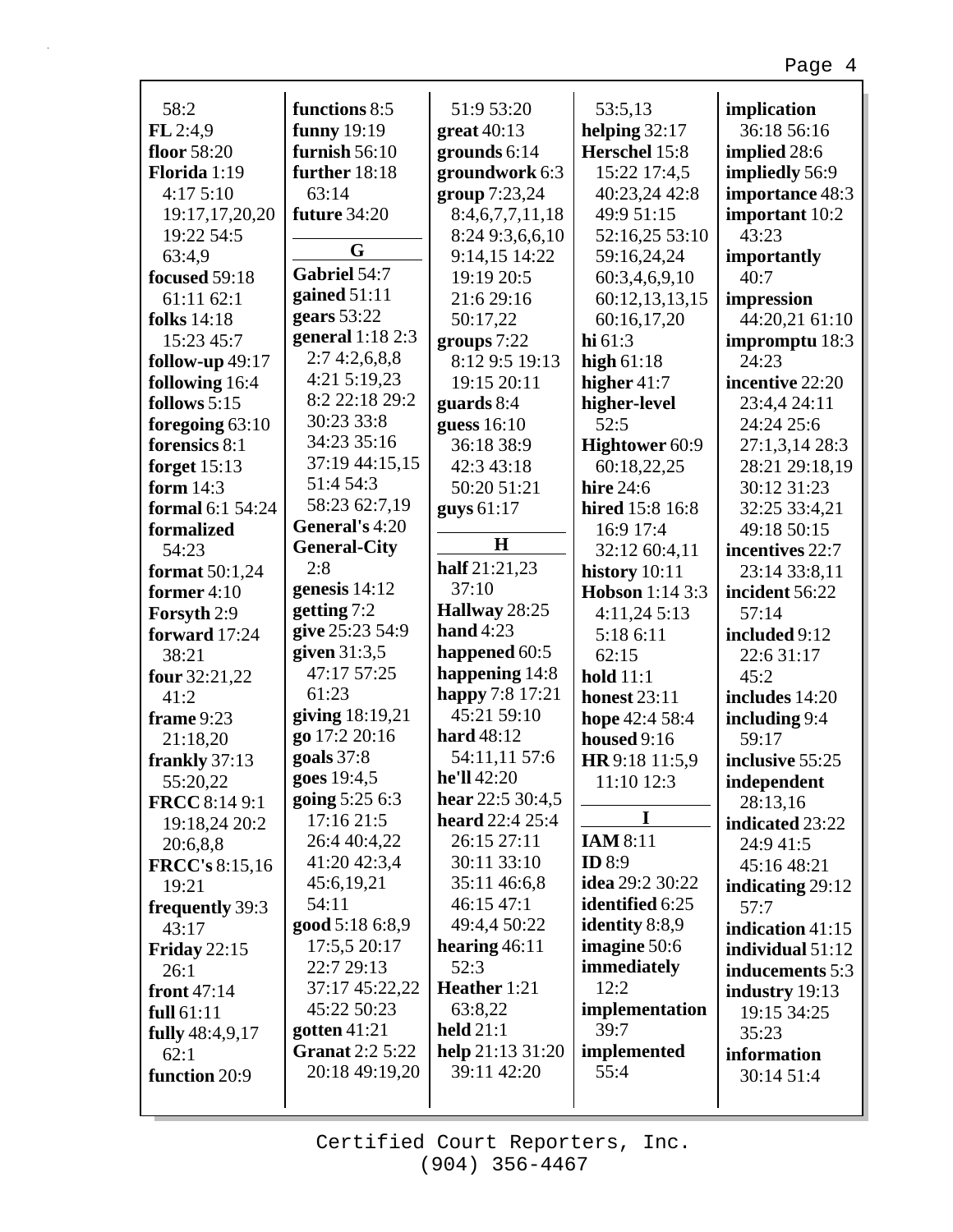| 62:3                             | invite $40:10$                        | job 7:19 8:18         | 42:7 44:7,17          | light $61:25$                            |
|----------------------------------|---------------------------------------|-----------------------|-----------------------|------------------------------------------|
| informed 30:16                   | involved 25:21                        | 16:25                 | 45:1,4,6,20           | <b>liked</b> 17:14                       |
| 48:4,22                          | 33:6 59:21                            | <b>Jody 54:7,18</b>   | 46:9,13,18,25         | lines 18:19                              |
| infrastructure                   | involving 12:12                       | <b>Julio</b> 15:13,16 | 46:25 50:11,25        | 21:22 44:5                               |
| 8:25                             | IOUs 23:1 27:23                       | <b>Julio's 15:13</b>  | 52:25 54:10,14        | linkage 25:5                             |
| initial 18:24,25                 | 27:25                                 | <b>July</b> 10:7 11:3 | 55:22 56:17           | <b>Linsner</b> 2:8 4:1                   |
|                                  | <b>issue 8:9 17:19</b>                | 11:16 24:19,20        | 58:14 60:22           | 4:55:2,7,12                              |
| initially 15:12<br>15:13 23:13   | 62:5                                  | 24:25 25:2            | 61:16                 | 62:15,18                                 |
| 24:25 60:9                       | <b>issued</b> 30:21                   | 30:8 38:2,6,17        | knowing 25:2          | list 14:18 31:7                          |
|                                  | issues $14:12$                        | 38:19 39:17,19        |                       |                                          |
| inquiry $28:16$                  | 17:16 53:14                           | 39:24 48:19           | knowledge<br>44:15    | literally 7:4<br><b>little</b> 15:2 16:1 |
| <b>Inspector</b> 2:7,8           | 57:20 59:17                           | 49:22 50:16           |                       | 18:16 21:13                              |
| $4:6,7,20$ 8:2<br>installed 15:6 |                                       | jumped 46:22          | L                     | 24:15 52:4                               |
| instance 25:3                    | items 40:5,6<br><b>ITN</b> 38:22 53:1 | June 19:21 20:2       | language 12:21        | 54:24                                    |
| instructed 38:21                 |                                       | 36:22 37:1,4          | large 61:14           | long 7:16 9:19                           |
| insurance 9:13                   | 53:15,18                              | 38:12                 | larger $49:22$        | 15:6 58:6                                |
| 9:13                             | $\bf J$                               |                       | late 43:19            | $long-term 21:8$                         |
| interaction                      | J2:2                                  | $\mathbf K$           | law 5:9 $54:15$       | 21:10 22:6,20                            |
| 52:23                            | <b>Jacksonville</b>                   | keep 13:17,19         | 56:19                 | 23:1,4,22,25                             |
| <b>interest</b> 7:1 40:5         | 1:192:1,4,8,9                         | 13:19 29:25           | laws $5:10,54:5$      | 24:11,24 25:6                            |
| 40:6                             | 4:3,7                                 | 61:17,18              | 55:16,25              | 25:10 26:25                              |
| interested 63:17                 | January 1:16                          | keeping $8:10$        | lawyer 54:7,19        | 27:3,14 28:2,8                           |
| interface 53:2                   | 4:3 63:20                             | <b>Kerri</b> 54:8,18  | lawyers 55:13         | 28:21 29:7,18                            |
| interim $16:4,10$                | <b>Jason</b> 54:6,18                  | 55:10,11              | 60:7,12,19            | 29:19 30:12                              |
| internal $7:24,25$               | <b>JEA</b> 1:7 4:10                   | kind 10:10            | lay $6:3$             | 31:22 32:3,8                             |
| interpreting                     | 6:13,147:15                           | 15:17,18,21           | leadership 13:3       | 32:17,25 33:4                            |
| 40:12                            | 8:19,22 10:8                          | 16:12 18:20           | 14:16,19,24           | 33:8,11,12,21                            |
| interview $4:1,19$               | 10:18 12:13,19                        | 26:13 27:11           | 16:20 20:24           | 49:18 50:15                              |
| 5:8 62:22                        | 13:10,12,23                           | 35:9 37:14            | 21:3 22:2,13          | longer $17:10$                           |
| interviewed                      | 14:8,16 17:8                          | 44:18                 | 22:15,25 23:19        | 26:22 58:2                               |
| 4:11                             | 18:15 19:12,15                        | knew 7:3,4            | 25:20 26:16,25        | look 11:12 17:3                          |
| interviewing                     | 20:6,6,12                             | 27:12 52:17           | 27:4 28:23            | 18:17 26:4,6                             |
| 4:14                             | 22:12,18,22,23                        | know $7:8,15$         | 33:17 34:5            | 29:2,5 38:4                              |
| introduce 5:22                   | 23:15,16 26:6                         | 10:11,17 11:4         | 35:636:21             | 42:11,23                                 |
| investigation                    | 32:3,7,11,17                          | 11:13 13:1            | 38:2,7,16 45:2        | looked 11:8                              |
| 4:9,12,20,21                     | 34:6,21,25                            | 15:22 16:8,8          | 59:2 60:14            | 54:20                                    |
| 62:19,20                         | 35:1,13,22,24                         | 16:11 17:1,16         | learn $24:15$         | looking $9:15$                           |
| investigations                   | 36:6 45:22                            | 17:22 18:22           | learned 48:25         | 12:20,24 13:2                            |
| 8:1                              | 47:17 48:17                           | 19:8,13 21:1          | <b>leave</b> 23:23,24 | 52:19                                    |
| investigator 2:8                 | 49:3,5 52:11                          | 23:7,24 26:14         | 23:25 24:8,12         | loop $44:19$                             |
| 4:562:14                         | 53:14 55:23                           | 27:6,6,7,8,10         | leaving $24:17$       | lost 36:3 51:20                          |
| investment 21:8                  | 56:23 61:2,9                          | 27:11,24 28:5         | led 34:15             | lot $17:1748:1$                          |
| 21:10 28:8,21                    | <b>JEA's</b> 20:13,13                 | 29:8,14 30:6,9        | left 15:16 24:14      | 55:8 58:2,2                              |
| investor-own                     | 25:10 54:4                            | 30:20 31:2            | 60:11,22 61:5         | 59:17                                    |
| 27:17                            | <b>JEA-related</b>                    | 36:11 38:3,9          | legal $41:1753:4$     | lower-level                              |
| investor-owned                   | 5:21                                  | 40:14,18 41:13        | let's 16:1 30:1       | 49:23                                    |
| 25:13                            | jeez $46:17$                          | 41:20,20,22           | level 27:6 45:7       | lunch 19:9 21:4                          |
|                                  |                                       |                       |                       |                                          |

г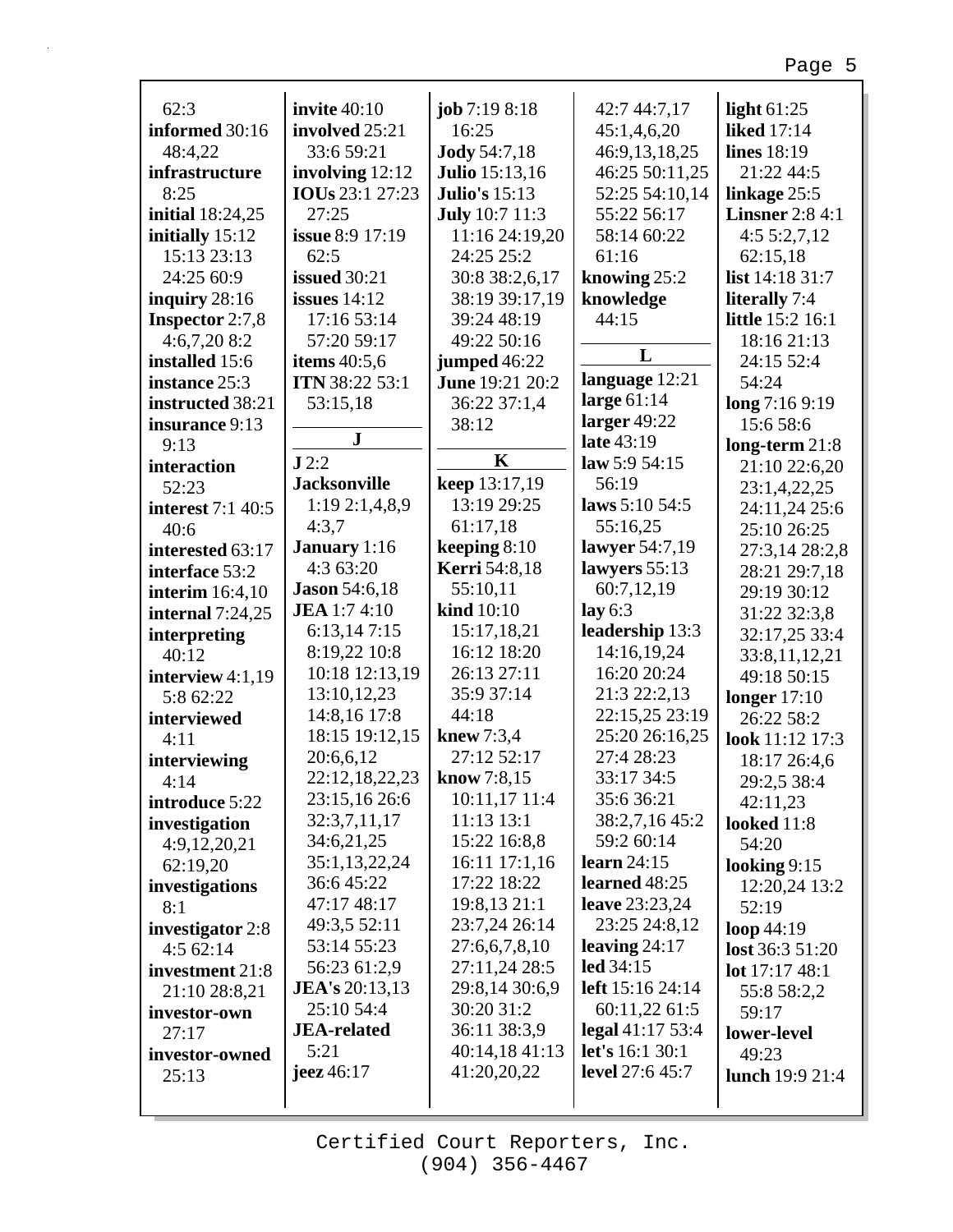| 21:4                  | 24:20 25:1,3   | mention 14:13           | 45:19 53:6        | nonexistent        |
|-----------------------|----------------|-------------------------|-------------------|--------------------|
| luncheon 20:24        | 25:20,24,25    | 21:7,11,25              | municipal 55:24   | 28:18              |
| <b>Lynne</b> 52:23,24 | 26:5,6,9,11    | mentioned               | municipal-ow      | notable 17:7,9     |
| 53:17,17              | 27:5,9,12 30:8 | 23:19 27:15             | 28:7              | Notary 4:16        |
|                       | 31:18,20 33:9  | 29:14 41:11             | municipally       | 63:9               |
| M                     | 33:13,16,19    | 46:13 50:14             | 28:1              | notation 42:10     |
| M 1:21 63:8,22        | 34:2,4,10,15   | 54:18                   | municipals        | notes 26:10,11     |
| making 23:24          | 34:17 35:10    | met 5:19 18:10          | 25:15 27:23       | 63:13              |
| 27:19 47:12           | 36:5,14,22,25  | 37:6 39:6 41:2          | munis 28:4        | notified 4:13      |
| 48:8                  | 37:11,20,25    | metric 29:2,4,11        |                   | <b>November</b>    |
| management            | 38:1,2,6,17,18 | 29:15 30:13             | N                 | 16:15,15 21:17     |
| 9:11,12 22:12         | 38:20 39:2,5   | metrics 33:4            | N3:1              | 21:18 59:6         |
| 22:14 27:12           | 39:15,16,17,17 | mid 43:18               | name 15:14        | number $6:2,25$    |
| 31:18,20 35:6         | 39:19,20,23,25 | mid-August              | 31:12             | 19:8 31:6          |
| 49:21,25 50:4         | 40:1,15 41:12  | 38:8                    | narrow $6:17$     | 32:22,23 44:7      |
| managers 49:23        | 42:1 45:9      | middle 16:10            | 40:12             | 44:12 48:22        |
| managing 16:4         | 46:12 49:14    | 29:13 30:10             | nature 5:3 35:13  | 49:4,11 51:15      |
| 16:18 20:21           | 50:24 51:14    | Mike 60:9,11,18         | necessitating     | 57:25              |
| mark 46:19            | 52:19 54:6,17  | 60:22 61:4              | 36:1              | numbers 29:17      |
| marked 42:5           | 61:2           | mind 39:22              | need 12:4 13:13   | 29:17 30:21        |
| matter $41:19$        | meetings 18:8  | mine $17:3$             | 20:16 35:3        | 31:1,2 61:18       |
| matters 7:3 47:7      | 19:9 21:2      | minute $14:13$          | 36:19 41:22       | 61:18              |
| 48:4 53:18            | 22:14,15 28:25 | 27:15 31:11             | 59:9              |                    |
| McElroy 9:21          | 32:20,25 33:2  | 53:22 59:23             | needed 17:22,23   | $\mathbf 0$        |
| McElroy's 10:4        | 34:2 38:8,10   | minutes 61:7            | 18:17 41:17       | oaths 4:17         |
| McKinsey 32:1         | 39:4,4,8,12,13 | <b>Miriam 53:8,9</b>    | 53:3,4 57:22      | observation        |
| 32:3,11,12,15         | 39:24 40:23    | 53:12,13                | needs 35:7 55:2   | 61:6 62:1          |
| 32:21 33:1,2,6        | 49:21,22 50:1  | missing $15:10$         | neither 12:6      | observe 59:7       |
| 33:19,22 34:1         | 50:9,14,16     | misspoke 28:5           | <b>NERC</b> 20:14 | obstruct 4:19      |
| 37:6,10,23            | 52:5,9 55:10   | misstatement            | net 29:8          | obtain 5:4         |
| mean 13:11,20         | 55:13,18,19    | 8:16                    | never 15:19 27:7  | occasion 47:4      |
| 26:3,6 29:4,6         | meets 42:14    | misunderstood           | 27:13 29:17       | 58:17              |
| 29:17 34:18,20        | Melissa 14:20  | 24:5                    | 31:9 40:1 46:6    | occasionally       |
| 35:18                 | 15:4,7,23      | <b>Mitch 2:12 6:5,6</b> | 46:21 48:21       | 47:6               |
| means $13:3$          | 16:11,12 20:8  | 44:3                    | 49:4 56:6,13      | occasions 53:3     |
| measure 41:23         | 39:12,18 50:2  | month $21:14$           | 57:25             | <b>occur</b> 16:23 |
| medium 49:1           | 50:10 59:14,16 | 22:16 26:1              | new 11:11 12:4    | occurring 24:25    |
| meet 26:16,21         | 59:18,19 60:2  | months $12:7$           | 12:7,8 13:7,17    | October 43:16      |
| 58:14,17              | 60:5,21 61:19  | 17:6 23:20              | newspaper         | 43:18 45:13        |
| meeting $6:17$        | member 14:24   | 34:24 40:13             | 52:20             | 46:24              |
| 10:7 11:3,20          | 19:10 20:8     | morning $5:18$          | nice 43:3         | off-site 33:16     |
| 11:22 13:15           | 58:24          | 6:8,9 62:11             | nicely $45:19$    | 36:21              |
| 16:5,15 18:1,2        | members 14:19  | mouth 23:10             | non-JEA 52:21     | offer 62:16        |
| 18:5, 12, 16, 24      | 28:23 33:24    | move 38:21              | non-municipa      | office 1:18 2:3,7  |
| 18:25 19:6            | 34:4 45:1      | moved 9:9,13,14         | 25:14             | 2:84:2,6,7,8       |
| 20:24 22:13,25        | 60:14          | 17:4                    | non-publicly      | 4:20 5:19,24       |
| 23:18,19 24:19        | memory $40:12$ | moving $17:24$          | 25:14             | 6:12 8:2 58:20     |
|                       |                |                         |                   |                    |

Г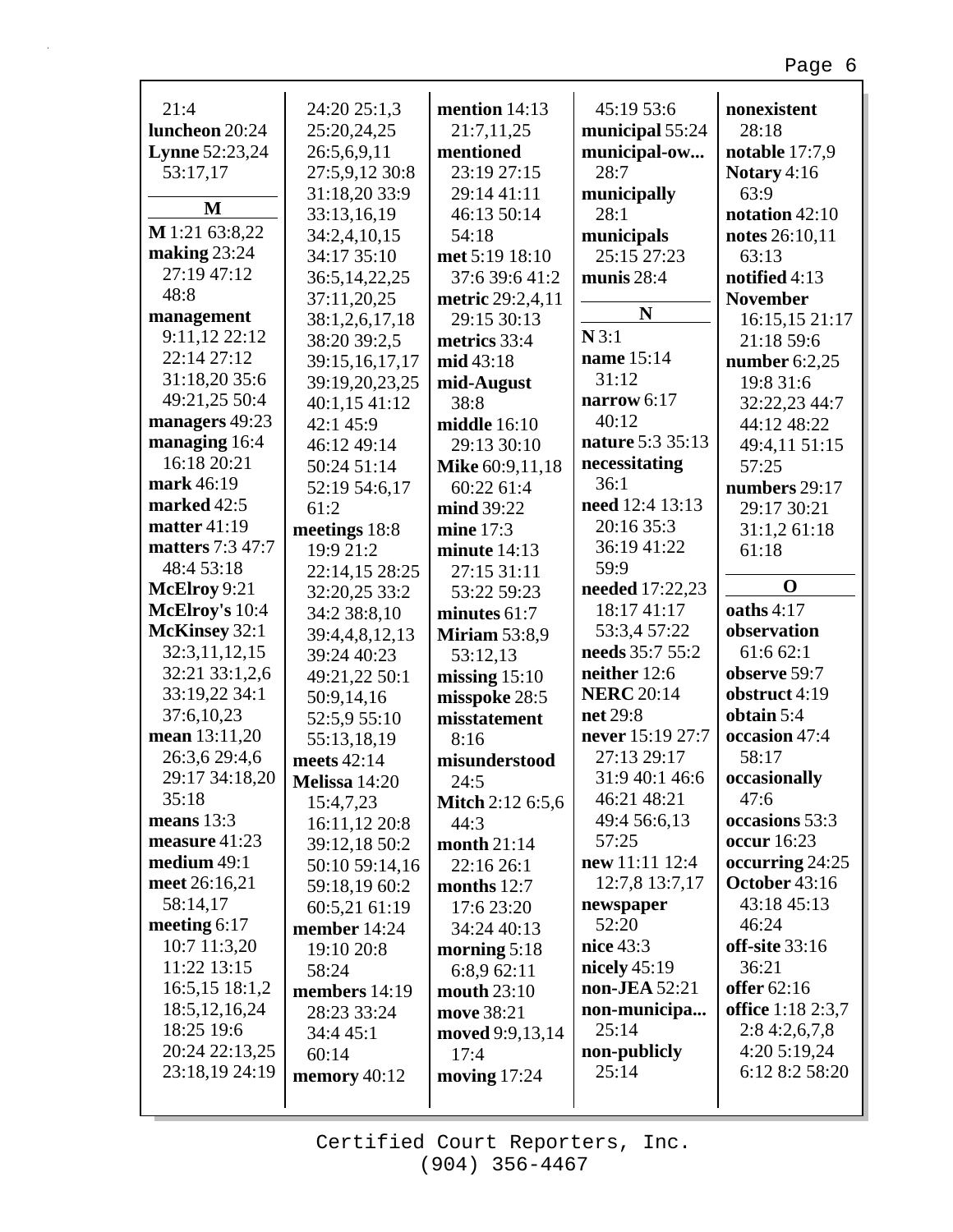| 60:20                   | operative 24:1      | parties' 63:16     | 28:11                 | potential 22:6          |
|-------------------------|---------------------|--------------------|-----------------------|-------------------------|
| <b>officer</b> 7:22 9:7 | opinion 56:11       | passed 49:22       | phrase 30:1           | 49:1                    |
| 9:9,14,16,20            | opportunities       | 50:17              | physical 8:4          | <b>Powell 2:2 3:6</b>   |
| 17:11 30:18             | 24:7 33:3           | Paul 9:21,21       | 53:24                 | 4:155:17,18             |
| 47:4 60:7               | opportunity         | 15:4,4 20:9,9      | pick 39:9             | 6:8,10 28:15            |
| OGC 52:13 53:7          | 59:7                | 60:19,19           | pieces 12:17          | 44:3,4 49:16            |
| 54:7,19 55:13           | opposed 58:8        | <b>Paul's 15:3</b> | place 1:18 24:19      | 51:1 53:21              |
| 57:17 60:8,19           | order 5:4           | pay 10:20 13:18    | 25:18 55:7            | 62:10,13                |
| <b>OIG</b> 62:19        | ordering 56:14      | 13:20              | plan 21:9,11          | <b>PowerPoint</b>       |
| okay 5:2,12 6:24        | organization        | peer 45:7          | 22:3,5,6,20           | 19:1                    |
| 7:21 10:3               | 15:24 19:19         | peers 37:22        | 23:4,5,25             | preached 35:8           |
| 16:17,19 18:21          | 35:6,7 36:20        | 44:19              | 24:11,24 25:6         | preparation             |
| 20:16,17,19             | organizational      | penalty 9:2        | 25:10 27:1,4          | 13:14                   |
| 23:17,20 26:15          | 15:5                | people 8:18 9:4    | 27:14 28:9,21         | present 2:12            |
| 27:13 30:1              | original 12:8       | 22:12 25:21        | 28:21 29:8,19         | 33:19,22,23,23          |
| 32:14 36:15,17          | outcomes 36:5       | 29:1,14 31:8       | 29:21 30:5,12         | 33:24 34:12             |
| 38:6,25 39:2            | outset 40:4         | 45:5 52:21         | 30:13 32:9,17         | 37:11 48:11,13          |
| 39:13 40:18,18          | outside 19:12       | 55:23              | 32:25 33:4            | presentation            |
| 41:25 42:15,16          | 20:11 52:11,18      | percent 61:14      | 39:6,7 48:18          | 12:8 22:1               |
| 43:8,11,13,16           | 55:23               | performance        | 49:18 52:21           | 26:23,24 27:13          |
| 43:25 50:8,12           | owned 25:14,14      | 22:3,5,7 23:14     | 54:16 61:12,15        | 31:17 34:16,19          |
| 51:2,18 52:3            | 28:1                | 29:21 30:5,25      | 62:2                  | 47:13                   |
| 53:20 54:1              | ownership           | 41:4,5,7,8,22      | planning 8:20         | presentations           |
| 56:8,21 60:4            | 10:18 12:23         | 41:25 42:15,24     | plans 18:22           | 29:1                    |
| 61:6 62:13,18           | 13:6,16,24          | 43:7,14 44:5,9     | 23:23 28:17           | presented 11:17         |
| old 11:12 12:5          | 22:8,9 35:5,18      | 45:9 46:23,24      | please 4:18,23        | 11:19,23 22:11          |
| once 27:10 55:7         | 36:5                | 48:18 49:2,14      | 7:5,20                | 27:9 31:19,23           |
| <b>One's 8:12</b>       |                     | 51:12,13,16,22     | point 6:17 24:15      | 37:12 47:7              |
| one-on-one              | ${\bf P}$           | 52:1 59:7 62:4     | 34:25 35:1            | 48:19 61:2              |
| 20:24 58:17             | pages 63:11         | performed 49:5     | 40:20 45:20           | presenting 34:1         |
| one-on-ones             | pain 40:17          | period 30:21       | 52:14                 | 48:7,14                 |
| 56:6                    | paper 59:15         | periodically       | pointed 23:23         | president 7:21          |
| one-person 9:6          | parameters 52:6     | 26:17              | policy 35:15,22       | 30:17                   |
| ones 10:18 12:11        | <b>Pardon</b> 59:25 | permanent          | 47:25,25 55:5         | pretty $10:13$          |
| 60:16                   | part 11:5 13:18     | 16:16,24 17:2      | 55:6                  | 19:2 37:20,20           |
| ongoing 62:19           | 14:13 34:9          | 20:20 21:17        | <b>Ponte 33:14,15</b> | 37:22 47:21             |
| operated 55:7           | 47:12 51:19         | 59:5               | 34:4 36:22            | 53:1,9,11               |
| operating 55:6          | 61:14               | permanently        | 37:3 38:8,10          | 54:13,21 57:6           |
| operation 59:22         | participate 8:22    | 16:10              | poor 37:13            | 62:1                    |
| 61:18                   | 50:18,20 52:10      | person 31:5 55:1   | position 7:18         | previous $10:11$        |
| operational             | 52:14               | personal 55:21     | 9:22 14:14            | 10:18,25 12:11          |
| 15:23 39:13,17          | participation       | perspective 13:9   | 30:25 44:16           | 12:15 14:9              |
| 59:17                   | 31:14 32:19         | 56:21 59:20        | 47:17                 | previously 9:11         |
| operationally           | 50:21 52:6          | pertain 62:5       | possession 56:23      | 9:18                    |
| 59:14                   | particular 37:20    | philosophical      | possibility 24:4      | <b>prior</b> 10:7 13:23 |
| operations 8:20         | particularly        | 29:18              | 33:10 34:5            | 14:20 16:23             |
| 61:9                    | 53:4                | philosophies       | possible 58:10        | 18:7 24:19              |
|                         |                     |                    |                       |                         |
|                         |                     |                    |                       |                         |

Г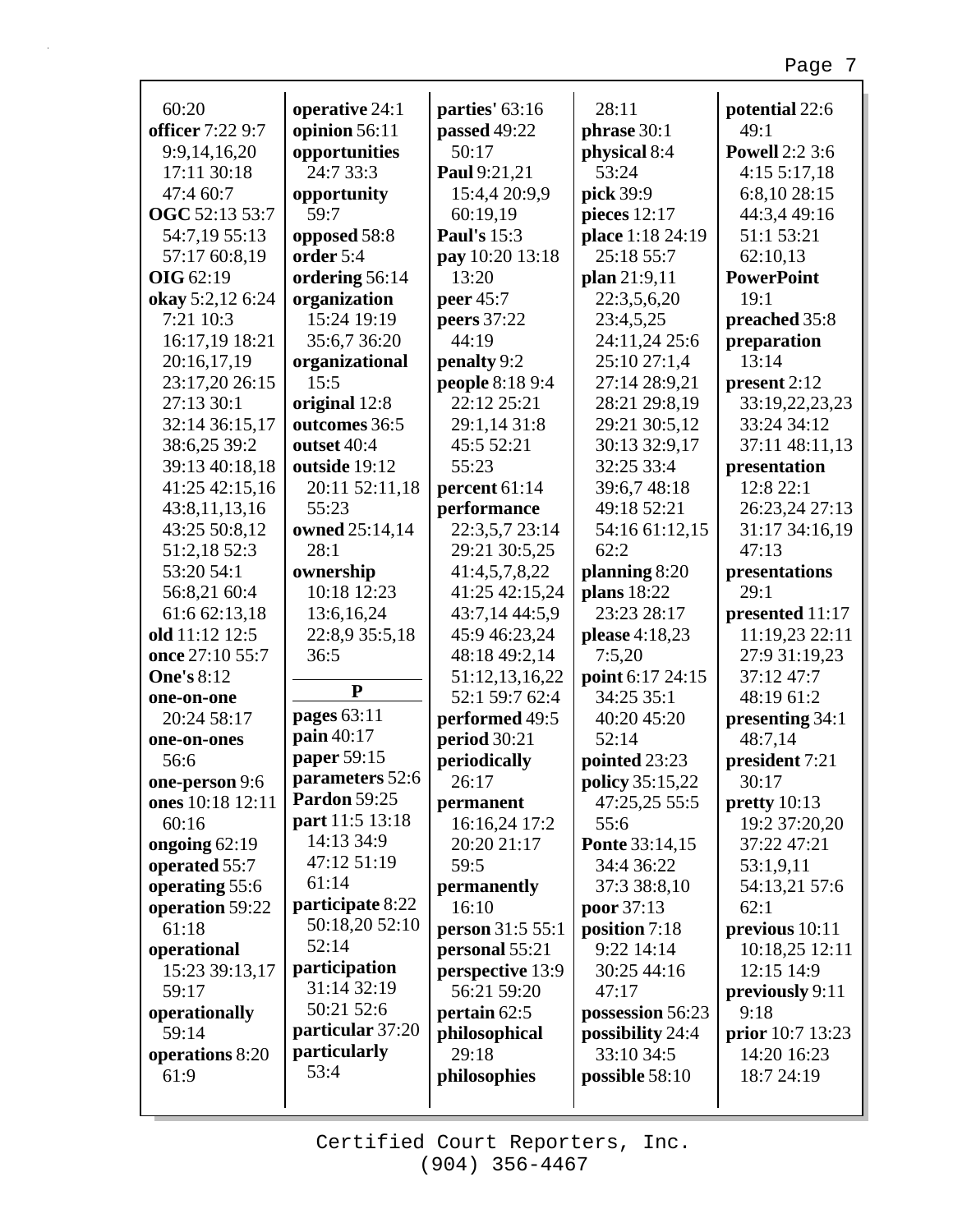| 32:10 38:2             | 57:22 63:9           | 47:14 48:14                | 50:23 53:6              | 14:12 30:24       |
|------------------------|----------------------|----------------------------|-------------------------|-------------------|
| 43:2 54:8              | publicly 58:9        | 49:17,23 50:1              | 54:2,19 56:7            | 31:9 33:11        |
| 55:18                  | pulling 38:16        | 50:3,6,7,9 58:5            | 56:14,22 57:4           | 41:6 44:9,16      |
| private $18:1,2,7$     | <b>PUP</b> 30:1,5,11 | quite 35:15                | 57:5,5,13,14            | 45:246:23         |
| 19:6 55:13             | 30:14 39:1,25        | 55:20                      | 57:16,17,20,25          | 49:18 51:16       |
| privately 58:14        | 40:1 41:14           |                            | recalled 26:8           | 53:14 58:5        |
| probably 11:21         | 45:3,16 46:4         | $\mathbf R$                | recap $23:7$            | relation 35:21    |
| 21:23 26:22            | 46:18 49:18,22       | raise 4:23                 | recapitalization        | 44:12 55:1        |
| 32:22 42:3,18          | 49:24 50:5,9         | ramifications              | 12:25 13:6              | relationship      |
| 46:7                   | 50:17,18 51:4        | 48:18                      | 24:2                    | 35:24             |
| problem $42:7,7$       | 51:12 52:4,6         | rate 15:20                 | receive 30:13           | relative 63:15    |
| proceeding 6:22        | 52:10                | read 13:13,14              | received 6:12           | releasable 56:24  |
| proceedings            | <b>PUPs</b> 22:19    | reading 18:19              | 42:12 57:24             | 58:9              |
| 63:11                  | 30:24 31:9           | ready 45:17,18             | recollection            | reliability 8:16  |
| process 38:22          | 41:6,9,20,23         | 45:23                      | 33:25                   | 19:17,18          |
| 39:8 54:8,20           | 44:19 49:6           | real 45:20                 | record 28:14            | remember 9:22     |
| 54:22,23 56:4          | 50:13 51:15          | really $17:20$             | 55:22 56:10,11          | 9:24 10:12,14     |
| 56:5 57:5              | purchase 30:17       | 23:10,11 26:14             | 56:22,23 57:22          | 10:23 11:5,6      |
| processes 8:5          | 30:24 41:6,8         | 35:1 40:13                 | 63:12                   | 16:7 17:7         |
| produce 57:7           | 44:8,13 48:23        | 61:8 62:10                 | recorded 4:1 5:8        | 23:12,25 26:13    |
| produced 5:14          | 51:16,23             | reason 7:2 14:14           | records 5:9 8:7         | 27:3 31:4,4       |
| 57:1,10,23             | purchased 51:7       | 17:20                      | 53:25 54:3,5            | 34:16 38:15,19    |
| 58:1,9                 | 51:8                 | reasons 29:9               | 54:11 55:1,9            | 40:14,1641:15     |
| producing 57:9         | pursuant 5:9         | 56:25                      | 55:15,25 56:9           | 44:10 45:25       |
| professional           | pursue $41:10$       | recall 11:18,19            | 57:22 58:9              | 46:11,17 49:21    |
| 52:23                  | pushback 55:8        | 11:21 13:4,22              | redactions 55:4         | rephrase 7:9      |
| professionally         | 55:14                | 14:1,9 16:3                | referenced 25:8         | report 20:5 60:2  |
| 53:2                   |                      | 17:1,23 18:5,5             | 27:10 28:2              | 60:15 63:10       |
| program $41:14$        | pushed 56:18<br>57:6 | 19:6 21:7,11               |                         |                   |
|                        |                      | 21:25 22:4,10              | referred 14:15<br>29:20 | reported 1:21     |
| project 35:22          | put 4:4 9:15,21      | 22:17,19,24                |                         | 15:4,4,18,22      |
| promises 5:2           | 23:9 54:12           | 23:6,18 24:18              | regard $48:16$          | 15:23 19:23       |
| proposal 47:15         | puts 37:3            | 24:22,24 25:2              | regarding 4:9           | 60:3,5,16,17      |
| prosecution<br>4:22    | putting 23:2         | 25:3,5,17                  | 26:24 32:25             | reporter 1:21     |
|                        | Q                    | 26:23 27:14                | 48:15 52:16             | 3:77:10,13        |
| protection 8:25        | qualify 59:11        | 30:7,10 31:3               | 54:3 55:15              | 63:1,8,23         |
| 14:4                   | quarter 21:22        | 31:10,19 32:12             | 62:4                    | reporting $17:10$ |
| provide 7:18           | question 7:7,8       | 32:24 33:1,5               | <b>Regional 20:4</b>    | 17:10             |
| 21:20                  | 11:4 12:9            | 33:20 34:1,3               | regular $52:22$         | reports $15:3,20$ |
| provided 51:3          | 31:25 36:3,8,8       | 34:22 36:24,25             | 58:15                   | represent 8:22    |
| 53:5                   | 46:19 51:19          | 37:2,16,24                 | regulation 9:2          | 16:14 19:15       |
| provides 54:25         |                      |                            | regulators 8:23         | 20:11             |
| <b>public</b> 4:16 5:8 | 59:9 61:20,23        | 38:3,5,7,14,15             | regulatory              | representative    |
| 5:9 8:7 27:18          | questioning 6:1      | 39:3,8,16,20<br>39:23 41:9 | 19:22 41:21             | 20:6              |
| 53:25 54:3,5           | questions 6:4,18     |                            | relate 36:9             | represented       |
| 54:10,12 55:1          | 6:20 7:5 19:2        | 44:6,14,17                 | 41:23                   | 19:12 20:6        |
| 55:1,9,15,21           | 20:19 24:14          | 47:2 49:25                 | <b>related</b> 6:18 7:1 | 25:12 44:7        |
| 55:25 56:9,10          | 40:12 41:11          | 50:5,7,13,22               | 8:9 13:24               | request 47:4      |
|                        |                      |                            |                         |                   |

r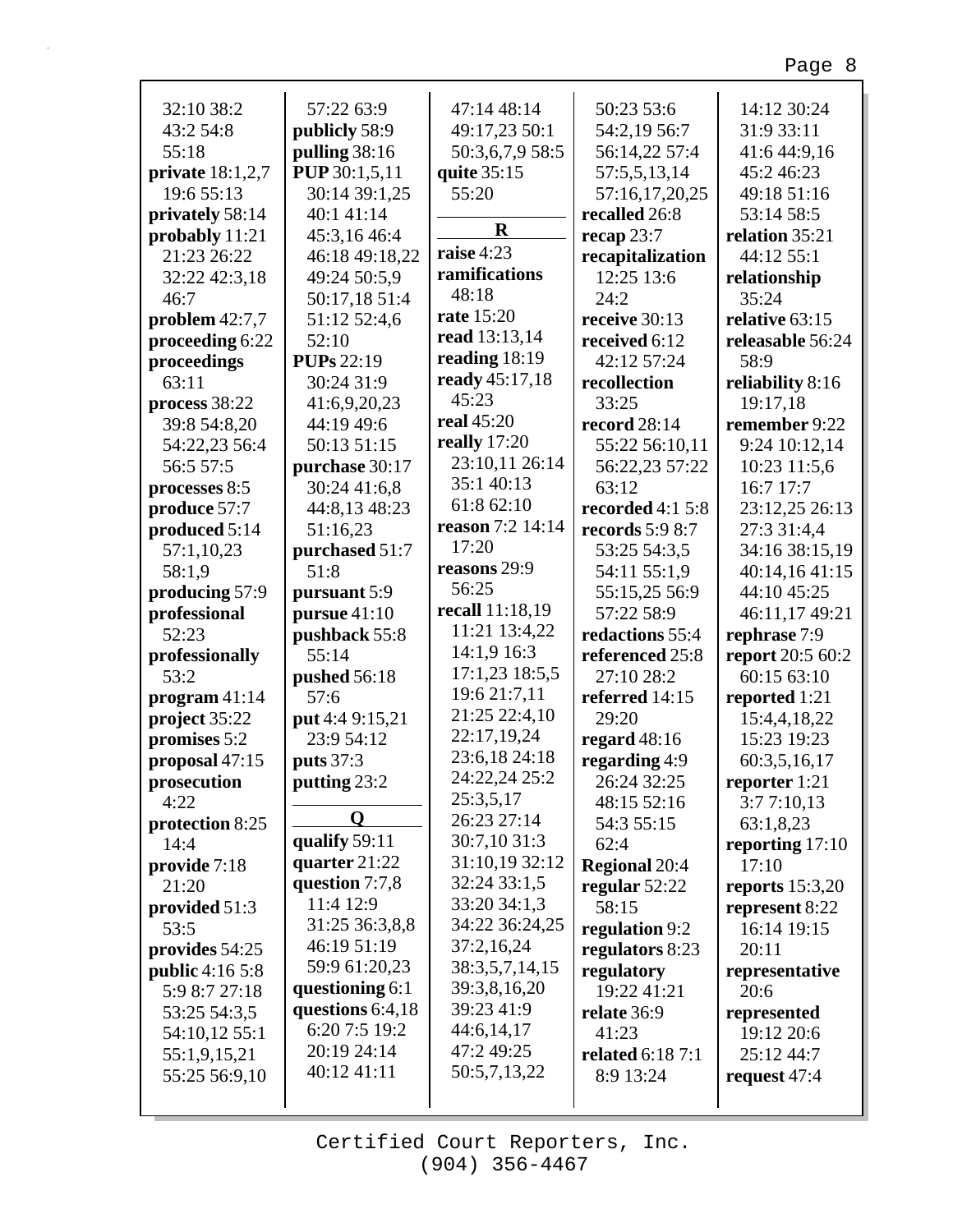| 56:10 57:2,23      | road 12:12             | 47:19                  | simple $10:22$      | started 6:22             |
|--------------------|------------------------|------------------------|---------------------|--------------------------|
| requested 56:24    | 13:12 14:13            | section 18:11          | simply $6:27:13$    | 35:9 52:19               |
| requestor 57:11    | 45:17                  | security $8:4,4,5$     | 43:9                | 53:4,6                   |
| required 9:2       | <b>Robert 2:8 4:5</b>  | 8:8,8,11 53:24         | sir 13:25 36:10     | starting $46:18$         |
| 17:24              | roll 45:24             | see 10:2 31:7,17       | 62:12               | <b>State 4:16 5:10</b>   |
| respect 31:25      | <b>rolled</b> 45:17,18 | 35:21 42:23            | sit 17:12 50:2,3    | 63:4,9                   |
| 40:9 51:3          | 46:5                   | 60:17                  | sitting $39:15$     | statement 1:12           |
| 57:21              | rollout 46:3           | seen 17:17 29:15       | situated 61:24      | 5:5 27:8 59:11           |
| responding 58:4    | <b>Romero</b> 15:15    | 29:16 30:21            | <b>SL</b> 28:2      | 62:24                    |
| response 12:9      | 15:16                  | send 55:2 56:2         | slides 19:2         | statements 4:18          |
| 56:10 57:1         | <b>route</b> 53:12     | 56:14                  | <b>SLT</b> 15:3,21  | 7:11                     |
| responses 57:22    | rules 8:15 35:4        | senior 14:16,19        | 19:10 32:20         | <b>States</b> 28:8,18    |
| responsibilities   | 36:6                   | 14:24 16:20            | 37:6 39:13          | status $4:13$            |
| 7:20               | run 39:17 58:11        | 20:23 21:3             | SLTs 18:10 27:9     | stay $35:7$              |
| responsibility     | Ryan 14:21 15:9        | 22:2 26:16,25          | sold 13:12 22:22    | stayed 61:8              |
| 53:23 54:4         | 50:2,9                 | 27:4 28:23             | 22:23 23:16         | <b>Steinbrecher</b>      |
| responsible 7:25   |                        | 33:16 34:5             | somebody 15:10      | 60:19                    |
| 8:13,17 18:12      | S                      | 36:21 38:1,7           | somewhat 43:21      | stenographic             |
| restate 27:24      | safety 61:18           | 38:16 45:1             | sooner 43:24        | 63:13                    |
| retire 23:23       | salary 13:16           | 59:2 60:14             | sorry 27:19         | stenographica            |
| retitled 22:14     | sale 12:12,19          | sense 46:25 62:6       | 51:20 57:18         | 63:10                    |
| review 6:13        | 13:10 34:6             | sent 57:13             | sort 20:25 36:1     | step 55:4                |
| 30:25 41:4,5,8     | 49:2                   | separately 57:14       | 62:6                | <b>Stephen 2:2</b>       |
| 41:25 42:12,13     | saw 27:7,13            | September              | sound 16:5          | 4:15                     |
| 42:14,15,24        | 29:16,17 31:9          | 43:19 45:11            | Southeast 20:4      | <b>Steve 5:18 15:22</b>  |
| 43:7 44:9 45:9     | 37:14                  | <b>SERC</b> 20:4,5,7   | speak 7:5 50:17     | Stewart 55:11            |
| 46:23 49:14        | saying $24:10$         | services 7:24          | specific 18:22      | <b>Stone 2:12 6:5,6</b>  |
| 51:17 54:25        | 29:25 38:20            | sessions 40:24         | 25:3 34:22          | 6:8,9 42:19              |
| 55:3               | 41:9,19 44:14          | set 29:13 47:25        | 39:8,9,23 54:9      | 44:2                     |
| reviewed 55:2      | says 42:14             | 52:14 54:17            | 54:24 62:6          | straight 7:9             |
| reviews 41:7       | scenario 22:22         | share 18:22 21:5       | specifically        | straightforward          |
| 43:14 46:24        | 22:22 23:15            | 21:5 40:10             | 23:20 37:2          | 10:19                    |
| reward 23:14       | scenarios 22:21        | 62:3                   | 39:20 45:23         | strategic 18:18          |
| <b>Rhode 52:23</b> | schedule 19:9          | shared 18:14           | 50:5,7 52:13        | 32:8,17 37:9             |
| right $4:23$ 10:5  | scheduled 18:4         | <b>Shawn</b> 15:11,12  | 53:24 54:4          | 39:6 59:21               |
| 14:17 15:5         | 18:4,5 40:25           | 15:12,17 37:22         | specificity 22:24   | 61:12,15,17              |
| 16:1,5,22          | Sean 2:2 5:22,23       | <b>Sherry</b> 60:11,18 | speed 28:10         | 62:2                     |
| 20:18,22 21:16     | 5:25 49:16             | short $23:3$           | spent 59:18         | strategy $33:12$         |
| 24:21 25:22        | search 16:9            | short-term 23:3        | staff $34:1$        | 35:20 36:19              |
| 26:23 29:22,24     | searched 43:3          | shorter 58:1           | stage $50:3$        | 37:5,12                  |
| 31:13 32:23        | second 8:3,3 9:3       | show $26:5,5$          | standard 13:20      | <b>Street</b> 1:18 2:3,9 |
| 34:12 39:16        | 15:21 16:2,21          | showed 31:7            | standards 8:14      | structural 36:2          |
| 40:8 42:9,25       | 37:10 38:11            | sign $11:25$           | 8:15,16,209:1       | structure 15:25          |
| 43:6 45:12,15      | 43:1 51:19             | signed $11:23$         | 9:3                 | 16:21 35:2,4             |
| 47:20 48:24        | 58:25 59:1             | significant            | <b>Stanford 9:7</b> | 35:14,19,25              |
| 52:7 53:5 59:5     | second-tier            | 40:14 49:5,6,9         | start 5:25 46:9     | 59:14 61:7               |
| risk 9:11,12       | 29:16 44:18            | 49:10 61:1             | 46:16               | structured 6:1           |
|                    |                        |                        |                     |                          |

Г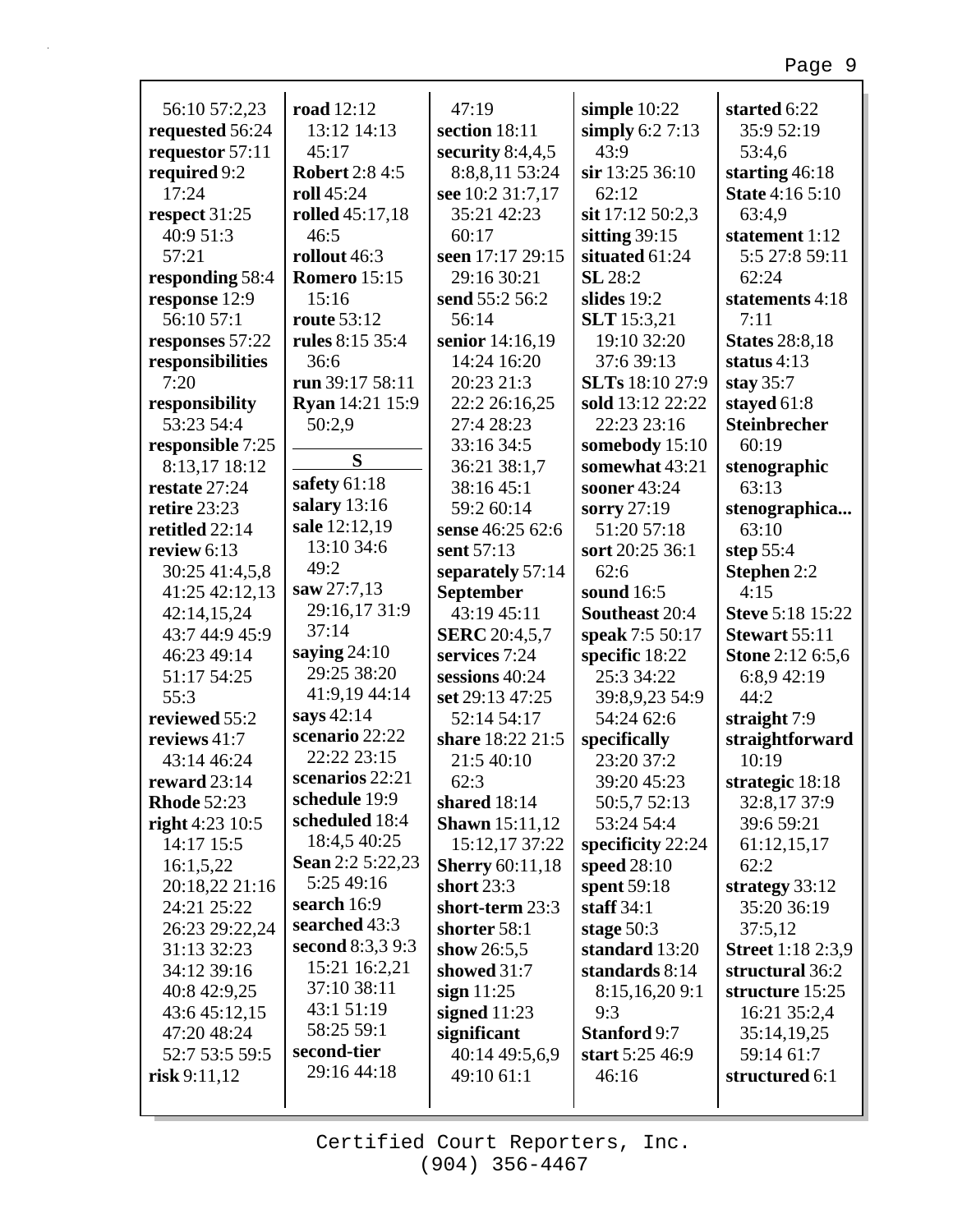| structures 17:17        | 48:5 50:3 58:2         | termination            | three 8:18,21          | 31:12 32:15        |
|-------------------------|------------------------|------------------------|------------------------|--------------------|
| 17:18,18                | take-aways             | 6:15 10:20             | 9:4 13:15,17           | track 8:10 46:5    |
| study 25:6,9,11         | 42:22                  | 62:7                   | 13:18 16:11            | trade 19:19        |
| 28:19                   | taken 1:16 25:18       | terms 22:18,21         | 19:8 23:20             | transcript 63:11   |
| stuff $19:12$           | 26:10                  | 24:3 33:8              | 32:21 41:1,2           | true 63:12         |
| 59:17 61:17             | takes 58:6             | 34:20,21,22            | 55:18                  | truth $4:24,25,25$ |
| subcategory 9:1         | talk 14:14 16:1        | 44:11                  | three-year $14:3$      | try 7:11 43:17     |
| subject 5:8             | 19:13 23:17            | terribly 6:1           | 22:25                  | 43:19 48:12        |
| 35:14 53:6              | 35:18,19 54:10         | 25:15                  | Thursday 1:16          | trying $23:9,11$   |
| subsequent 4:22         | 61:16                  | testified 5:15         | tied 23:14 51:12       | 23:12 25:16        |
| 19:6                    | <b>talked</b> 17:14    | <b>thank</b> $44:1,20$ | 53:10,18               | 31:4 40:11         |
| substantive 61:4        | 19:11 21:10,12         | 62:12                  | tier 15:7,21           | turning $34:25$    |
| subsumed 20:4           | 23:14,18 31:22         | they'd $13:19$         | 58:25 59:1             | 35:1               |
| suggested 54:17         | 33:5,7,21              | thing 35:3 41:13       | <b>tiered</b> 17:17,18 | turns $57:8$       |
| <b>Suite 1:19 2:3,9</b> | 34:23 36:4             | 44:19 45:20            | time 1:17 4:4,12       | twice 27:10        |
| summarize 7:17          | 38:11,11 54:8          | 53:1 57:3              | 7:169:23               | two 8:12 9:5       |
| supply $56:20$          | talking 18:6           | 59:21                  | 10:24 18:10            | 19:8,11 33:24      |
| support 6:15            | 21:15,18 26:8          | things 17:8 21:5       | 21:12,18,20            | 38:10 52:13        |
| 62:7                    | 50:13 55:11            | 27:25 28:1             | 22:4 28:20             | 55:18,19 60:7      |
| supposed 37:5           | 57:6,9 59:18           | 37:8 47:5              | 30:11 33:10            | 60:12,18           |
| 37:11                   | talks 12:21            | 55:21 56:18            | 37:14 39:11            | two-tiered 15:24   |
| supposedly              | team 14:16,19          | 61:3                   | 43:21 48:18,25         | 15:24              |
| 40:25                   | 14:25 16:20            | think 5:20 11:9        | 52:17 54:7             | two-way $42:8$     |
| sure 6:4 7:13           | 20:24 21:3             | 12:9,10 13:4           | 56:1,1 58:6            | type 8:9 29:11     |
| 14:11 17:1              | 22:2 23:19             | 15:15,16,18            | 59:18 60:7             | typically 22:15    |
| 24:22 25:19             | 26:16,25 27:5          | 17:6,15 21:23          | 61:11,13,14            |                    |
| 28:6 31:24              | 28:23 33:17            | 24:20 25:10,23         | 62:10,22               | U                  |
| 34:18 35:17             | 34:5 36:21             | 27:17 30:19            | <b>Time's 43:23</b>    | ultimately 12:6    |
| 39:3,5 47:8             | 38:2,7,16 45:2         | 31:12 33:9,15          | times $25:12$          | unaware 52:21      |
| 48:8 57:18              | 47:19 59:2             | 35:19 36:25            | 32:21,21,21            | uncommon           |
| 59:12                   | 60:15                  | 37:19,25 40:6          | 39:641:2,4             | 27:18,23 55:23     |
| surprise 55:20          | Ted 1:14 3:3           | 40:14 42:19            | timing $46:1$          | understand 5:7     |
| surprised 24:15         | 4:24 5:13              | 43:5,20 45:4           | title 7:21 30:24       | 14:15,18 43:3      |
| 55:24                   | tell 4:24 46:21        | 45:10 48:21            | today 4:3 6:5,11       | 47:24 48:13        |
| swear $4:24$            | telling $24:6$         | 55:19 56:5             | 6:18,21 7:2,18         | 51:2 58:7          |
| switch 49:16            | ten 35:2 36:1          | 58:4 59:3,3            | 42:22                  | understanding      |
| 53:22                   | <b>tenure</b> 6:13 7:1 | 61:13 62:5,9           | today's 13:14          | 7:7 12:17 13:8     |
| switched 32:14          | 10:6 21:2              | third $43:6$           | told 18:11 30:19       | 13:21 26:17        |
| sworn 1:12 5:14         | 34:16,19 40:9          | <b>Thomas</b> 1:21     | 30:22 33:7             | 30:23 32:6,10      |
| 62:24                   | 41:2 47:3              | 63:8,22                | 46:10,23 51:14         | 32:16 47:18        |
| system $42:14$          | 50:20 57:15            | thought $17:22$        | 53:10                  | 51:5,8 53:17       |
|                         | term $12:22$ $13:3$    | 17:23 18:17,20         | top 15:7 47:21         | 58:22              |
| T                       | 13:5 15:1 20:1         | 23:10,13 35:13         | topic $54:3$           | understood         |
| table 5:23 34:8         | 22:4,19 23:3           | 38:9 60:1              | topics $49:16$         | 12:10 29:10        |
| tactical 18:21          | 30:4,5,11              | thoughts $18:15$       | tort $5:24$            | 47:9 48:9,17       |
| 19:12 37:9              | 41:15 49:7             | 37:15 46:17            | totally 52:20          | 51:3 58:5          |
| take 26:11 47:5         | 55:14                  | threats 5:3            | Towers 25:7            | unhappy $37:23$    |
|                         |                        |                        |                        |                    |
|                         |                        |                        |                        |                    |

Г